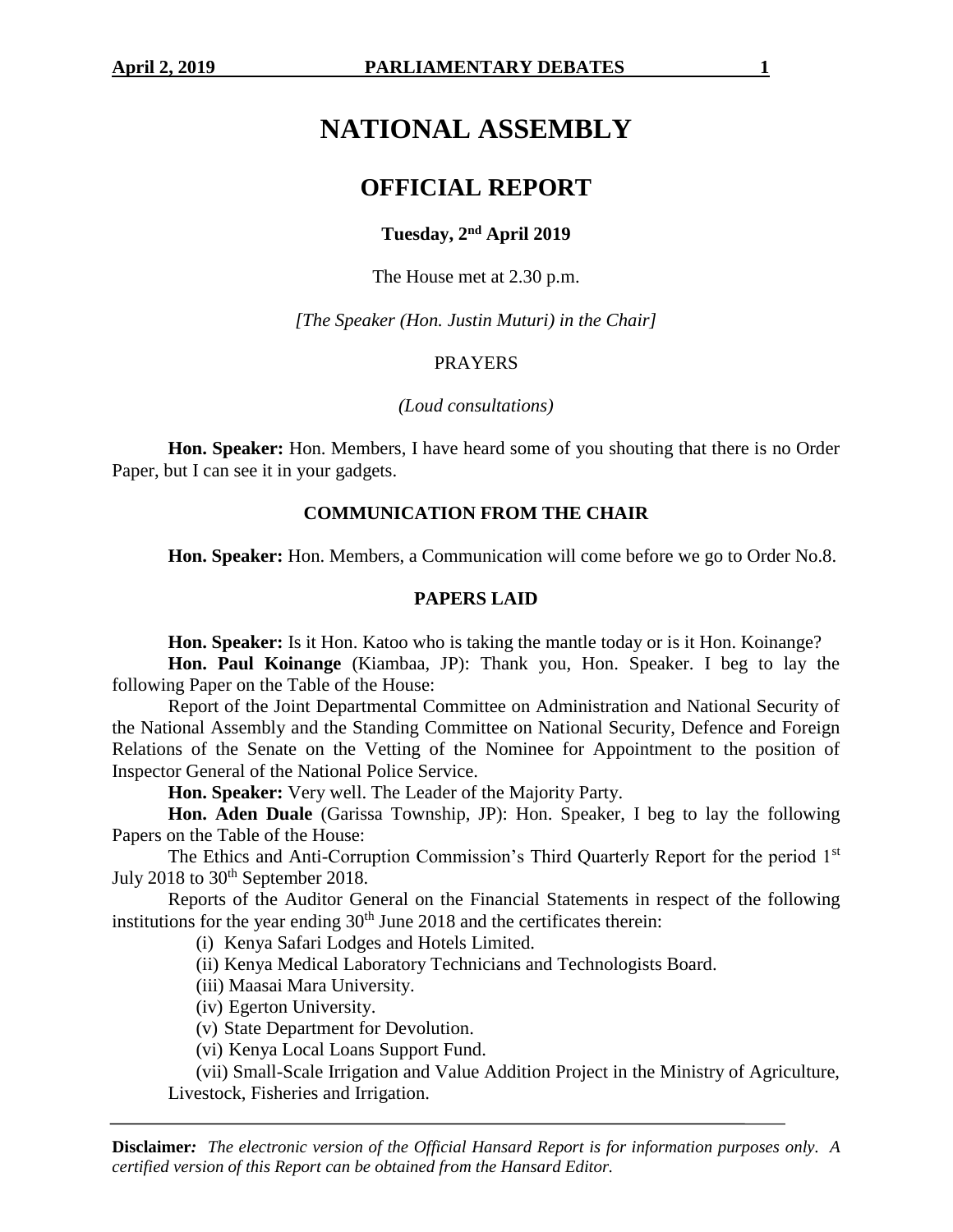(viii) Industrial Development Bank Capital Limited.

(ix) Retirement Benefits Authority.

(x) State Corporations Appeals Tribunal, and

(xi) Office of the Director of Public Prosecutions.

The Report of the Auditor General on the Financial Statements of the Tana and Athi Rivers Development Authority for the year ending 30<sup>th</sup> June 2017 and the certificate therein.

Thank you, Hon. Speaker.

**Hon. Speaker:** I am also informed that the Chairperson of the Departmental Committee on Defence and Foreign Relations and the Chairperson of the Departmental Committee on Finance and National Planning have Papers to lay on the Table.

**Hon. Katoo ole Metito** (Kajiado South, JP): Thank you, Hon. Speaker. I beg to lay the following Paper on the Table of the House:

Report of the Departmental Committee on Defence and Foreign Relations on the inquiry into land acquisition by the Kenya Defence Forces for establishment of Forward Operating Base (FOB) in Narok County.

**Hon. Speaker:** Chairperson of the Departmental Committee on Finance and National Planning.

**Hon. Joseph Limo** (Kipkelion East, JP): Hon. Speaker, I beg to lay the following Paper on the Table of the House:

Report of the Departmental Committee on Finance and National Planning on its consideration of the County Statistics Bill (Senate Bill No.9 of 2018).

Thank you, Hon. Speaker.

**Hon. Speaker:** Next Order.

#### **NOTICES OF MOTIONS**

APPROVAL OF NOMINEE FOR APPOINTMENT AS INSPECTOR GENERAL OF POLICE

**Hon. Paul Koinange** (Kiambaa, JP): Thank you, Hon. Speaker. I beg to give notice of the following Motion:

THAT, taking into consideration the findings of the Departmental Committee on Administration and National Security of the National Assembly and the Standing Committee on National Security, Defence and Foreign Relations of the Senate in the Report on the vetting of the nominee for approval as the Inspector General of the National Police Service, laid on the Table of the House on Tuesday,  $2<sup>nd</sup>$  April 2019; and pursuant to Article 245(2)(a) of the Constitution and Section 12(1) of the National Police Service Act 2011 and Section 8 of the Public Appointments (Parliamentary Approval) Act 2011, this House approves the appointment of Mr. Hilary Nzioki Mutyambai as the Inspector General of the National Police Service.

**Hon. Speaker:** Hon. Katoo.

ADOPTION OF REPORT ON INQUIRY INTO LAND ACQUISITION BY KENYA DEFENCE FORCES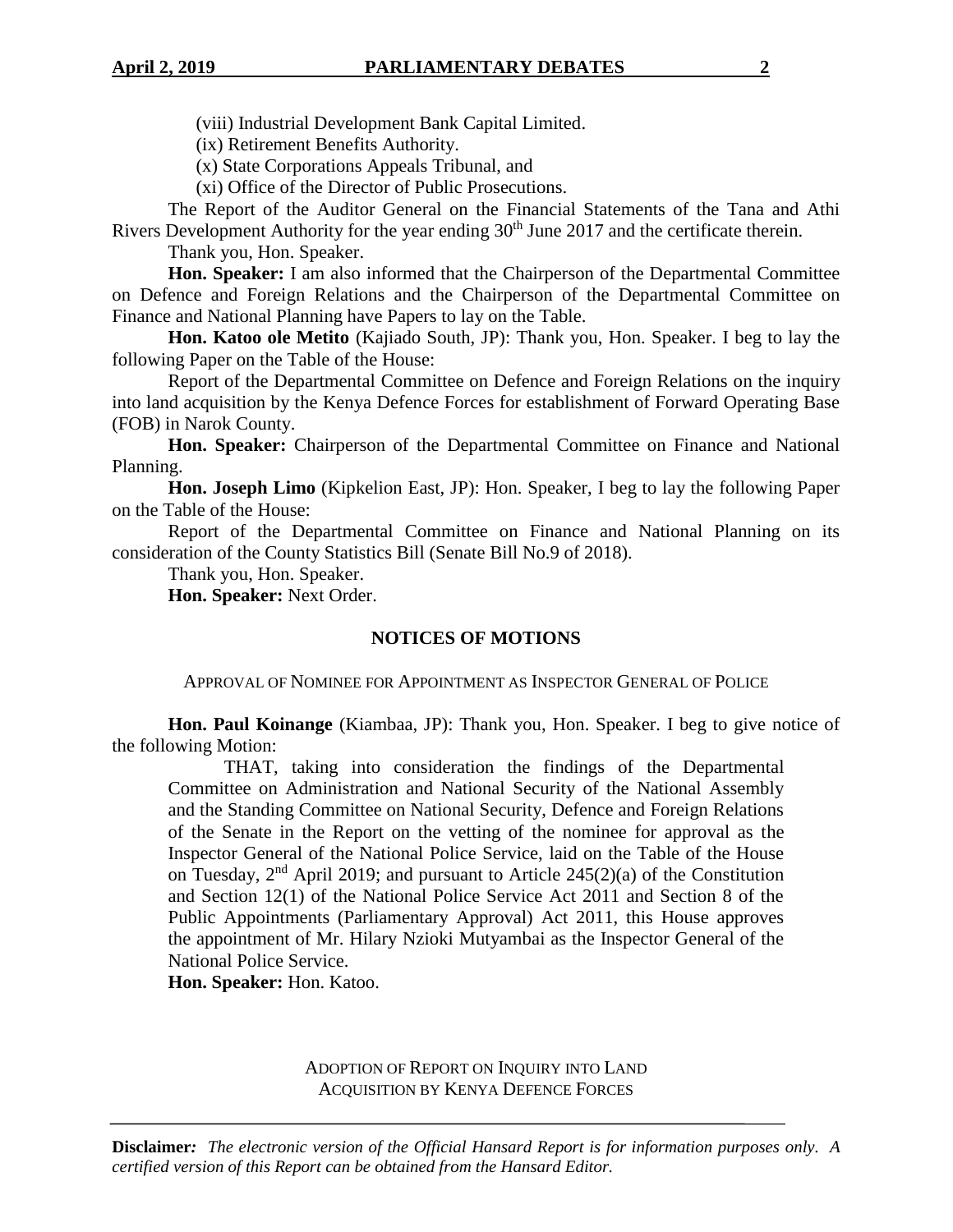**Hon. Katoo ole Metito** (Kajiado South, JP): Thank you, Hon. Speaker. I beg to give notice to the following Motion:

THAT, this House adopts the Report of the Departmental Committee on Defence and Foreign Relations on the inquiry into land acquisition by the Kenya Defence Forces (KDF) for establishment of the Forward Operational Base (FOB) in Narok County, laid on the table of the House on Tuesday  $2<sup>nd</sup>$  April 2019. Thank you.

**Hon. Speaker:** Very well. Before we move to the next Order, allow me to recognise the presence, in the Public Gallery of students and pupils from the following institutions: Kyeni Girls High School, Runyenjes Constituency, Embu County; Kiambani Primary School, Kibwezi West Constituency, Makueni County and Glory Vision Academy, Kirinyaga West Constituency, Kirinyaga County. They are welcome to observe the proceedings of the National Assembly this afternoon.

*(Applause)*

Next Order!

## **QUESTION BY PRIVATE NOTICE**

**Hon. Speaker:** First Question by Private Notice is by the Member for Kajiado Central Constituency, Hon. Memusi.

## *Question No. 015/2019*

#### ALLEGED ARREST OF MOHAMED BASHIR ABDI BY TANZANIAN AUTHORITIES

**Hon. Memusi ole Kanchory** (Kajiado Central, ODM): Thank you, Hon. Speaker. I rise to ask Question No. 015/2019 to the Cabinet Secretary (CS) for Interior and Coordination of National Government.

(i) Is the Cabinet Secretary aware that, one Mohamed Bashir Abdi of identification number 25692796 was on 26<sup>th</sup> March 2019 allegedly arrested in Namanga One Stop Border Town by the Tanzanian authorities while on the Kenyan side?

(ii) Is the Cabinet Secretary further aware that following the arrest of Mr. Bashir, there were demonstrations, where the said Tanzania authorities fired live bullets at protesters causing injuries on a number of Kenyans including the Namanga Jamia Mosque leader, Sheikh Abdiwahid Sheikh Adan of identification number 25138893?

(iii) What action has the Ministry taken to secure the freedom of Mr. Bashir and put to a stop the alleged continued harassment of Kenyans by the Tanzanian authorities?

(iv) What measures is the Ministry putting in place to enhance peaceful co-existence of communities living along the Kenya - Tanzania Border?

**Hon. Speaker**: The Question by Private Notice is supposed to be responded to within the shortest time possible, including within three days. So, the Departmental Committee on Administration and National Security is requested to prioritise the Question for response by the CS for Interior and Coordination of National Government.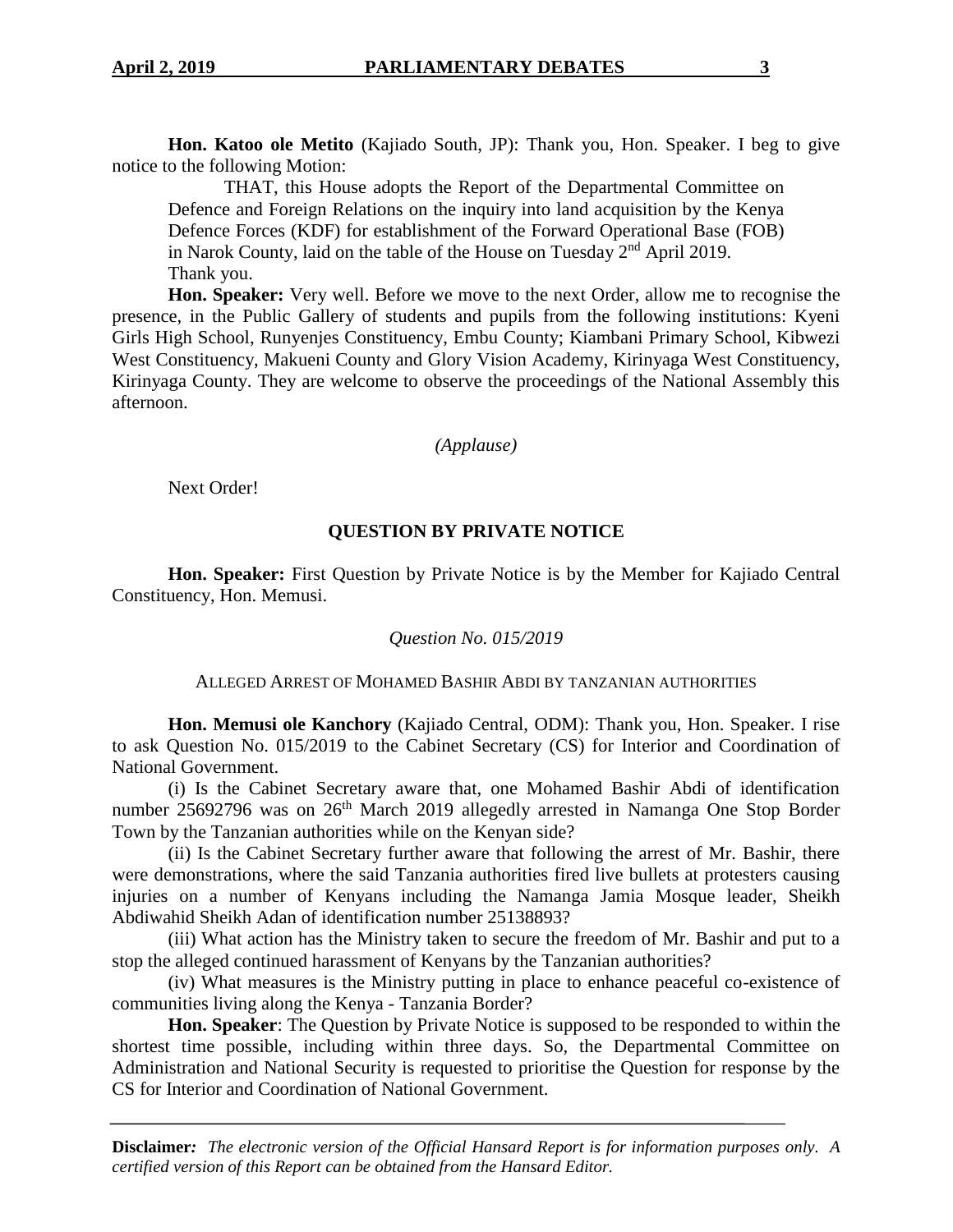The next Question is by the Member for Ganze, Hon. Mwambire.

## **ORDINARY QUESTIONS**

## *Question No.138/2019*

## STATUS OF SETTING UP STRUCTURES FOR THE NEWLY ESTABLISHED KAUMA SUB-COUNTY HEADQUARTERS

**Hon. Teddy Mwambire** (Ganze, ODM): Thank you, Hon. Speaker. I rise to ask Question No. 138/2019 to the Cabinet Secretary for Interior and Coordination of National Government:

(i) What is the progress made in setting up structures for the newly established Kauma Sub-county headquarters in Kilifi County?

(ii) What modalities have been put in place to demarcate boundaries of the two newly created Kauma and Chonyi sub-counties in Kilifi County?

**Hon. Speaker:** Very well. To be responded to before the Departmental Committee on Administration and National Security.

*Question No. 145/2019*

## ADMINISTRATION AND FUNDING OF INTERNAL EXAMINATIONS IN PUBLIC SCHOOLS

The next Question is by the Hon. Member for Kathiani Constituency who has written to request that it be deferred, to which request has been acceded to.

## *(Question deferred)*

Next Question by the Member for Sotik, Hon. Dominic K. Koskei. The Member is not present. We will come back to the Question. Next Question by the Member for Kaiti, Hon. Kimilu Joshua.

## *Question No. 155/2019*

#### LACK OF ADEQUATE CIVIL REGISTRATION CENTRES IN MAKUENI COUNTY

**Hon. Joshua Kivinda** (Kaiti, WDM-K): Thank you, Hon. Speaker. I rise to ask Question No. 155/2019 to the CS for Interior and Coordination of National Government:

(i) Is the Cabinet Secretary aware that there is only one civil registration centre in Makueni County located at Wote Town and that the centre is served by only two registration officers?

(ii) Could the Ministry consider ensuring that each sub-county in Kenya has a civil registration centre with adequate staff?

**Hon. Speaker:** Question to be responded to before the Departmental Committee on Administration and National Security.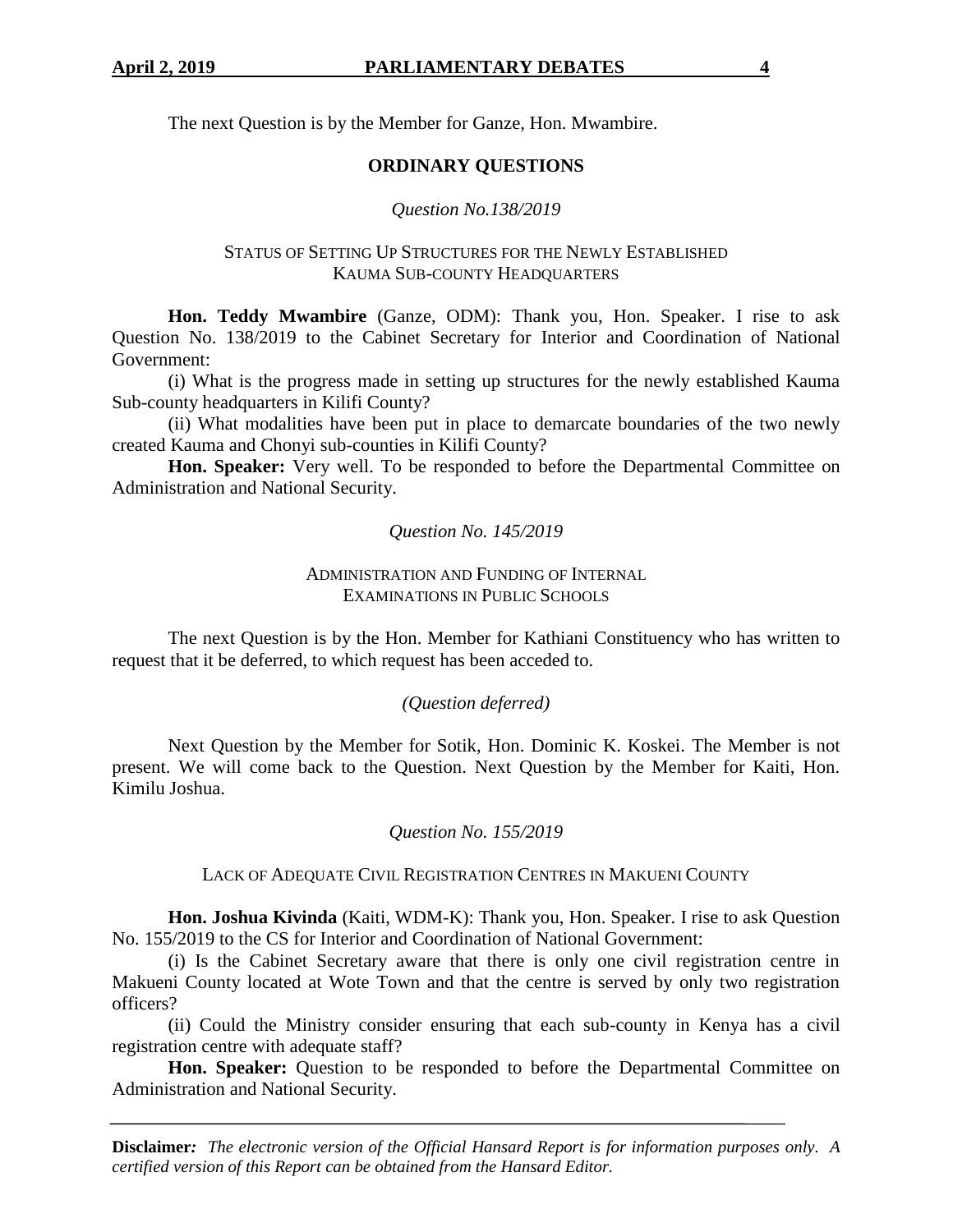Next Question by the Member for Igembe Central Constituency, Hon. Kubai Iringo.

## *Question No. 165/2019*

#### DESTRUCTION OF TREES AND VEGETATION BY CONTRACTOR INSTALLING POWER LINE AT NYAMBENE REPEATER STATION

**Hon. Kubai Iringo** (Igembe Central, JP): Thank you, Hon. Speaker. I rise to ask Question No. 165/2019 to the CS for Environment and Forestry:

(i) Is the Cabinet Secretary aware that trees and other vegetation, including indigenous trees were either destroyed or taken away as wood and timber by a contractor installing a power line at the Nyambene Repeater Station in Nyambene Forest?

(ii) Could the Cabinet Secretary state the amount of money allocated for the contract and when the installation of the power line is expected to be completed?

Thank you.

**Hon. Speaker:** Question to be responded to before the Departmental Committee on Environment and Natural Resources.

Member for Sotik, Hon. Dominic K. Koskei for the second round. The Member is not present.

## *Question No.153/2019*

STATUS OF COMPENSATION FOR VICTIMS OF 2007/2008 POST ELECTION VIOLENCE

**Hon. Speaker:** The Question by the Member for Sotik is also deferred.

## *(Question deferred)*

Hon. Members, before we move to the next Order, allow me to make this communication.

## **COMMUNICATION FROM THE CHAIR**

CONSIDERATION OF THE PROPOSED AMENDMENTS TO THE SPORTS (AMENDMENT) BILL

**Hon. Speaker**: Hon. Members, before we proceed to the next Order, being the Committee of the whole House, I wish to issue the following guidance which relates to the consideration of the proposed amendments to the Sports (Amendment) Bill (National Assembly Bill No.25 of 2018).

As you are aware, Article 114(2) of the Constitution provides:

"If, in the opinion of the Speaker of the National Assembly, a motion makes provisions for a matter listed in the definition of "a money Bill", the Assembly may proceed only in accordance with the recommendation of the relevant Committee of the Assembly after taking into account the views of the Cabinet Secretary responsible for finance."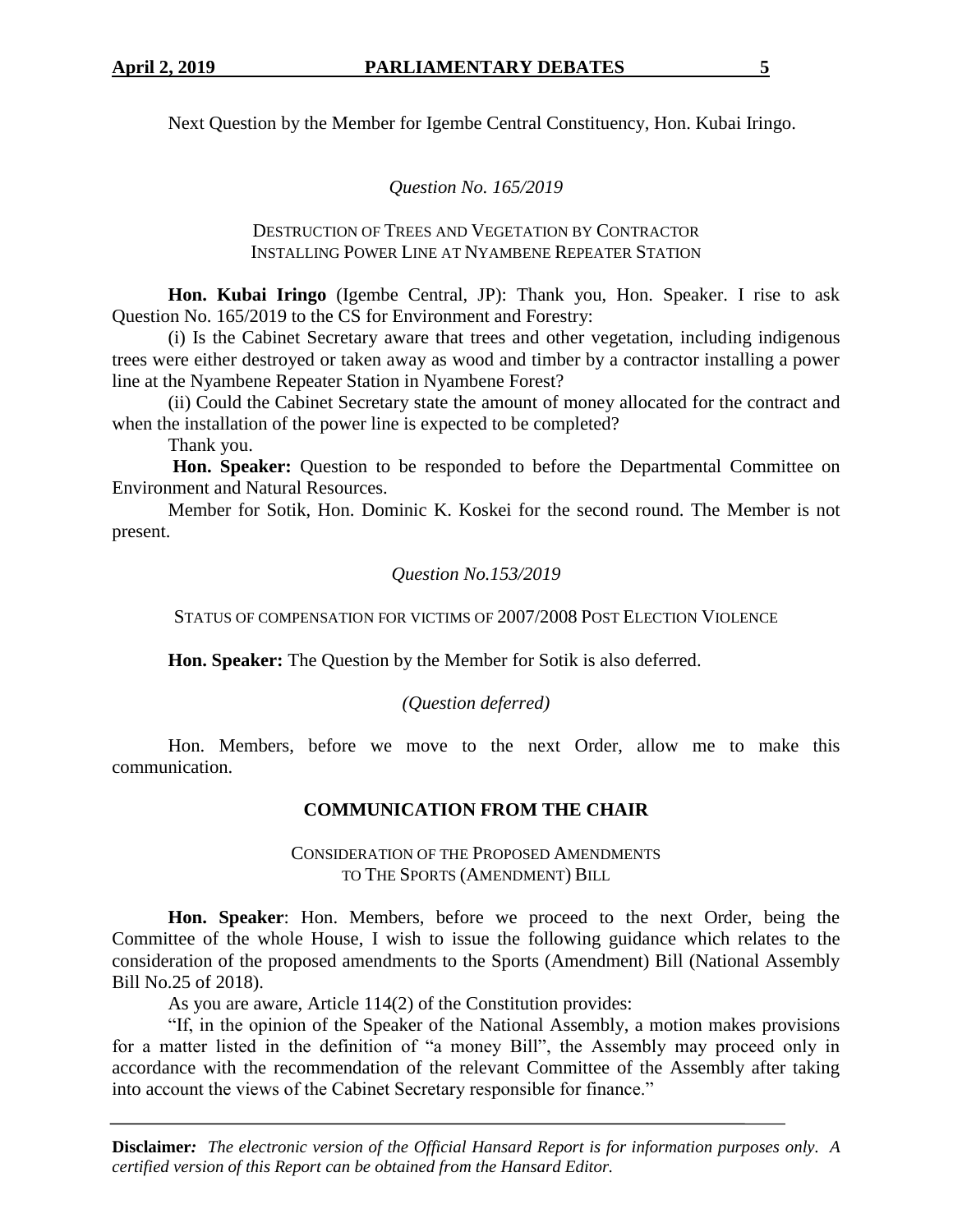In this regard, Hon. Members, my office has received several proposed amendments to the Sports (Amendment) Bill (National Assembly Bill No.25 Of 2018). I am satisfied, after perusal that the amendments proposed by the Departmental Committee on Sports, Culture and Tourism are in order.

However, the amendments proposed by the nominated Member, Hon. Godfrey Osotsi and the Member for Lari, Hon. Jonah Mburu, to introduce a New Clause 4 in the Bill are not admissible. This is because the amendments intend to retain two separate sports funds: one under the Sports Act, 2013 and the other under the Public Finance Management Act (Sports, Arts and Social Development Fund Regulations 2018). The resultant effect is to give a lifeline to the two sports funds despite their having similar objectives. In this regard, these amendments will render the law illogical and offend the provisions of Standing Order 133(5), (6) and (8) relating to admissibility of amendments at the Committee of the whole House.

Further, the proposed amendments will make provisions for matters listed in the definition of a money Bill pursuant to the provisions of Article 114(2) of the Constitution and Standing Order No. 114. The Budget and Appropriations Committee has recommended that the Assembly does not proceed with the amendments.

I, therefore, wish to guide the House that the amendments introducing New Clause 4 as proposed by the Nominated Member Hon. Osotsi and the Member for Lari, Hon. Jonah Mburu, shall not be considered in the Committee of the whole House.

I thank you, Members.

## **COMMITTEE OF THE WHOLE HOUSE**

*(Order for the Committee read)*

*[The Speaker (Hon. Justin Muturi) left the Chair]*

*[The Chairman (Hon. Moses Cheboi) in the Chair]*

THE SPORTS (AMENDMENT) BILL

**Hon. Chairman:** Order Members. You have obviously heard the guidance given by the Speaker. This will be a fairly brief Committee of the whole House, so please be keen so that we move together.

*Clause 3*

**Hon. Chairman:** There are two amendments by Hon. Osotsi and Hon. Mburu. Are the Hon. Members in the House to move them? They do not seem to be in the House. I ask again: Is Hon. Osotsi in the House? Is Hon. Mburu there? Do you want to move your amendment? Even as you proceed, and this is for guidance of the House; I can see you have proposed deletion of all the clauses.

Hon. Members, it is important to know that if his deletions are carried, the Bill will be as good as negated. So as Members proceed to make their decision, that is the position, if the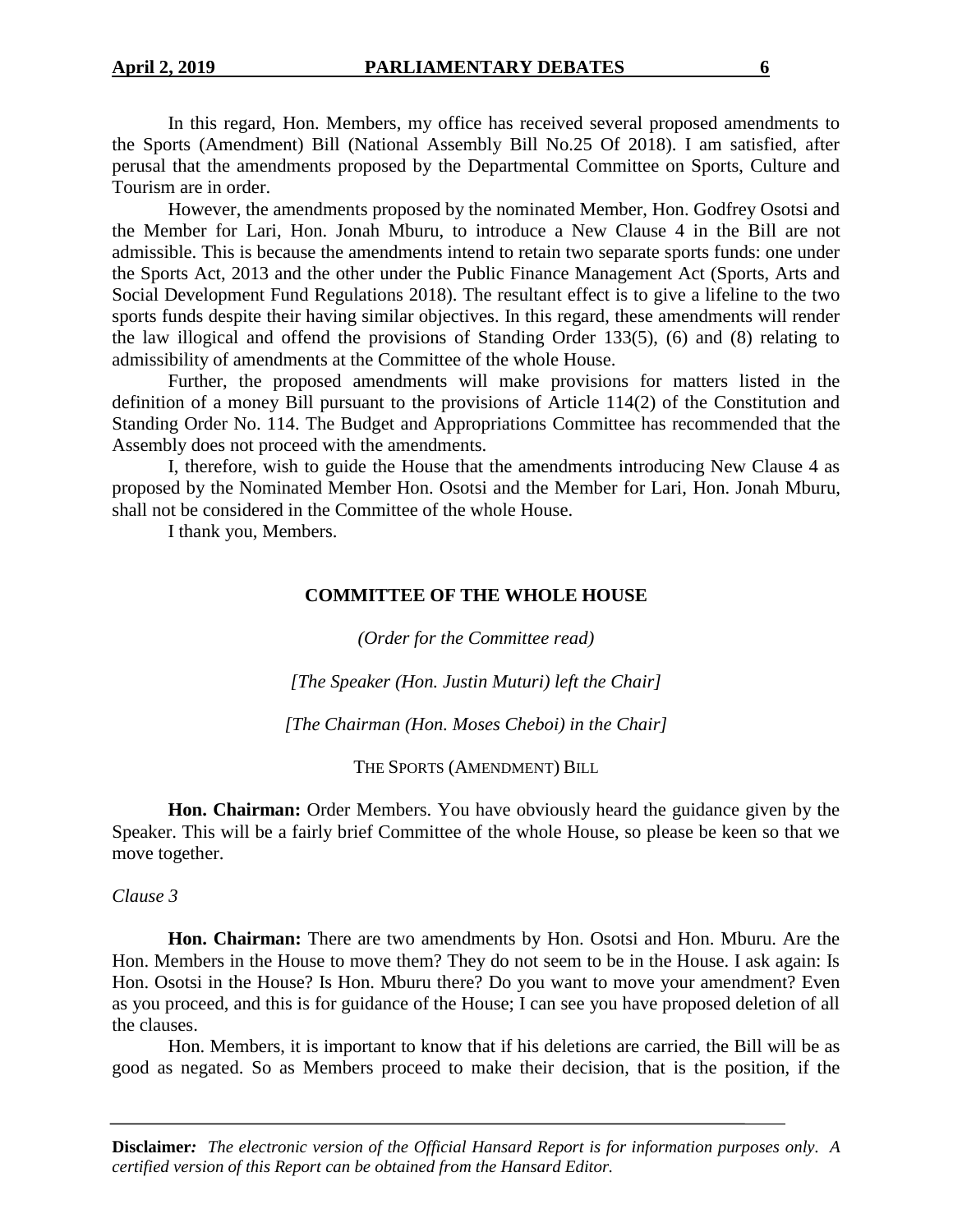deletions succeed. Hon. Mburu and Hon. Osotsi are proposing deletion of all the clauses. Let me hear whether he wants to proceed then we can deal with the clauses.

**Hon. Jonah Mwangi** (Lari, JP): Thank you, Hon. Chairman. After a lot of soul searching and consultations, I see that the proposed amendment will kill the Bill, although I wanted the money to get down to the constituency level through partnering of the new board and the NG-CDF Board. It seems that if I do not withdraw my proposed amendments, this Bill may die. So, after a lot of consultations with my leader and everybody else, I decided to withdraw the amendments.

Thank you.

#### *(Proposed amendment to by Hon. Jonah Mwangi withdrawn)*

**Hon. Chairman:** All the proposed amendments by Hon. Jonah Mburu are withdrawn. I am also trying to see whether in the absence of Hon. Osotsi, it probably means that we have no amendment proposed other than the Committee amendment.

*(Clause 3 agreed to)*

*Clause 4*

**Hon. Korei ole Lemein** (Narok South, JP): Hon. Chairman, I beg to move:

THAT, the Bill be amended by deleting Clause 4 and substituting therefor the following New Clause—

Amendment of section 11 of No. 25 of 2013.

> 4. Section 11 of the principal Act is amended by deleting paragraph (c) and substituting therefor the following new paragraph—

(c) an amount out of the Fund for the promotion of and development of sports;"

**Hon. Chairman:** Even as I proceed to propose the Question, it should be noted that the amendment by Hon. Osotsi and Hon. Mburu have obviously been dropped because Hon. Osotsi was not here to move it, and Hon. Mburu who withdrew his.

*(Proposed amendment by Hon. Godfrey Osotsi dropped)*

Hon. Ole Lemein, you need to explain your proposed amendment, but remember we are moving fast.

**Hon. Korei ole Lemein** (Narok South, JP): Hon. Chairman, the amendment is to expressly provide that one of the sources of funds for Sports Kenya shall be an amount out of the Sports, Arts and Social Development Fund established under Regulation 3 of the PFM (Sports, Arts and Social Development Fund) Regulations 2018.

*(Question of the amendment proposed)*

**Hon. Chairman:** I wanted to know the preference. Is it Dr. Lemein or Dr. Korei? Either of the two; so, let us proceed. Who wants to speak to it? Leader of the Majority Party.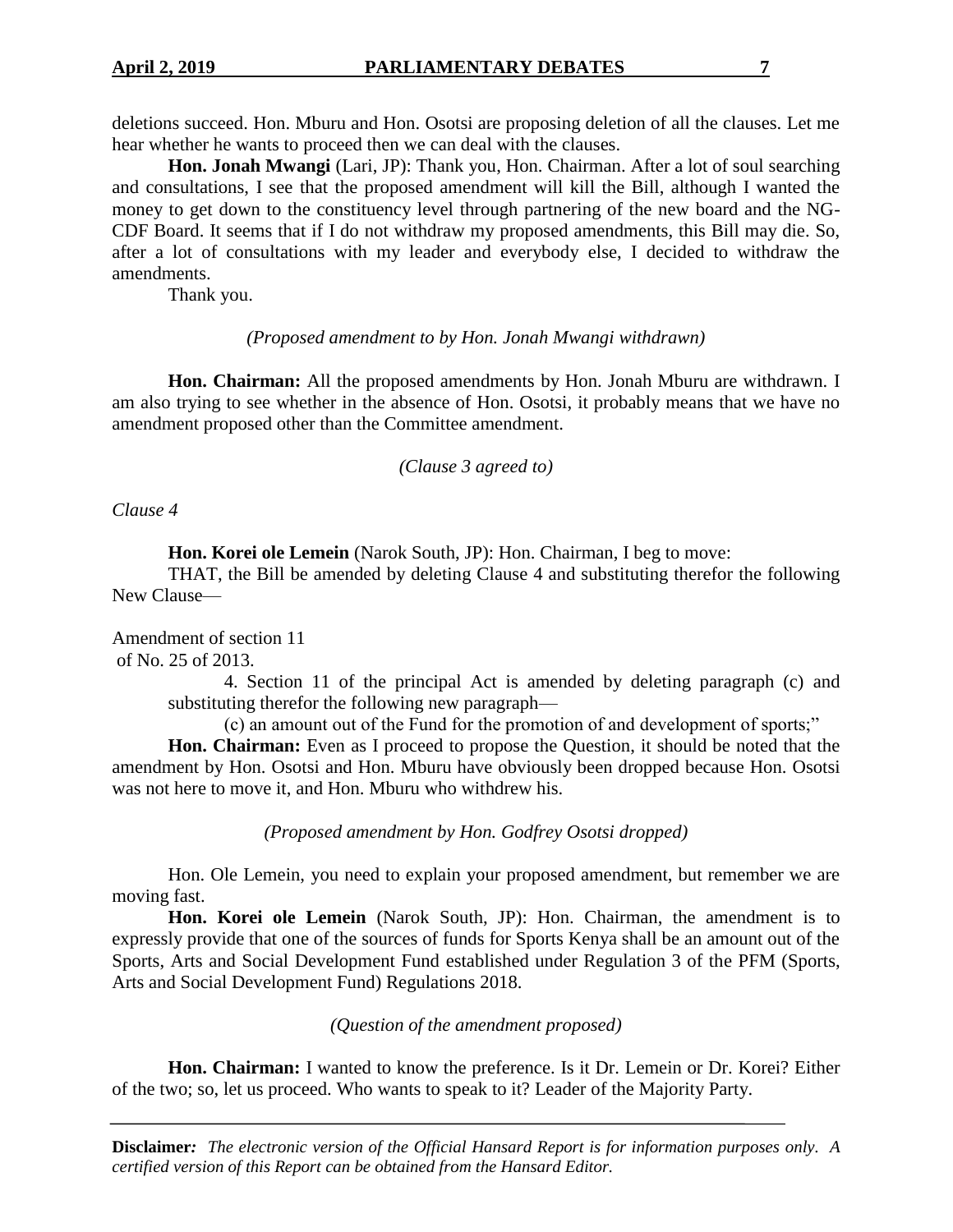**Hon. Aden Duale** (Garissa Township, JP): Hon. Chairman, first I want to know: Is it an honorary doctorate or has he gone and learnt? If it is honorary, then you do not need to use the title. You only use that title if you have worked for it. There are many people here who have honorary doctorates. So, if it is honorary you have to retreat.

**Hon. Chairman:** Maybe you will be guided accordingly. This is Dr. Korei Lemein, PhD, MP.

**Hon. Aden Duale** (Garissa Township, JP): Hon. Chairman, I really wanted to support him because in the PFM regulations we passed. In Section 4(2) (b), we have even said an amount not exceeding 35 per cent will be set aside for the promotion and development of sports. So, it is in tandem with the regulations that we passed in this House. I support.

**Hon. Chairman:** Hon. Wanyama, do you want to speak to this particular one? Your microphone is not working. In any case, you are too tall to use that particular mic. So, please, get to the next one.

True, Hon. Chairman, I am vertically challenged with these microphones. That is why sometimes I choose to remain silent. Nevertheless, I want to support the amendment although in my view I thought it would be not less than 35 per cent. The way it has been drafted, I agree with it.

> *(Question, that the words to be left out be left out, put and agreed to)*

*(Question, that the words to be inserted in place thereof be inserted, put and agreed to)*

*(Clause 4 as amended agreed to)*

*(Clauses 5, 6, 7, 8, 9, 10 and 11 agreed to)*

*New Clause 5A*

**Hon. Chairman:** Just to be clear Members, New Clause 4A is the particular one which the substantive Hon. Speaker gave a communication on. So that one is dropped and will not be considered. We are now doing New Clause 5A. So, I ask the Mover to move Second Reading. Yes, Leader of the Majority Party.

**Hon. Aden Duale** (Garissa Township, JP): The Chair has an amendment on Clause 2.

**Hon. Chairman:** We have not reached there. Clause 2 is always the last one. We are now doing the New Clause 5A. Chairman, please proceed.

**Hon. Korei ole Lemein** (Narok South, JP): Hon. Chairman, I beg to move:

THAT, the Bill be amended by inserting the following new clause immediately after Clause 5—

Amendment of Section 38 of No. 25 of 2013.

> 5A. Section 38 of the principal Act is amended by inserting the following new paragraph immediately after paragraph (b)—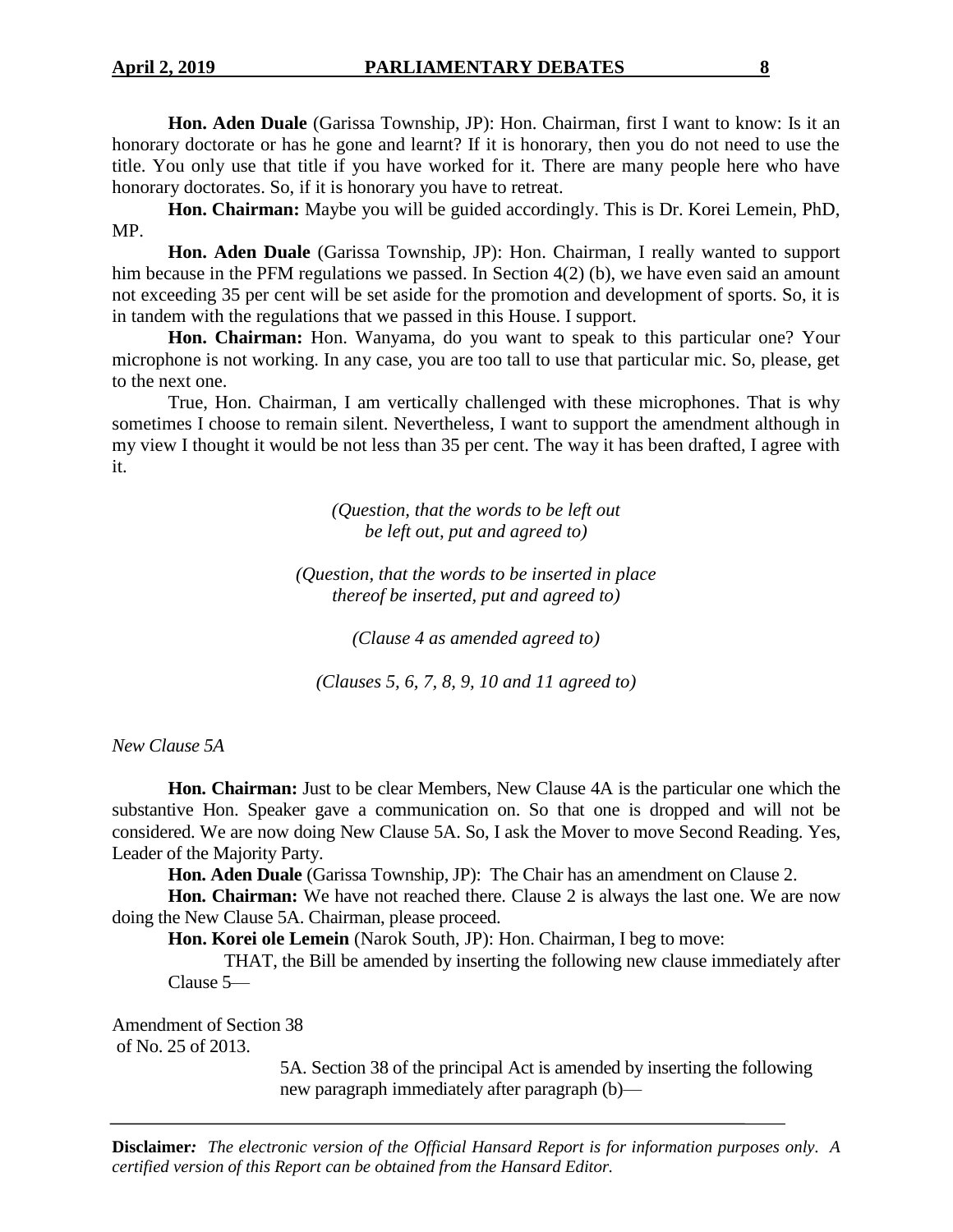"(ba) an amount out of the Fund for the promotion of and development of sports;"

Hon. Chairman, the justification for the amendment is to expressly provide that one of the sources of funds for the Kenya Academy of Sports shall be an amount out of the Sports, Arts and Social Development Fund, established under Regulation 3 of the Public Finance Management (Sports, Arts and Social Development Fund) Regulations 2018 for the promotion and development of sports.

I thank you Hon. Chairman.

*(Question of the new clause proposed)*

*(New clause read the First Time)*

*(Question, that the new clause be read a Second Time, proposed)*

*(Question, that the new clause be read a Second Time, put and agreed to)*

*(The new clause was read a Second Time)*

*(Question, that the new clause be added to the Bill, put and agreed to)*

*Clause 2*

**Hon. Chairman:** Hon. Osotsi is absent and so his proposed amendment is dropped. Hon. Mburu has withdrawn his amendment. Let me hear from Hon. Antony Oluoch before I go to the proposed amendment by the Chairman of the Committee.

*(Proposed amendment to by Hon. Jonah Mwangi withdrawn)*

*(Proposed amendment by Hon. Godfrey Osotsi dropped)*

Hon. Oluoch is also absent. Hon. Dr. Lemein, please proceed.

**Hon. Korei ole Lemein** (Narok South, JP): Hon. Chairman, I beg to move:

THAT, the Bill be amended by inserting the following new paragraph immediately after paragraph (b)—

(c) inserting the following new definition in its proper alphabetical sequence—

"Fund" means the Sports, Arts and Social Development Fund established under Regulation 3 of the Public Finance Management (Sports, Arts and Social Development Fund) Regulations, 2018;

The purpose of this amendment is to define the fund established under Regulation 3 of the Public Finance Management (Sports, Arts and Social Development Fund) Regulations, 2018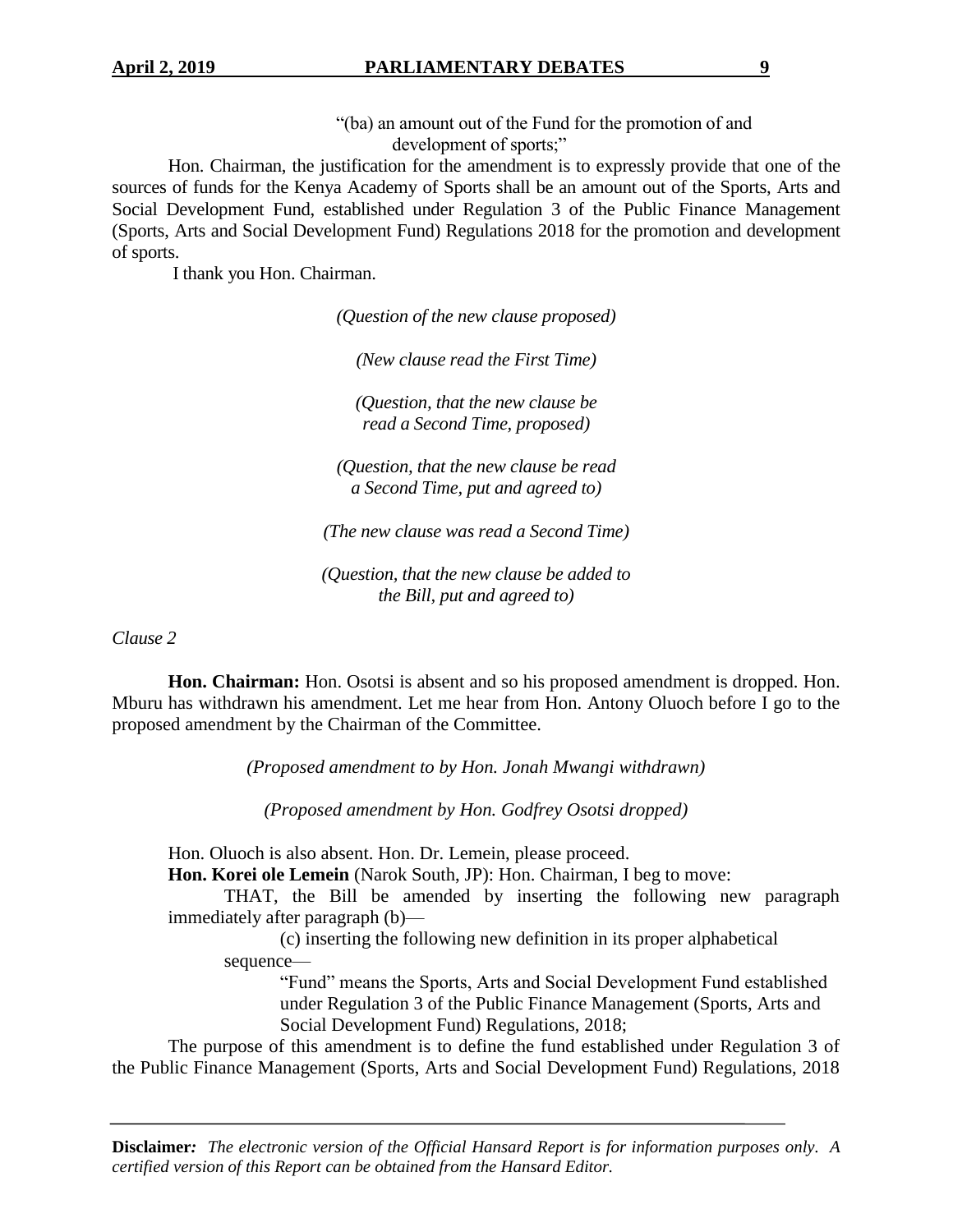since the term "fund" has been used in the subsequent proposed amendment to Clause 4 and New Clause 5A.

I thank you, Hon. Chairman.

*(Question of amendment proposed)*

**Hon. Aden Duale** (Garissa Township, JP): Thank you, Hon. Chairman. This again is in tandem with the amendment we did when we were doing Regulation No.3 to the Public Finance Management Act, where we created Sports, Arts and Social Development Fund, Regulations 2018, where an amount not exceeding 35 per cent will be set aside for the promotion and development of sports. The other aspect will be used for the promotion and development of the universal healthcare under the Big Four Agenda of the President. The Cabinet Secretary for Finance has the powers under the regulations to vary based on the need of those sectors.

I beg to support.

*(Question, that the words to be inserted be inserted, put and agreed to)*

*(Clause 2 as amended agreed to)*

*(Title agreed to)*

*(Clause 1 agreed to)*

**Hon. Chairman:** Hon. Members, before I proceed, let me introduce the visitors seated in the Speaker's Gallery. They are from Borabu Teachers Training College, Borabu Constituency which is ably represented in the House by Commissioner Momanyi.

Hon. Members, that is the end of it and so let us have the Mover to move reporting.

**Hon. Aden Duale** (Garissa Township, JP): Hon. Chairman, I beg to move that the Committee does report to the House its consideration of the Sports (Amendment) Bill, National Assembly Bill, No.25 of 2018 and its approval thereof with amendments.

*(Question proposed)*

*(Question put and agreed to)*

*(The House resumed)*

*[The Temporary Deputy Speaker (Hon. Christopher Omulele) in the Chair]*

#### **REPORT**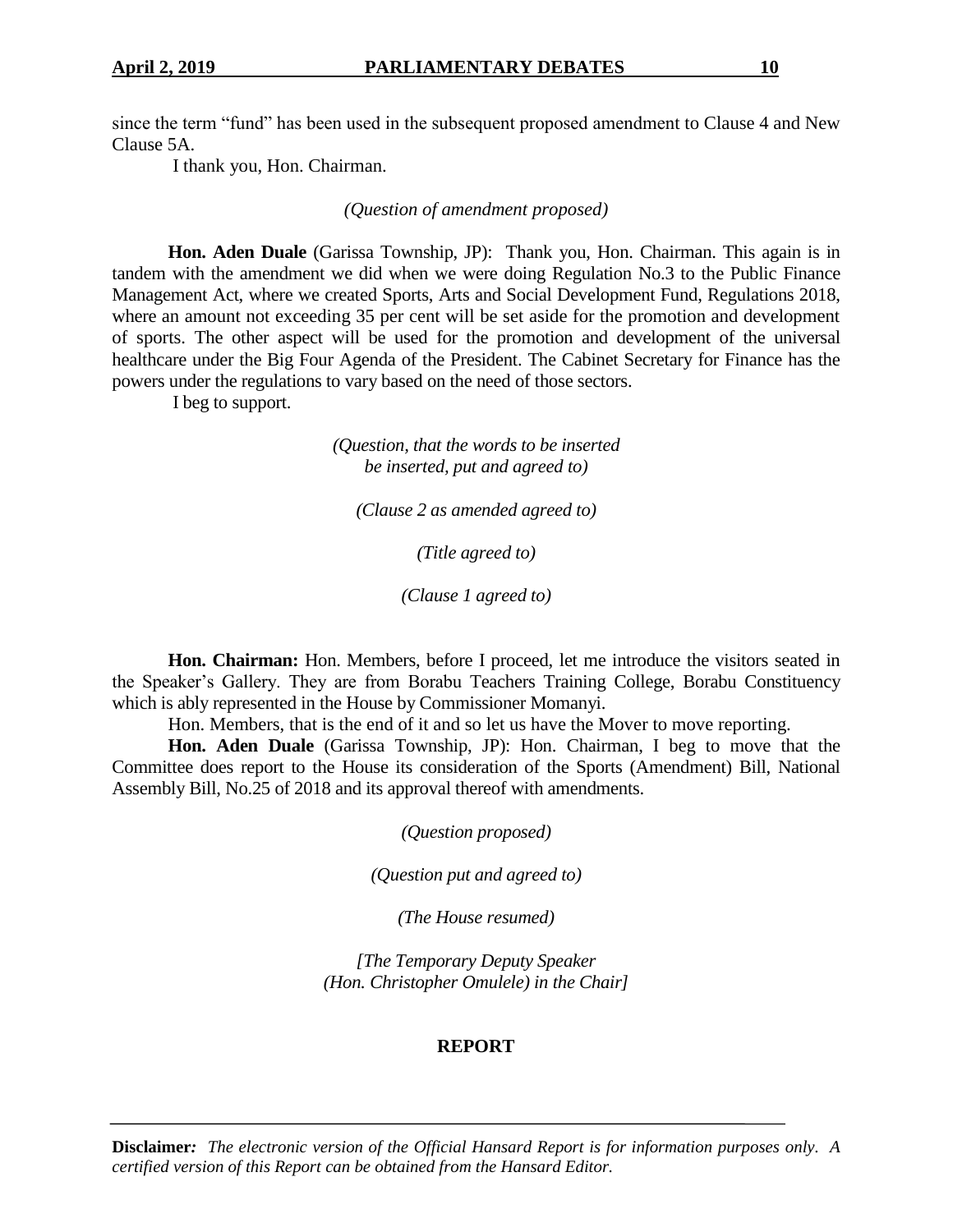THE SPORTS (AMENDMENT) BILL

**Hon. Moses Cheboi** (Kuresoi North, JP): Thank you, Hon. Temporary Deputy Speaker. I beg to report that the Committee of the whole House has considered the Sports (Amendment) Bill, National Assembly Bill No.25 of 2018 and approved the same with amendments.

**Hon. Aden Duale** (Garissa Township, JP): Hon. Temporary Deputy Speaker, I beg to move that this House does agree with the Report of the Committee of the whole House on its consideration of the Sports (Amendment) Bill, National Assembly Bill No.25 of 2018. I also request Hon. Lemein, Vice Chair of the Departmental Committee on Sports, Culture and Tourism to second.

**Hon. Korei ole Lemein** (Narok South, JP) seconded

*(Question proposed)*

**The Temporary Deputy Speaker** (Hon. Christopher Omulele): Hon. Members, I direct that the next steps on this Bill be taken when the matter will be next listed down so that the House considers it when it is appropriately rated. I direct that we move to the next business.

## **MOTIONS**

#### ADOPTION OF REPORT ON EXAMINATION OF FINANCIAL STATEMENTS OF IEBC

THAT, this House adopts the Report of the Public Accounts Committee on its examination of the Report of the Auditor General on the Financial Statements for the Independent Electoral and Boundaries Commission for the year ended  $30<sup>th</sup>$  June 2017, laid on the Table of House on Wednesday,  $27<sup>th</sup>$  February 2019.

*(Hon. Opiyo Wandayi on 28.3.2019)*

*(Resumption of Debate interrupted on 28.3.2019)*

**The Temporary Deputy Speaker** (Hon. Christopher Omulele): Hon. Members, this particular business had been moved, seconded and the Question proposed. So, we shall proceed with it. I can see the first Member having interest on this is Hon. Wanyama Sitati, Member for Webuye West.

Please use the microphone to your left.

**Hon. Aden Duale** (Garissa Township, JP): On a point of order, Hon. Temporary Deputy Speaker.

**The Temporary Deputy Speaker** (Hon. Christopher Omulele): What is out of order, the Leader of the Majority Party?

*(Several Members stood in the gangways)*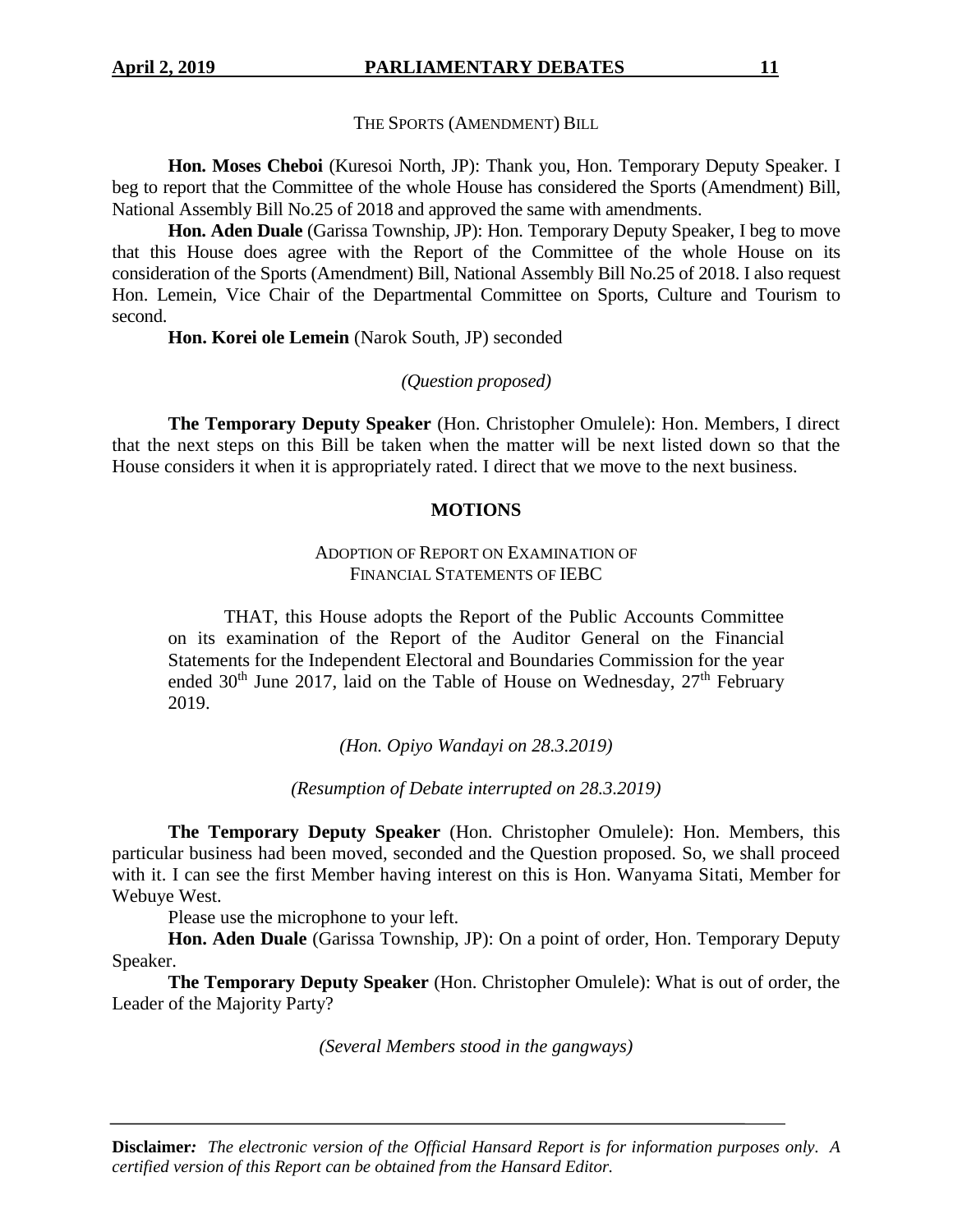**Hon. Aden Duale** (Garissa Township, JP): On a point of order, Hon. Temporary Deputy Speaker. I want Hon. Kaluma to listen to me because he had proposed amendments to this Report. I saw them because they were circulated and as the Leader of the Majority Party, I got a copy but, I am not seeing them on the Order Paper.

Therefore, there is a change of facts. Has Hon. Kaluma withdrawn his amendments? It is good for Members to see them and debate from a point of information. So, Hon. Kaluma should confirm if his amendments are still there and why they are not on the Order Paper.

Secondly, why have they not been circulated? Hon. Kaluma should inquire about this.

**The Temporary Deputy Speaker** (Hon. Christopher Omulele): Leader of the Majority Party let me do a little consultation so that I can give direction on this one. Meanwhile, Hon. Daniel, Member for Webuye West, proceed with your contribution.

**Hon. Daniel Wanyama** (Webuye West, JP): Hon. Temporary Deputy Speaker, I had put my card earlier and contributed on the previous Order. So, on this one, I do not have anything to contribute.

Thank you, Hon. Temporary Deputy Speaker.

**The Temporary Deputy Speaker** (Hon. Christopher Omulele): The Leader of the Majority Party, I cannot find the proposed amendments by Hon. Peter Opondo Kaluma, who is seated comfortably in the House. He has a mouth and can speak for himself. Hon. Mabona, you cannot represent him in the House because he is here under his own Motion. He is very well versed with the procedures of the House. I have no doubt that he knows what is right.

Hon. Members, concerning the directions I had given earlier, I had been handed the wrong ones. The correct position is that Hon. Mboni Mwalika was on his feet when this matter was last dealt with and he had a balance of eight minutes. So, Hon. Mboni Mwalika…

**Hon. Ferdinand Wanyonyi** (Kwanza, FORD-K): On a point of order, Hon. Temporary Deputy Speaker.

**The Temporary Deputy Speaker** (Hon. Christopher Omulele): Hon. Member for Kwanza, what is out of order?

**Hon. Ferdinand Wanyonyi** (Kwanza, FORD-K): On a point of order, Hon. Temporary Deputy Speaker. The Leader of the Majority Party has said that there are amendments on this particular Motion. It is important to know…

**The Temporary Deputy Speaker** (Hon. Christopher Omulele): You are out of order. Hon. Peter Opondo Kaluma.

**Hon. Peter Kaluma** (Homa Bay Town, ODM): Thank you, Hon. Temporary Deputy Speaker. We began debate on this Motion last Thursday. I was the last person to be given opportunity to address it. I indicated to the substantive speaker at the time that I would not contribute because I would bring amendments and so, substantive contribution would interfere.

On Friday, I took the proposed amendments to the Table Office. Today morning I was told by the Table Office that the amendments would be on the Order Paper. I was even given a copy of the processed amendments and I have them here.

I, therefore, proceeded to inform colleagues because these are very substantive amendments. If my amendments are not here, it means Parliament is frustrating them. I would seek to know why Parliament is frustrating amendments brought by a Member of Parliament in good faith to better a Report of the Committee. I think it would not be right because I took the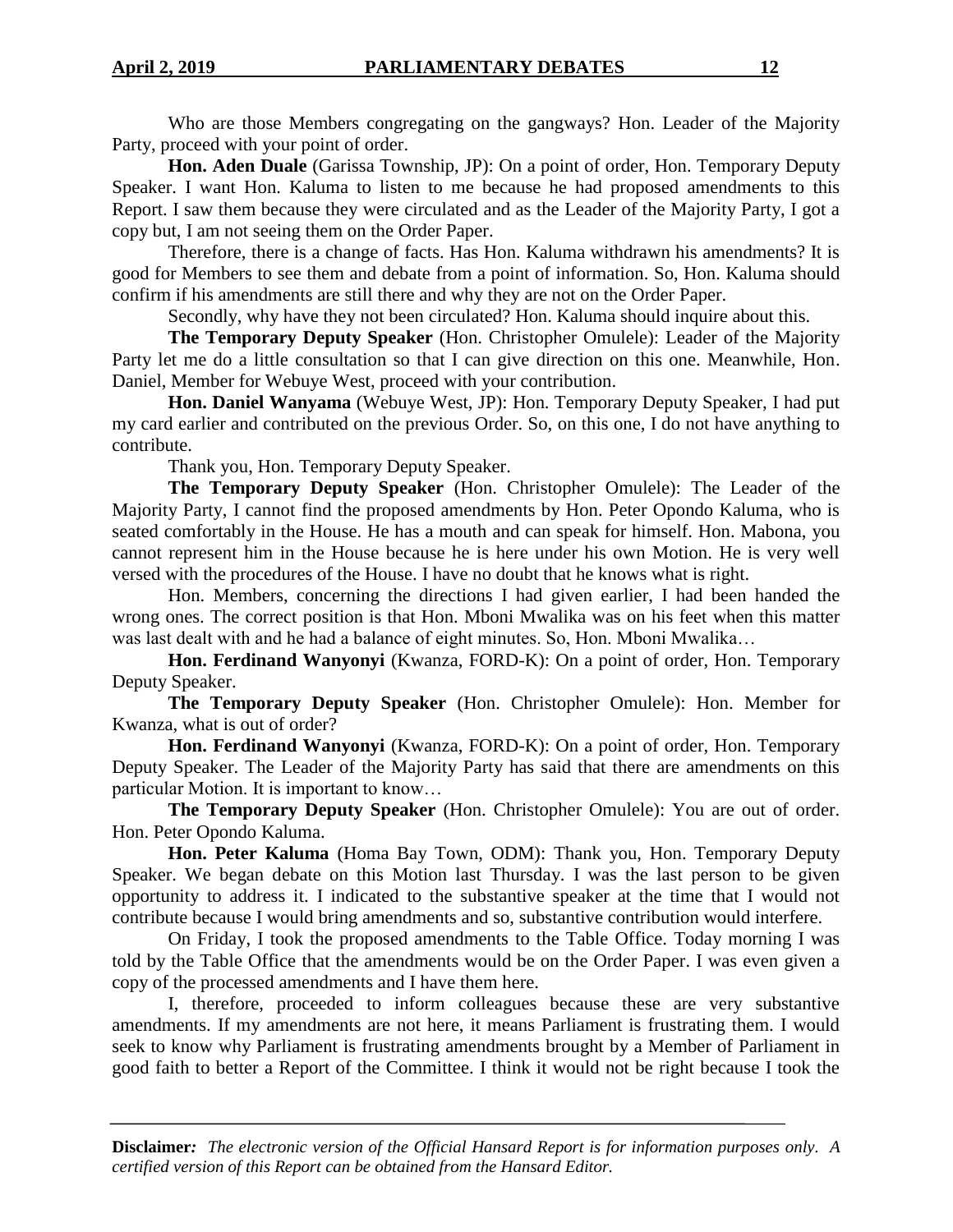whole weekend processing these amendments and then they are brushed aside and we proceed to debate this matter.

My thinking is that if my amendments are not here, I will take the hard position of opposing and lobbying my colleagues to reject the whole Report. This is not a good thing, because we can save the Report through the amendments.

Hon. Temporary Deputy Speaker, I beg that we do not proceed with this Report before I am allowed to move my amendments, which I proposed within the required time in Parliament.

**Hon. (Ms.) Odhiambo-Mabona** (Suba North, ODM): On a point of order, Hon. Temporary Deputy Speaker.

**The Temporary Deputy Speaker** (Hon. Christopher Omulele): Hon. Millie Odhiambo, Hon. Kaluma's point of order is still under consideration. Let me deal with it. Hon. Kaluma, kindly approach the Clerks-at-the-Table, so that we can deal with this matter. Hon. Mabona, let us have your point of order.

**Hon. (Ms.) Odhiambo-Mabona** (Suba North, ODM): On a point of order, Hon. Temporary Deputy Speaker. My concern is that I am privy to some of the proposed amendments and it appears that some of the activities done were in direct contravention of the Companies Act. This is something that the House must be informed of, so that as we debate the whole Report, we are informed and we make a decision based on complete information.

So, I would urge that if the amendments are not ready, would it be in order to request that this matter be put aside, so that the amendments are included and we can debate from a point of information.

**The Temporary Deputy Speaker** (Hon. Christopher Omulele): Hon. Mabona, you have said you are privy to the proposed amendments by Hon. Kaluma. Yes, we have them with us now, he is executing them and they will be distributed so that we can proceed with them. So, give the Clerks-at-the-Table a few minutes to put the House in order.

**Hon. Aden Duale** (Garissa Township, JP): On a point of order, Hon. Temporary Deputy Speaker.

**The Temporary Deputy Speaker** (Hon. Christopher Omulele): Give the Leader of the Majority Party the microphone. He has a point of order.

**Hon. Aden Duale** (Garissa Township, JP): On a point of order, Hon. Temporary Deputy Speaker. My deputy is saying: "Switch him on". No, that is un-parliamentary. There is only one person who can switch me on and it is always at night and she is legally allowed. So nobody else can switch me on but, "give him the microphone" is a better phrase.

Hon. Temporary Deputy Speaker, let us continue with the debate as we get the copy of the amendments. Once we receive them, Hon. Kaluma can be asked to move them.

**The Temporary Deputy Speaker** (Hon. Christopher Omulele): Very well, Leader of the Majority Party. I did not hear the person who was proposing to switch you on. The parliamentary way is to say: "Give the Leader of the Majority Party the microphone". We shall proceed in this manner then. I see interest from Hon. Mutua Barasa, Member for Kimilili. Let us have Hon. Mutua, Member for Kimilili.

**Hon. Didmus Barasa** (Kimilili, JP): Thank you, Hon. Temporary Deputy Speaker. Even as I support this Report, I was really waiting to contribute on the amendments by Hon. Peter Kaluma. I just want to say that even as we adopt this Report, it is very important that the agencies that are supposed to implement such reports do so. This House is spending a lot of time doing investigations and coming up with these kinds of recommendations in vain. So, I wish that the agencies in this country could go back and ensure that every investigative report that has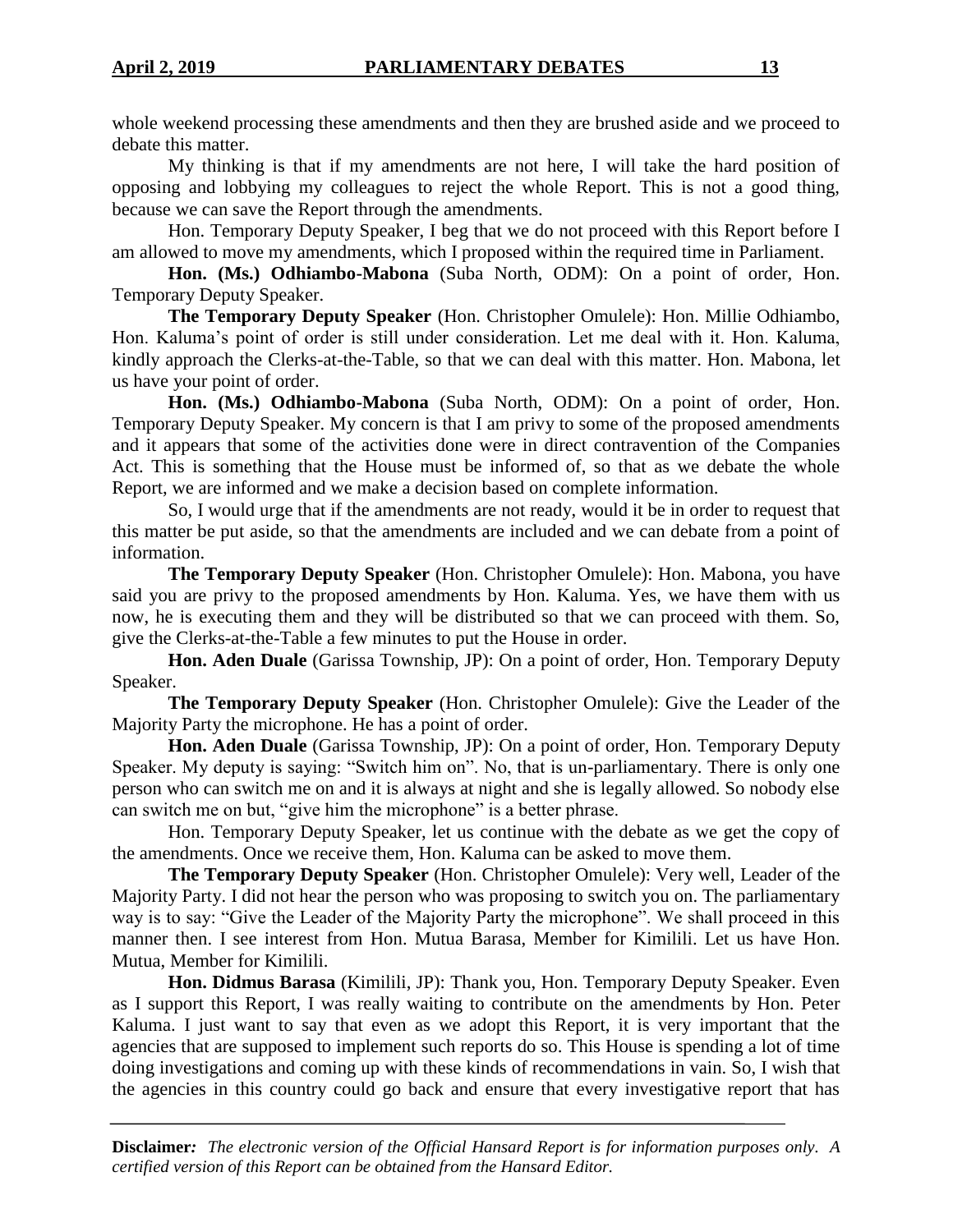been adopted by this House is properly implemented. The reports should form the basis of their investigations to ensure protection of public resources from plunder by a few individuals. That is the only way they can appreciate the good job that this House is doing. We should give value for the taxpayers' money. We sit and burn the midnight oil trying to get facts so that we can write a report to be adopted by this House. That is what the authorities should be looking for, and not just fishing evidence that will not guide them properly to establish what happened.

With these few remarks, I support.

**The Temporary Deputy Speaker** (Hon. Christopher Omulele): Hon. ole Lemein. He is not desirous to be in the House. We move to the next Member desirous to contribute, Hon. Rasso.

**Hon. Ali Rasso** (Saku, JP): Thank you, Hon. Temporary Deputy Speaker. Listening to what has transpired in the House, I have not yet heard your ruling as to whether we proceed with the Motion as it is or we wait for the amendments by Hon. Kaluma. I am just seeking your guidance as to whether we proceed with the Motion as it is or we await the substantive amendment that Hon. Kaluma is proposing, which is likely to change the text and the context of the Motion.

**The Temporary Deputy Speaker** (Hon. Christopher Omulele): Hon. Rasso, there is a bit of confusion at the Table today. So, I would ask you to proceed. If Hon. Kaluma gets an opportunity to move his proposed amendments, and if the House approves them, we shall also give you an opportunity to contribute to the Motion as amended.

**Hon. Ali Rasso** (Saku, JP): Thank you very much, Hon. Temporary Deputy Speaker. I am well guided. I rise to support the Motion by the Public Accounts Committee.

I thank the Speaker of the National Assembly for his Solomonic wisdom in expunging from the original Report what he felt the Committee tried to overreach, what constitutionally they were not allowed to.

After every general election, the general public attempts to dissolve the Independent Electoral and Boundaries Commission (IEBC). What this House must not do is to try and gerrymander an institution of this country. The IEBC is a commission that is protected under the Constitution. In every Report, we say that the IEBC must be dissolved. The Constitution is very clear on the steps to be taken. This particular Report was to cover the period until  $30<sup>th</sup>$  June 2017 but it almost covers the 2017 elections. They looked at purchase of the Kenya Integrated Election Management System (KIEMS) kits and how they were used during the 8<sup>th</sup> August 2017 election and the repeat presidential polls. Reading the Report page by page, for the first time, I was a bit interested with the PAC Report because it covered both the general publics' interest as well as the interests of this interesting institution that the IEBC has become. We are saying that IEBC is bad and, therefore, it must be dissolved but during the 2017 elections, and even during the elections of 2013, we conducted six elections-in-one. Nobody is faulting IEBC for the other five elections. We are saying that IEBC is bad just because of the presidential election.

If you read through this Report and look at its contents, you will come through several sections where they have clearly said that questions have been answered, and that the queries that the Auditor-General raised have been qualified. However, there are cases where they looked at what you call over-insurance. Over-insurance means buying items for much more than you need just in case you need more. While I support this Report generally, the Committee has not given us the statement from the Chief Procurement Officer. I am not sure if by the time we were going for elections in 2017 the IEBC had a chief procurement officer or these massive procurements worth over Kshs22 billion were done without a procurement officer. For those Hon. Members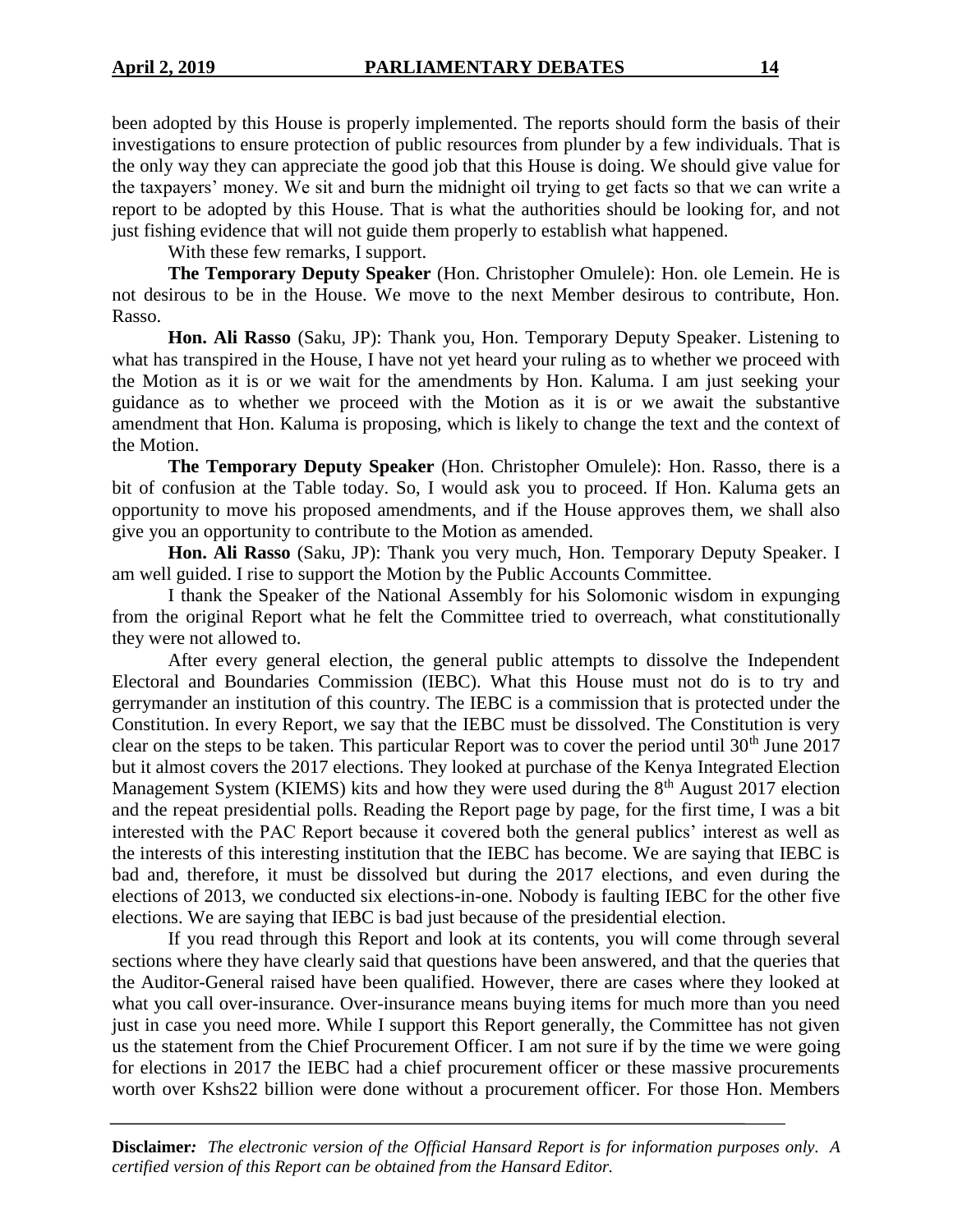who have read or will read the Report and contribute to this debate, we want PAC to tell us what happened to the statement of the Chief Procurement Officer.

In terms of the audit report, among those to be indicted are the Chief Executive Officer and the Chief Procurement Officer. If those two are not touched and we only talk about the Chairman and commissioners, then the Committee would not have done due diligence on what the House expected of it.

Overall, it is about taking care of the taxpayers' money. It is about expenditures that must be supported. Over the last few months, we have been talking about corruption. When we discuss corruption and challenge it both in courts of law and in this House, we must be guided by facts. From the outset, it was about doing due diligence with regard to the Auditor-General's report and not removing the commissioners and the secretariat of a constitutional commission. That is why I support this Report. Unfortunately, Hon. Kaluma is sitting on his hands instead of tabling what would be an important amendment to the existing Report.

With those remarks, I support the Motion.

**The Temporary Deputy Speaker** (Hon. Christopher Omulele): What is out of order, Hon. Abdisalan?

**Hon. Ibrahim Ahmed** (Wajir North, ODM): We are discussing the PAC Report and I cannot see the Chair, the Vice-Chair or any other Member of the Committee. It will be abnormal to discuss the Report when the leadership of the Committee is not in the House.

**The Temporary Deputy Speaker** (Hon. Christopher Omulele): Hon. Abdisalan is on a point of order. Hon. Abdisalan, once the Motion is moved and it becomes the property of the House, we can then proceed. It is advisable and usually a much better way to proceed when they are here. If there are Members of that Committee in the House, they can advise them to make themselves available so that we can proceed in an orderly way.

Hon. Peter Kaluma, in your hands you have a duly approved copy of the amendments which you had proposed to make to this Report. I will, therefore, give you an opportunity to prosecute those proposed amendments.

**Hon. Peter Kaluma** (Homa Bay Town, ODM): Hon. Temporary Deputy Speaker. I beg to move:

THAT, the Motion on the Report on the Examination of the Financial Statements for the Independent Electoral and Boundaries Commission for the year ended 30<sup>th</sup> June 2017 by PAC be amended by inserting the following expression immediately after the expression "February  $27<sup>th</sup>$ , 2019" subject to  $-$ 

A. deletion of Recommendation 1 under Chapter 33.0 (Committee Recommendations) on pages 4 and 127 of the Report and substituting therefor the following:

"1. Parliament expedites the strengthening of IEBC by reviewing the legal framework and the general policy guidelines while taking into account the recommendations of the Kriegler Commission. Further, Parliament considers reviewing or repealing Section 11A of the IEBC Act relating to the functions of the Commission and the secretariat, to bring clarity to the constitutional functions of the Commission *vis-à-vis* the administrative functions of the secretariat."

B. deletion of the words "commissioners failed to exercise oversight while the" appearing in the first line of Recommendation 3 under Chapter 33.0 (Committee Recommendations) on pages 4 and 127 of the Report.

Pardon, Hon. Temporary Deputy Speaker. Some parts of my amendments are not complete. Could I be assisted with the amendment to paragraph C?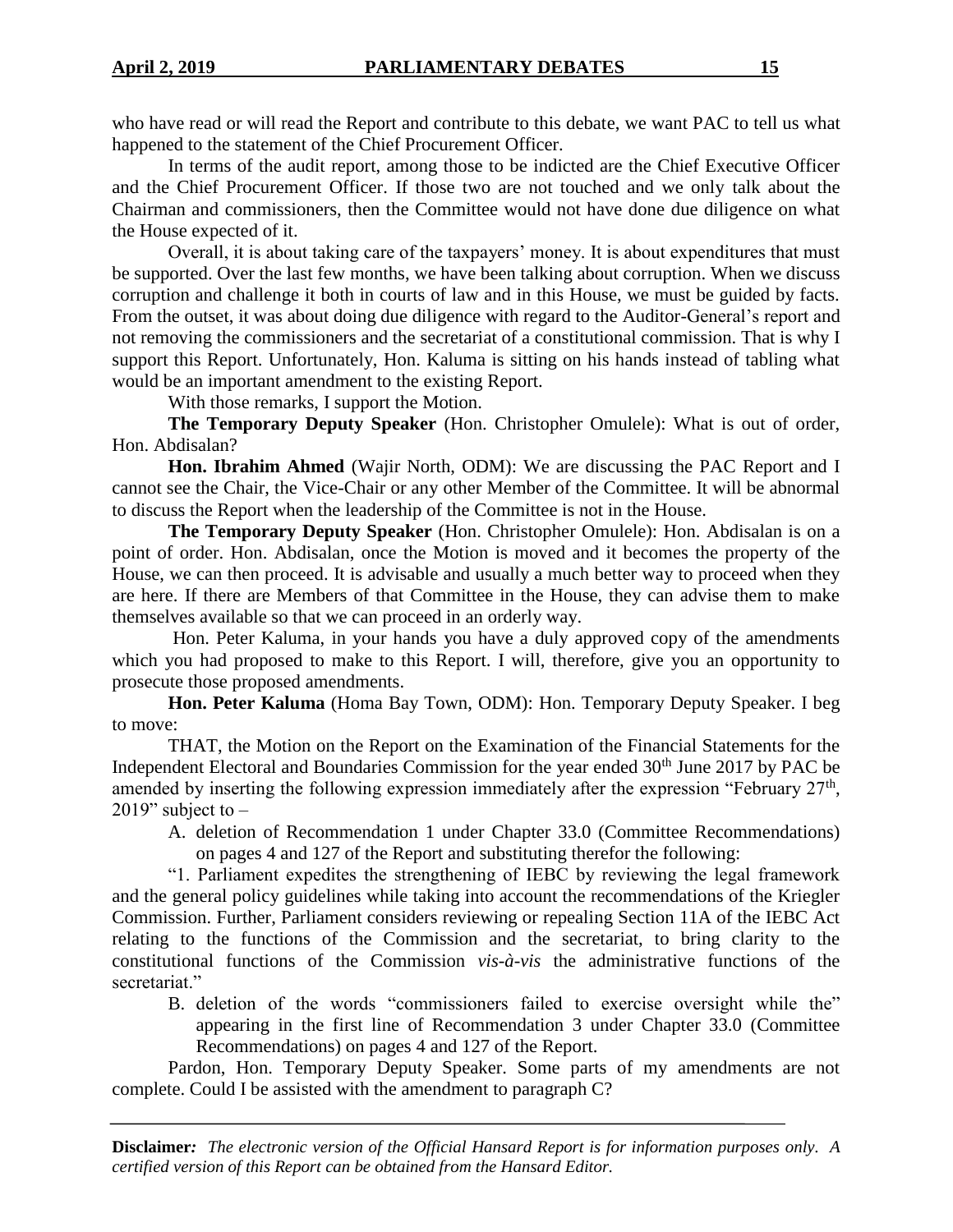**The Temporary Deputy Speaker** (Hon. Christopher Omulele): Yes. The Clerks will do so. What is out of order, Leader of the Majority Party?

**Hon. Aden Duale** (Garissa Township, JP): Hon. Temporary Deputy Speaker, the amendments have been circulated. The Mover is complaining about a page missing. He should tell us whether his conscience is with the amendments. Your conscience and spirit should be with the amendments.

**Hon. Peter Kaluma** (Homa Bay Town, ODM): Thank you, Hon. Temporary Deputy Speaker. I now have the complete amendment. I thank our clerical team for the supply.

C. insertion of the following recommendations  $9(a)$ , (b), (c), (d) and (e) under Chapter 33.0 (Committee Recommendations) on page 128 of the Report –

M/S. IDEMIA (formerly Morpho, OT Morpho, SAFRAN Identity and Security)

9. Noting the Committee's conclusions and observations on pages 120 – 126 of the report relating to IDEMIA regarding its engagements in Kenya, the House further recommends –

(a) THAT, the Directorate of Criminal Investigations and the Director of Public Prosecutions undertakes investigations…

**The Temporary Deputy Speaker** (Hon. Christopher Omulele): Hon. Kaluma, which page of these proposed amendments are you reading from?

**Hon. Peter Kaluma** (Homa Bay Town, ODM): I am currently on page 2. That is a matter to be addressed by the clerical team, not me. Hon. Temporary Deputy Speaker, can I continue?

**The Temporary Deputy Speaker** (Hon. Christopher Omulele): Hon. Kaluma, just hold on. I do not have page 2. I am unable to follow. I have seen what is on page 1. I am informed that it is being brought.

Proceed.

**Hon. Peter Kaluma** (Homa Bay Town, ODM): I was on page 2.

(a) THAT the Directorate of Criminal Investigations and the Director of Public Prosecutions undertakes investigations and institutes appropriate criminal action under section 974 (3) of the Companies Act…

**The Temporary Deputy Speaker** (Hon. Christopher Omulele): Hon. Kaluma, just hold on. Hold your horses. Let us have the Leader of the Majority Party. He is on a point of order.

**Hon. Aden Duale** (Garissa Township, JP): Hon. Temporary Deputy Speaker, you need to help the House and guide us. Hon. Kaluma is moving an amendment that Members do not have. We want you to use Standing Order No.1. You have the powers to step aside this matter until tomorrow so that the House is well-guided. We will deal with that matter when all the amendments are on the Order Paper. The problem is that the Clerks-at-the-Table distributed amendments when a whole page is missing. This is a very important matter. We want you to defer this matter to tomorrow afternoon as we arrange for the amendments to be on the Order Paper tomorrow.

I indulge you, Hon. Temporary Deputy Speaker.

**The Temporary Deputy Speaker** (Hon. Christopher Omulele): Very well. Hon. Members, I believe that the rules of the House are such that any matters that are debated on this Floor must be those that are in the possession of the Members, so that they can deal with them. I have disclosed that Page 2 of these proposed amendments by Hon. Kaluma are not even in the hands of the Hon. Temporary Deputy Speaker. I am persuaded by the Leader of the Majority Party that prosecution of these proposed amendments is not ripe right now. I, therefore, direct that this particular business be stepped down for it to proceed at such a time that we shall have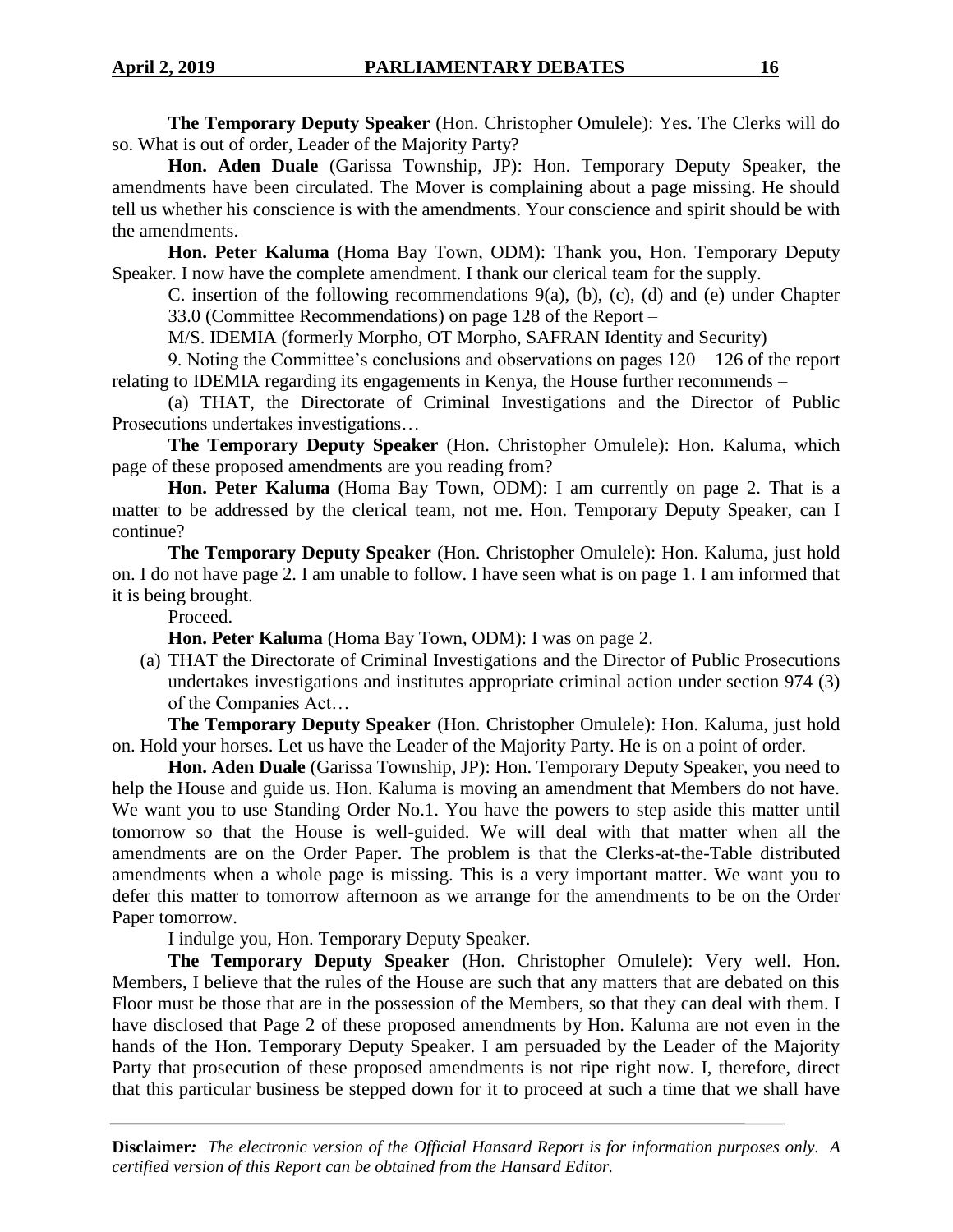ordered ourselves in a much better way, so that we can prosecute it with the necessary and deserved seriousness that it requires. I, therefore, direct that we step it down until such time it will be set down for consideration again. I direct that we proceed with the next business on the Order Paper.

**Hon. Peter Kaluma** (Homa Bay Town, ODM): On a point of order, Hon. Temporary Deputy Speaker.

**The Temporary Deputy Speaker** (Hon. Christopher Omulele): Hon. Peter Kaluma, what is out of order?

**Hon. Peter Kaluma** (Homa Bay Town, ODM): Hon. Temporary Deputy Speaker, I am obliged by your directions, which I believe are for good order. The House should be properly briefed on the amendment which is coming. I request that you direct that the amendment which I moved be expunged so that when the House reconvenes on the business, it can be moved anew. It is because it is something I take very seriously.

**The Temporary Deputy Speaker** (Hon. Christopher Omulele): Hon. Kaluma, you are quite in order. I direct that the portion of the amendment that you had already executed be expunged from the record, so that when this matter is set down for consideration again, you will have a clean sheet and prosecute the whole amendment in one go. That is quite in order. I direct that we move to the next Order.

#### *(Motion deferred)*

## REPORTS ON BUDGETARY PROPOSALS FOR THE EAST AFRICAN COMMUNITY FOR 2017/2018 AND 2018/2019

THAT, this House notes the Report of the Committee on Regional Integration on the Reports of the Committee on General Purpose on the Budgetary Proposals for the Financial Year 2018/2019 and Supplementary Budget Proposals for the Financial Year 2017/2018 of the East African Community (EAC), the EAC Supplementary Appropriation Bill, 2018 and the EAC Appropriation Bill, 2018, laid on the Table of the House on Tuesday,  $27<sup>th</sup>$  November 2018.

*(Hon. (Ms.) Naisula Lesuuda on 26.3.2019)*

*(Resumption of Debate interrupted on 26.3.2019)*

**The Temporary Deputy Speaker** (Hon. Christopher Omulele): Hon. Members, the Mover finished her business in this Motion and it was seconded. The Question was also proposed. It is open for debate now. I, therefore, invite Members to debate this Report. The first Member who shows interest in this Motion is Hon. Mugambi Gichuki, Member for Othaya.

**Hon. Gichuki Mugambi** (Othaya, JP): Hon. Temporary Deputy Speaker, I am consulting on a matter here with my colleague. Let me finish first.

**The Temporary Deputy Speaker** (Hon. Christopher Omulele): Hon. Wanyama Sitati, Member for Webuye West. I see no interest from Members to contribute to this particular Order. I, therefore, direct that the Mover be now called upon to reply.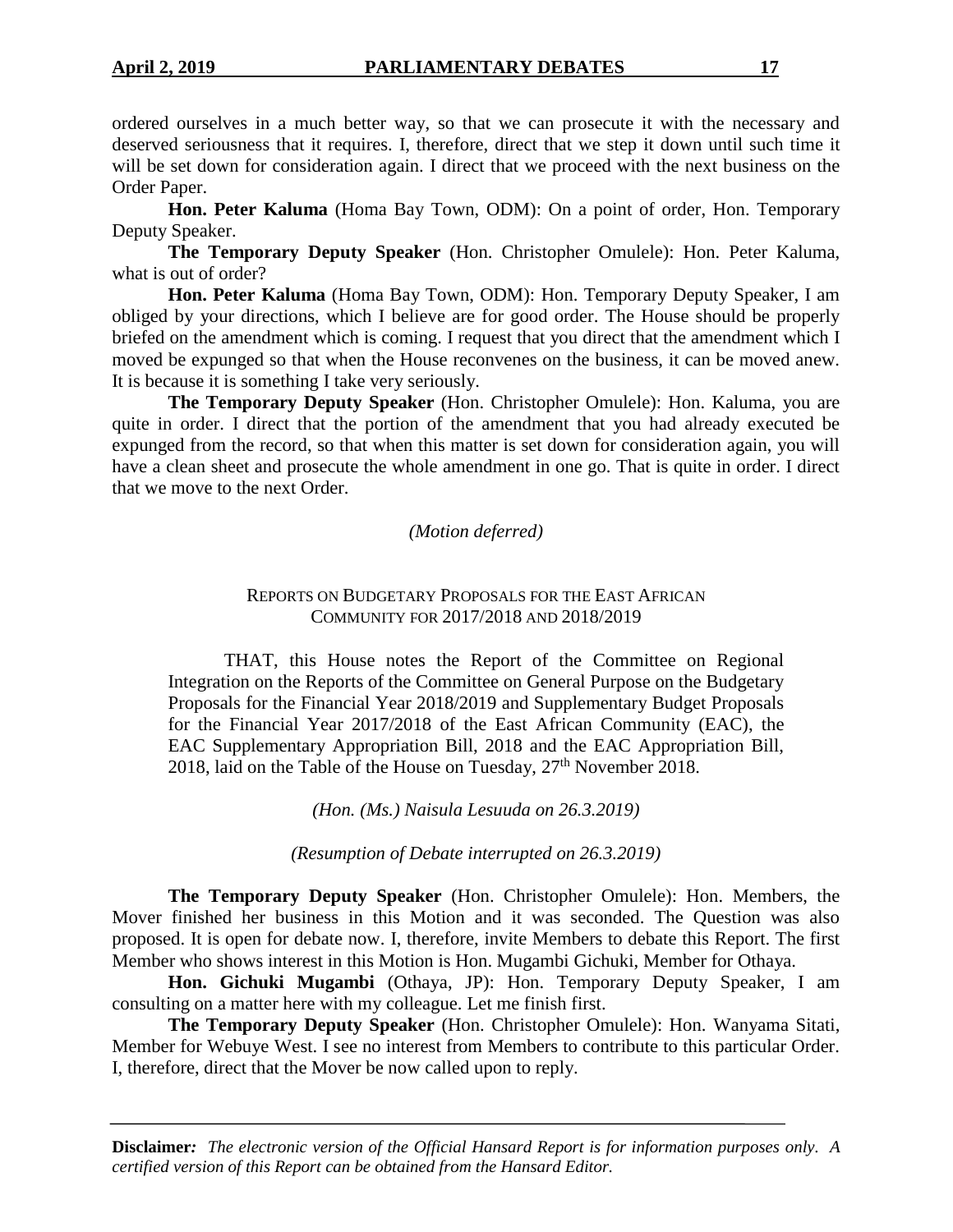Hon. Lesuuda, I direct that the Question to this particular Order be dealt with next time the matter is set down for consideration.

Next Order.

*(Putting of the Question deferred)*

#### **BILL**

#### *Second Reading*

#### THE SALARIES AND REMUNERATION COMMISSION (AMENDMENT) BILL

**The Temporary Deputy Speaker** (Hon. Christopher Omulele): Chair, Departmental Committee on Finance and National Planning.

**Hon. Isaac Ndirangu** (Roysambu, JP): I am here.

**The Temporary Deputy Speaker** (Hon. Christopher Omulele): There are three microphones around you. Use the one that is behind you. Move to the row which is behind you.

**Hon. Isaac Ndirangu** (Roysambu, JP): Hon. Temporary Deputy Speaker, I beg to move that the Senate Bill No. 12 of 2018 be now read a Second Time. This is the shortest Bill in this Session.

**The Temporary Deputy Speaker** (Hon. Christopher Omulele): Hon. Waihenya, which Bill are you dealing with? We are on Order No. 11.

**Hon. Isaac Ndirangu** (Roysambu, JP): Is it the Salaries and Remuneration Commission (Amendment) Bill?

**The Temporary Deputy Speaker** (Hon. Christopher Omulele): Yes.

**Hon. Isaac Ndirangu** (Roysambu, JP): That is what I am moving, Hon. Temporary Deputy Speaker.

**The Temporary Deputy Speaker** (Hon. Christopher Omulele): Can you proceed? Propose the Bill to be considered for Second Reading. You need to do that.

**Hon. Isaac Ndirangu** (Roysambu, JP): Hon. Temporary Deputy Speaker, I beg to move that the Salaries and Remuneration Commission (Amendment) Bill (Senate Bill No. 12 of 2018) be now read a Second Time.

> *[The Temporary Deputy Speaker (Hon. Christopher Omulele) left the Chair]*

*[The Temporary Deputy Speaker (Hon. (Ms.) Soipan Tuya) took the Chair]*

This is one of the shortest Bills in this Session of Parliament. It only requires us to amend two clauses. When Members of Parliament hear issues related to the Salaries and Remuneration Commission (SRC), they normally split hairs. I want to assure Members that this Bill only deals with the timelines within which the names of the nominees to the SRC should be tendered to the Cabinet Secretary (CS). Hon. Temporary Deputy Speaker, the SRC (Amendment) Bill 2018 was published on 23<sup>rd</sup> April 2018 and passed by the Senate on 7<sup>th</sup> November 2018.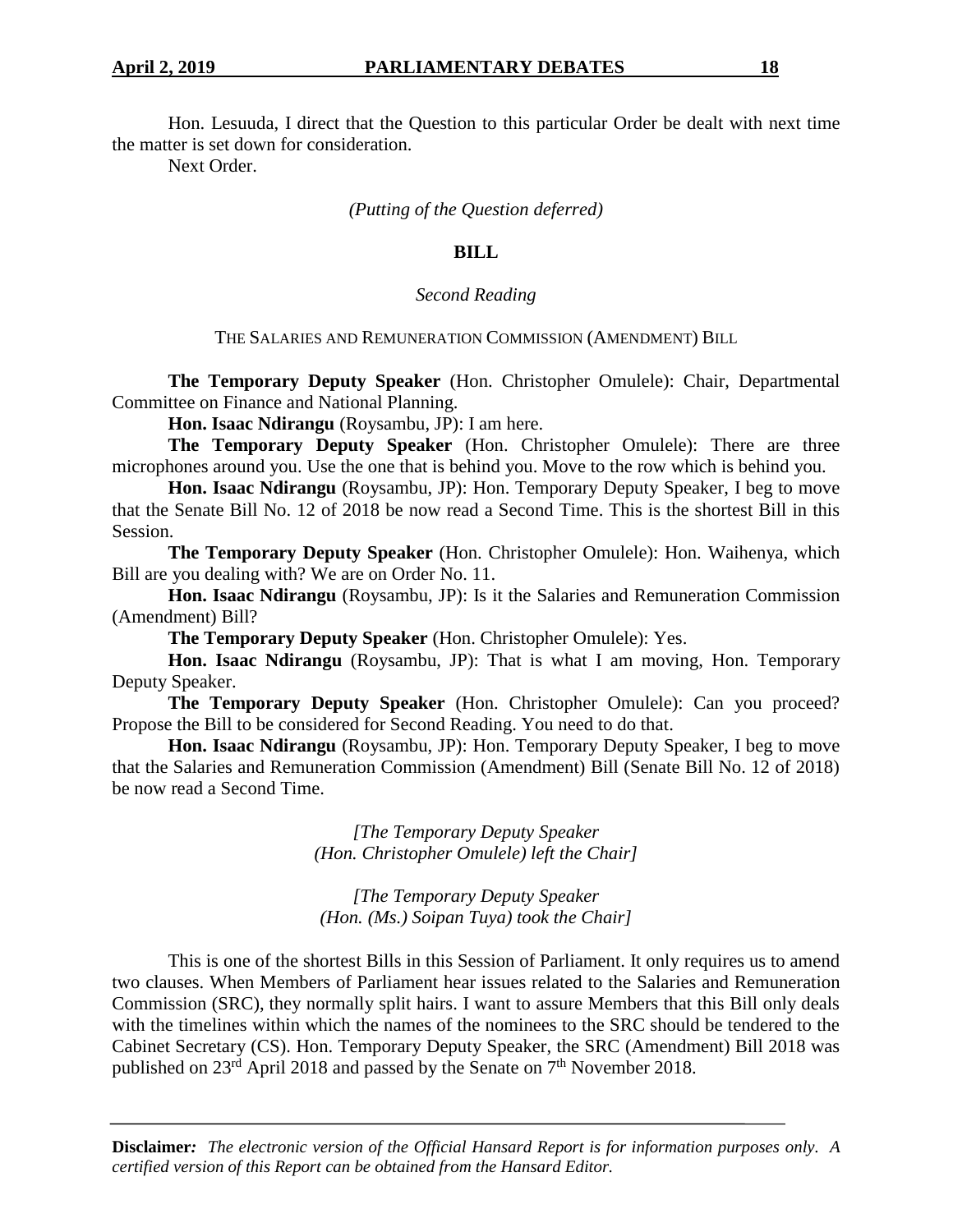**The Temporary Deputy Speaker** (Hon. (Ms.) Soipan Tuya): Hon. Ndirangu, there is a change of guard.

**Hon. Isaac Ndirangu** (Roysambu, JP): Thank you for prompting me, Hon. Temporary Deputy Speaker. I appreciate it.

We involved the Senate in this Bill because Article 230 of the Constitution establishes the SRC. It is mandated to examine and regulate public and State officers both at the national and county levels.

Hon. Temporary Deputy Speaker, the object of the Bill is to amend the Salaries and Remuneration Commission (Amendment) Act of 2011, by introducing a requirement that the relevant nominating body should consider applications, interview a candidate and forward the names to the Cabinet Secretary within 28 days. It also proposes to introduce the expiry of term of the office of commissioners at six years as set out in the Constitution as a ground for vacating office. It is intended to align the Act to Article 250 (6)(a) of the Constitution. If enacted, the Bill will provide timelines within which a nominating body is supposed to present the name of a nominee for appointment to the position of commissioner in the SRC to the CS.

I want to remind Members that the SRC has its members nominated from various sectors including the Parliamentary Service Commission which nominates one person, the Judicial Service Commission, the Teachers Service Commission, the Defence Council, the National Police Service and one person nominated by the Senate on behalf of the 47 county governments. We also have a person nominated by the umbrella body of trade unions and another one nominated by bodies representing employers in the country. Another one is nominated by the joint forum of professional bodies as provided for by legislation.

In processing the Bill, the Committee invited memoranda and comments from members of the public as stipulated in Article 118 of the Constitution and from stakeholders. This was done through advertisement in the print media. Only one organisation, the SRC came up with a memorandum. We sat down with them and they gave us their contributions which we took into account when drafting this Report. We agreed with their presentations that it should take 28 days for the CS to receive names of nominees.

Let me explain the two clauses to Members in an analysis. Clause 2 speaks to amending Section 7 of the Act. The Section relates to nomination of persons for appointment as SRC commissioners. It introduces a requirement that a relevant nominating body should consider application, interview candidates and forward the names to the CS within 28 days.

Clause 3 amends Section 9 of the Act which provides for a vacancy in the office of the chairperson or a member. It proposes to introduce the expiry of term of office, six years as set out in the Constitution, as a ground for vacating office. This is a uniform provision for all commissions that provides that commissioners should vacate office after completion of six years. The amendment aligns the Act with the Constitution.

I hope Members have picked the Report from the Table Office and will speak to it. I request all of them to contribute to this very important Bill.

I beg to move and request my colleague, Hon. Nanok, to second.

Thank you.

**Hon. Daniel Nanok** (Turkana West, JP): Thank you, Hon. Temporary Deputy Speaker. I rise to second the Bill that has been ably moved by the Vice-Chair of the Committee, Hon. Ndirangu.

As the Vice-Chair has observed, we are doing amendments to improve the procedure of nominating members to the SRC and to align the Act with the Constitution. As you know,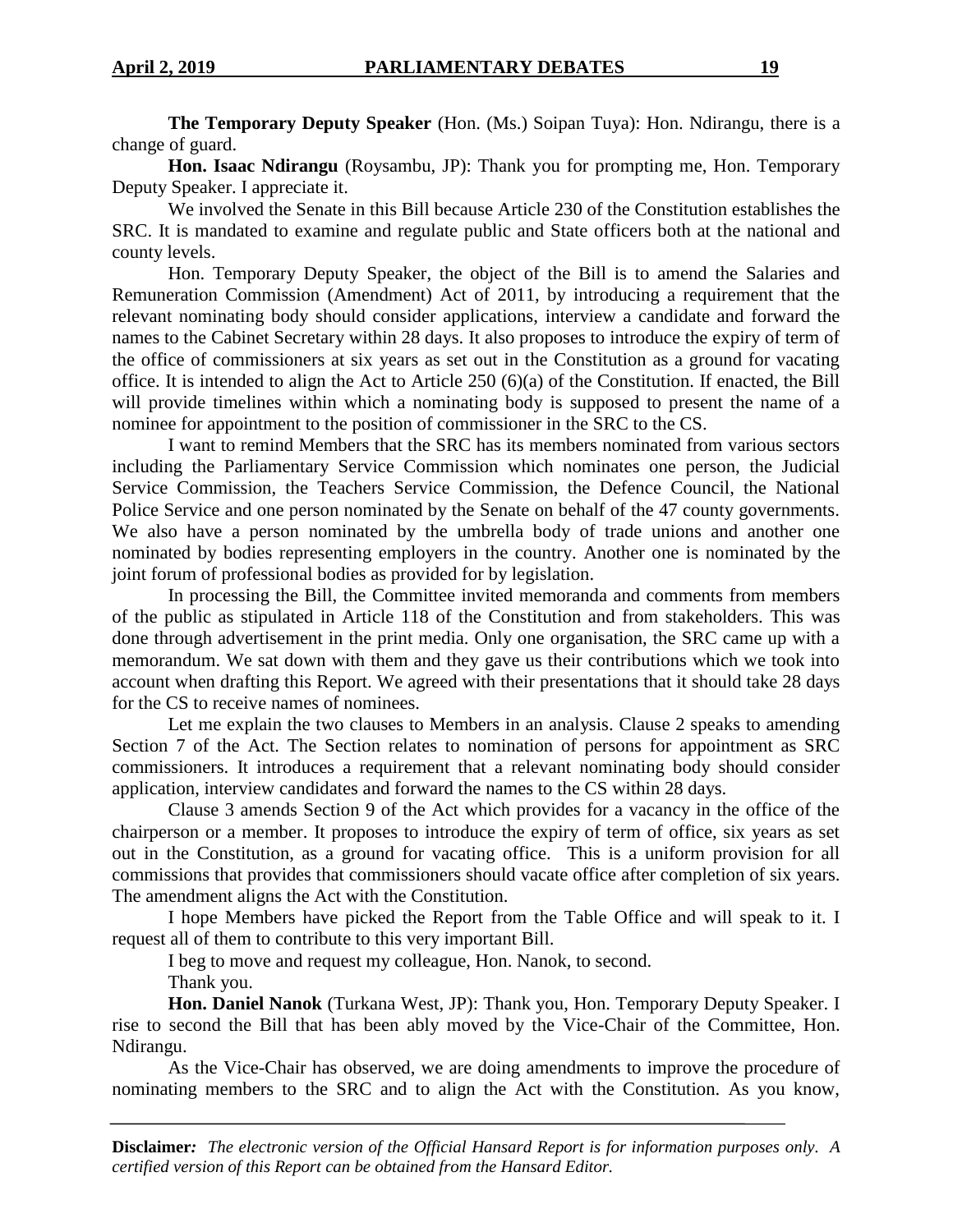Kenyans are very ingenious people. Sometimes they can read laws and apply them in a manner that can create conflict because of the wording or openness of the laws that are made. The improvement which is being brought to the procedure on nomination is to make it a time bound process so that the recruitment process of identifying who becomes a member of the Commission and how he leaves office is clear. If they are left on their own, a mischief may arise such as delays or people flip-flopping with membership nominations. So, the 28 days that have been proposed and given as an amendment to the Act will improve that process. The nominating bodies will be properly guided with the amendment to Section7 (2) of the Act.

Section 9 on the aspect of a chairperson of the commission vacating office by virtue of expiry of their tenure of office was missing and someone could have easily played games with it because of the missing provision. The original provisions that were given under Section 9 of the Act were that one would vacate office by virtue of death, by resignation and removal via other grounds. Someone could easily say that tenure of office is not a reason for vacating office. So, the amendment cures the *lacuna* in law.

With those observations, I believe that the nominating bodies have been given guidance on the timeframe and that people will not stick and remain in office or commission when they have to leave office.

With those remarks, I beg to second. Thank you.

#### *(Question proposed)*

**The Temporary Deputy Speaker** (Hon. (Ms.) Soipan Tuya): I do not have a long list of requests. Let us start with Hon. Oyula Mairo.

**Hon. Joseph Oyula** (Butula, ODM): Thank you, Hon. Temporary Deputy Speaker. I rise to support the amendments to the Salaries and Remuneration Commission (Amendment) Bill, 2018, which was published on 23rd April 2018.

As it has been said, the amendment is intended to realign only two clauses that were found to be important. One deals with the period within which the nominating agencies should complete and pass over information to the Cabinet Secretary - which should be within 28 days – while the other - Clause 3 - amends Section 9 of the Act that provides for a vacancy in the office of the chairperson and members. It is proposed that we introduce a term limit of six years. Therefore, this short Bill is only amending the two clauses to realign the Act with the Constitution, as is the requirement.

Thank you.

**The Temporary Deputy Speaker** (Hon. (Ms.) Soipan Tuya): Hon. Kisang Kipkemoi, you have the Floor.

**Hon. William Kisang** (Marakwet West, JP): Thank you, Hon. Temporary Deputy Speaker. I rise to join my colleagues in supporting the Salaries and Remunerations Commission (Amendment) Bill, 2018 (Senate Bill No.12 of 2018). Sometimes it is important that the nominating authorities are given timelines. If we do not do that, they can sit on the selection of their own representative thus messing up the Commission.

In the past, I remember when the Senate and the National Assembly were nominating a representative to sit in the SRC, it took a while. If the Commission fails to raise a quorum by even just one person, it will not undertake its job. So, this amendment to give the nominating bodies 28 days to make decisions and submit the names of their nominees to the Cabinet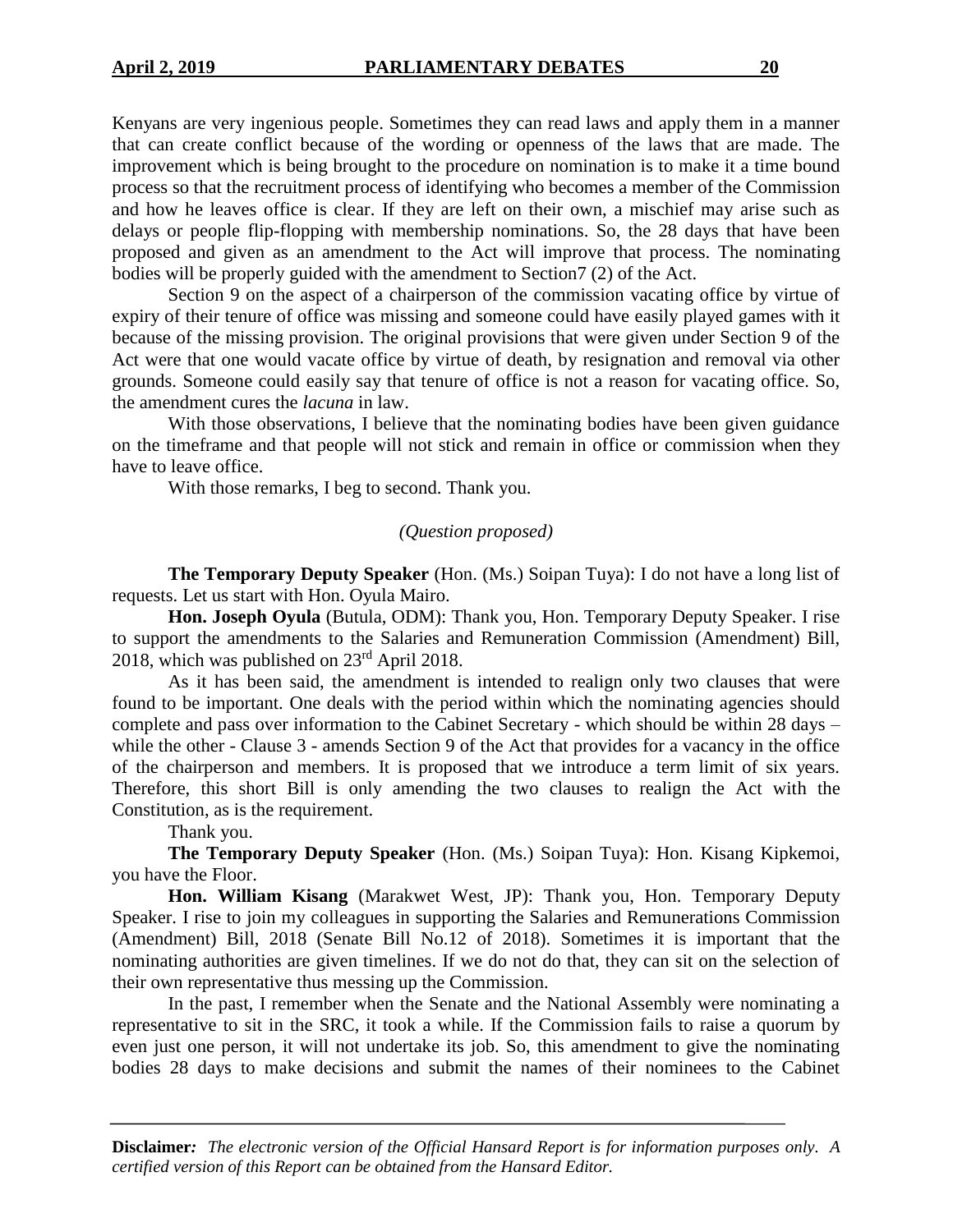Secretary for National Treasury is very important. It will ensure that the Commission's work continues.

The second aspect is on the expiry of the term of commissioners. Recently, the term of the Inspector-General of Police expired. The law is clear that a day before the date you were sworn in, your term expires. Even for this particular one, the term for the commissioners and the chairperson of the Commission will expire in six years' time, just a day before the day they were sworn in. I thought there was another amendment that talked about polishing the Bill so that instead of having the Auditor-General of State Corporations, we have the Auditor-General provided by the Constitution of Kenya, 2010.

With those remarks, I beg to support. I hope we will quickly dispose of this amendment Bill and proceed to other business.

**The Temporary Deputy Speaker** (Hon. (Ms.) Soipan Tuya): The Member for Kwanza, Hon. Kevin Wanyonyi, you have the Floor.

**Hon. Ferdinand Wanyonyi** (Kwanza, FORD-K): I am not a Member of this Committee but it is a good amendment. It is short and clear, and I support it. However, on the Chairperson's term of six years, when we get to the committee of the whole House, I may propose that if a chairperson is seen to have done a good job, we give him an extension of three years because we have had people who do exemplary work. As my colleague has mentioned, there is the example of the National Police Service Commission (NPSC). If someone has done a good job, there is nothing wrong for us to extend his term in office.

## *(Loud consultations)*

Hon. Temporary Deputy Speaker, can you protect me from the noise at that corner?

**The Temporary Deputy Speaker** (Hon. (Ms.) Soipan Tuya): Order! There are loud consultations. Tone down on your consultations Hon. Members.

**Hon. Ferdinand Wanyonyi** (Kwanza, FORD-K): Thank you, for the protection. The amendment suggests that after six years, the holder of the office vacates. I am proposing to the Committee that maybe we should take consideration for extension of service, particularly if a person is doing a good job. We should re-examine this amendment.

I do not have any problem with the other amendments. The timeline of 28 days is good since some people sit on their assignment of nominating representatives. This will shield the Commission from being rendered hopeless or jobless upon the expiry of the 28-day timeline.

With those remarks, I support.

**The Temporary Deputy Speaker** (Hon. (Ms.) Soipan Tuya): Let us now hear the Member for Nambale, Hon. John Bunyasi.

**Hon. Sakwa Bunyasi** (Nambale, ANC): Thank you, Hon. Temporary Deputy Speaker. I rise to support the proposed amendments. They are straightforward and appropriate. Let me use this opportunity to also comment broadly on the role of this very important institution.

The SRC has metamorphosed positively. It is like it is going for policy reforms rather than trying to get at anybody. When they began, there was a bit of fascination with particularly the National Assembly. That seems to have declined somehow. They are now moving into their appropriate territory of playing the role that is expected of them. It will help the Executive to manage remuneration packages and the wage bill and related issues across the board.

If they become effective, going forward, these changes will help them somehow. However, they must find operational space in which to challenge all institutions in this Republic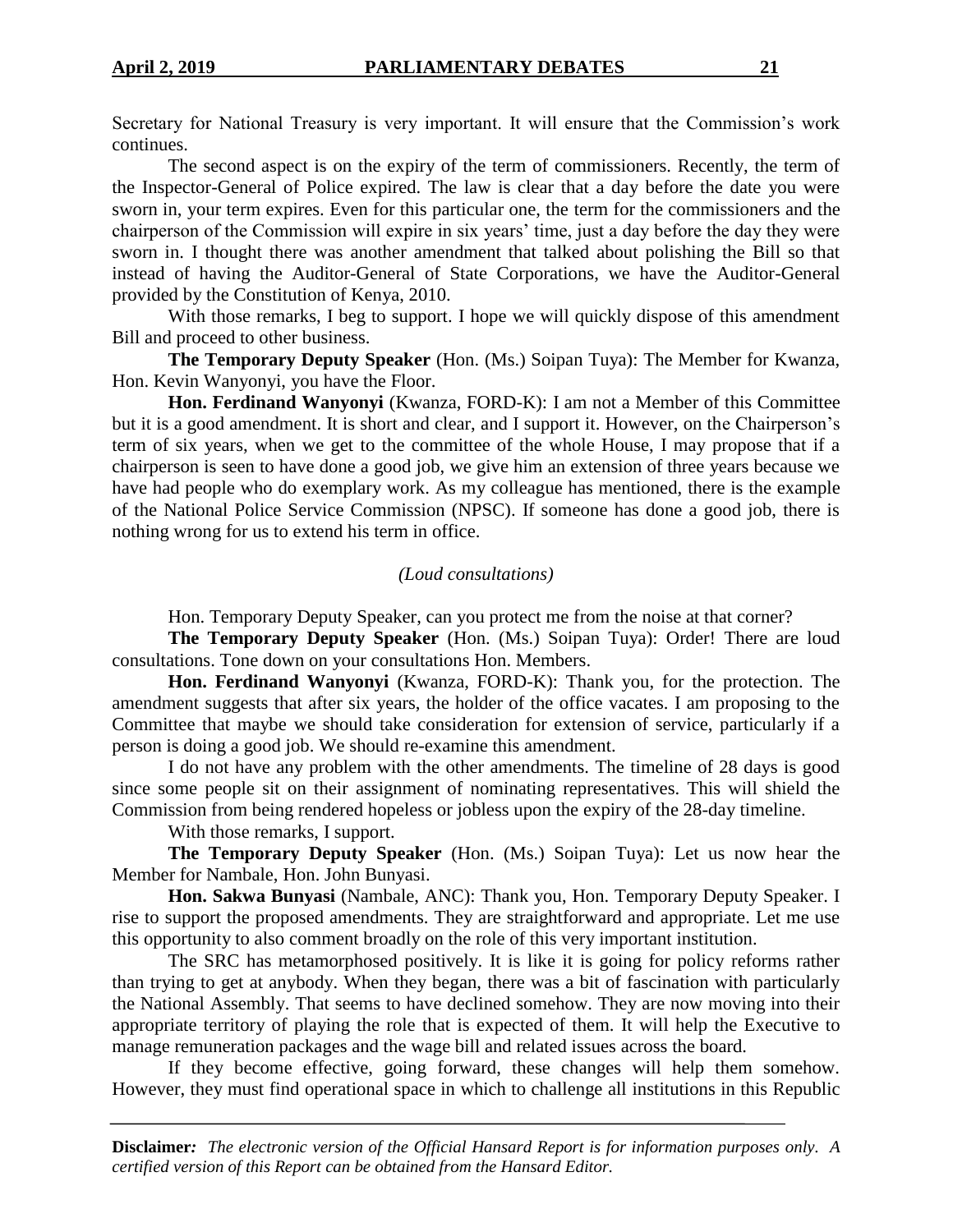of Kenya in terms of wage containment in an effort to have lean and efficient service units. This includes even questioning whether what the PSC may have done contravenes the Constitution. We had recent appointments of Chief Administrative Secretaries (CAS) at a time when we expected to have a lean Civil Service in order to cut down on costs. That development does not indicate in any way that people were listening to the SRC. The SRC should have come out strongly to indicate whether that development was appropriate.

With those remarks, I support the amendments. Other than that prayer that I have got for the SRC, I support these amendments.

Thank you.

**The Temporary Deputy Speaker** (Hon. (Ms.) Soipan Tuya): Hon. Members, I see no more interest in further contribution to this Bill. I now call upon the Mover to reply.

Hon. Ndirangu, you are mobile.

**Hon. Isaac Ndirangu** (Roysambu, JP): Hon. Temporary Deputy Speaker, I thank the Members who have contributed to this important Bill. I want to assure them that this time round, the SRC is heading towards the right direction. I want to thank Hon. Kisang, Hon. Wanyonyi, Hon. Sakwa Bunyasi and my colleague, Hon. Epuyo Nanok for supporting the Bill. I, however, want to assure Hon. Ferdinand Wanyonyi that the terms of service for all independent commissions are standard and are regulated by Article 250(6)(a) of the Constitution which says:

"A member of a commission, or the holder of an independent office— unless *ex officio*, shall be appointed for a single term of six years and is not eligible for re-appointment."

So, as much as we may be happy with chairpersons of independent commissions, we are unable to reappoint them for another period. If we do that, it will be against the Constitution.

With those remarks, I beg to reply.

Thank you.

**The Temporary Deputy Speaker** (Hon. (Ms.) Soipan Tuya): Hon. Members, I shall defer putting of the Question on this Order until such a time it will be brought up by the House Business Committee.

#### *(Putting of the Question deferred)*

Next Order!

THE COUNTY STATISTICS BILL (SENATE BILL NO.9 OF 2018)

**Hon. Isaac Ndirangu** (Roysambu, JP): Hon. Temporary Deputy Speaker, I beg to move that The County Statistics Bill (Senate Bill No.9 of 2018) be now read a Second Time.

The County Statistics Bill (Senate Bill No.9 of 2018) was published on 15th March, 2018 and passed by the Senate with amendments on  $7<sup>th</sup>$  November...

**The Temporary Deputy Speaker** (Hon. (Ms.) Soipan Tuya): Hon. Ndirangu, could you position your microphone properly? We can barely hear you.

**Hon. Isaac Ndirangu** (Roysambu, JP): Hon. Temporary Deputy Speaker, Can you hear me now?

**The Temporary Deputy Speaker** (Hon. (Ms.) Soipan Tuya): Yes. Proceed, Hon. Ndirangu.

**Hon. Isaac Ndirangu** (Roysambu, JP): Hon. Temporary Deputy Speaker, the County Statistics Bill (Senate Bill No.9 of 2018) was published on 15th March 2018 and passed by the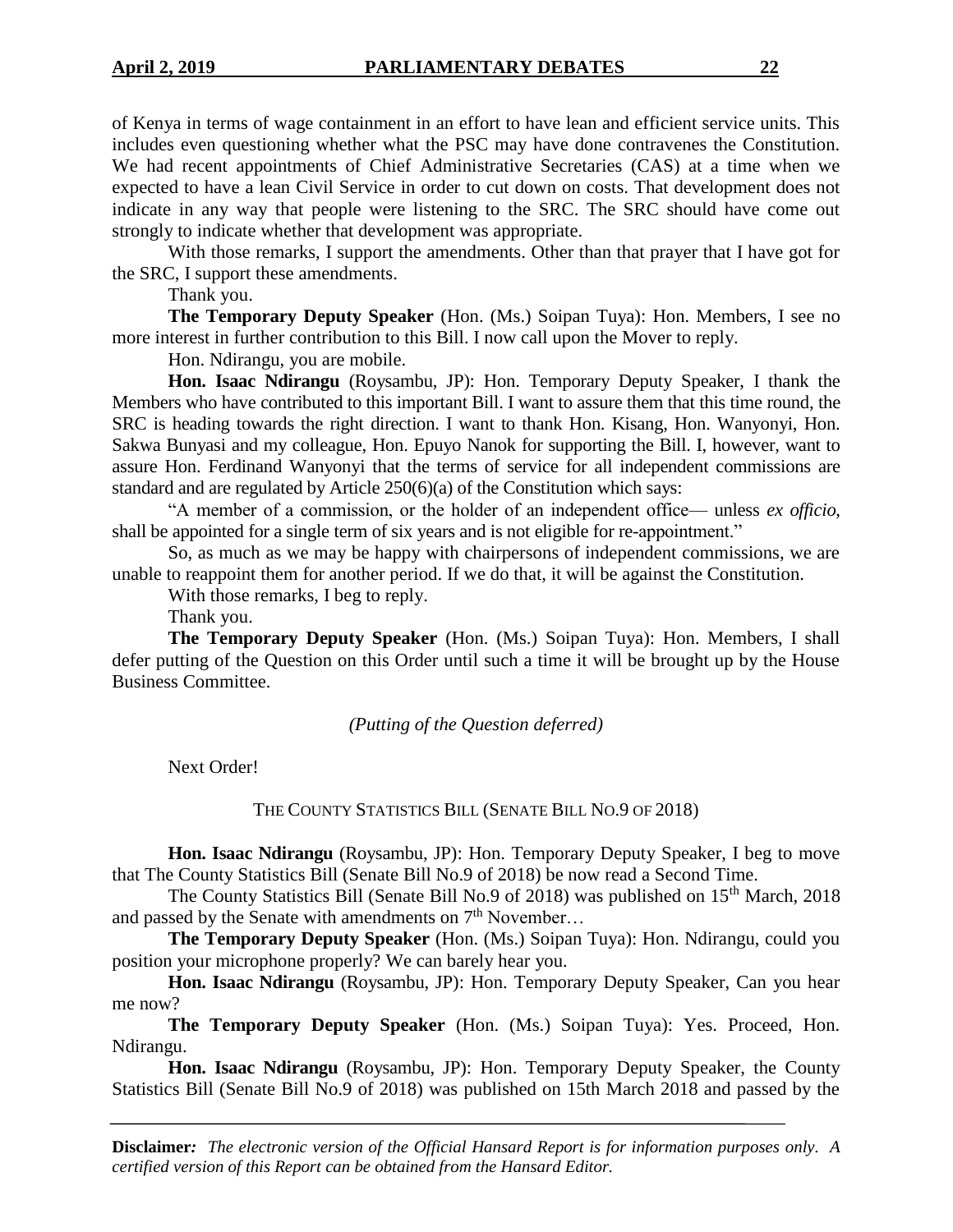Senate with amendments on 7<sup>th</sup> November. As a Committee, we considered it and made a Report that we have tabled today. Copies are available for Members at the Table Office. In processing the Bill, the Committee invited comments from members of the public by placing advertisements in the print media pursuant to Article 118 of the Constitution. In spite of the request for the public to present memoranda, when the presentation time lapsed, we were only able to engage the Kenya National Bureau of Statistics (KNBS) and the Council of Governors (CoG). We synthesised and discussed their presentations and memoranda together.

The principle objective of the Bill is to put in place a framework for collation, analysis and dissemination of statistical information by the county governments. As you know, Hon. Temporary Deputy Speaker, in planning for development, it is important that, any Government collects sufficient data to guide it in making decisions. Statistics is an important yardstick for any Government to determine whether it is meeting its development goals and providing services to its people.

This Bill seeks to establish a county statistical system that will assist county governments to plan for the development of counties and measure the gains made by county governments in improving the lives of their people and their constituents. Statistics is governed by the Statistics Act Cap 112 that was enacted prior to the promulgation of the 2010 Constitution.

Part Two of the Fourth Schedule of the Constitution provides statistics as one of the functions of county governments. Therefore, the Bill seeks to provide a legal framework for all the 47 counties to collect, collate and analyse data that is specific to each county to enhance the functions of planning and decision making for development.

This Bill provides for the establishment of a County Statistics Office in every county. Among its responsibilities, the office shall be collecting, compiling, analysing, abstracting and disseminating statistical information on devolved functions under Part Two of the Fourth Schedule of the Constitution. It will ensure coordination of operations in county governments and its other bodies that are involved in compilation and dissemination of statistics and related information. This will avoid duplication of collection of statistical information and allow attainment of compatibility and integration of statistics compiled by official bodies.

The Bill will advise the county governments on the use and development of statistical information. It will create the office of the County Statistician in every county who will be the head of the County Statistics Office. This officer will be recruited competitively and appointed by the county public service board of each county. This will also be a forum for consultation and coordination on matters relating to statistics since both levels of governments, National Government and county governments, have a role in collection, analysis and dissemination of statistical data. The county statistics offices will ensure access of statistical information to members of the public. As you know, Hon. Temporary Deputy Speaker, our Constitution and laws provides for access to information. This is also captured in the Access to Information Act, Act No.31 of 2016 that we passed in the  $11<sup>th</sup>$  Parliament.

This Bill requires a County Executive Committee Member, who is responsible for statistics in the county to prepare an annual report and share it with the governor. It shall also be disseminated to the public and tabled in the Senate.

The Committee has considered this Bill and proposed several clauses to be amended during the Committee of the whole House. All these amendments are geared towards improving the Bill further and to make it a comprehensive instrument that will guide the country's and counties' statistical systems. The amendments are for purposes of uniformity.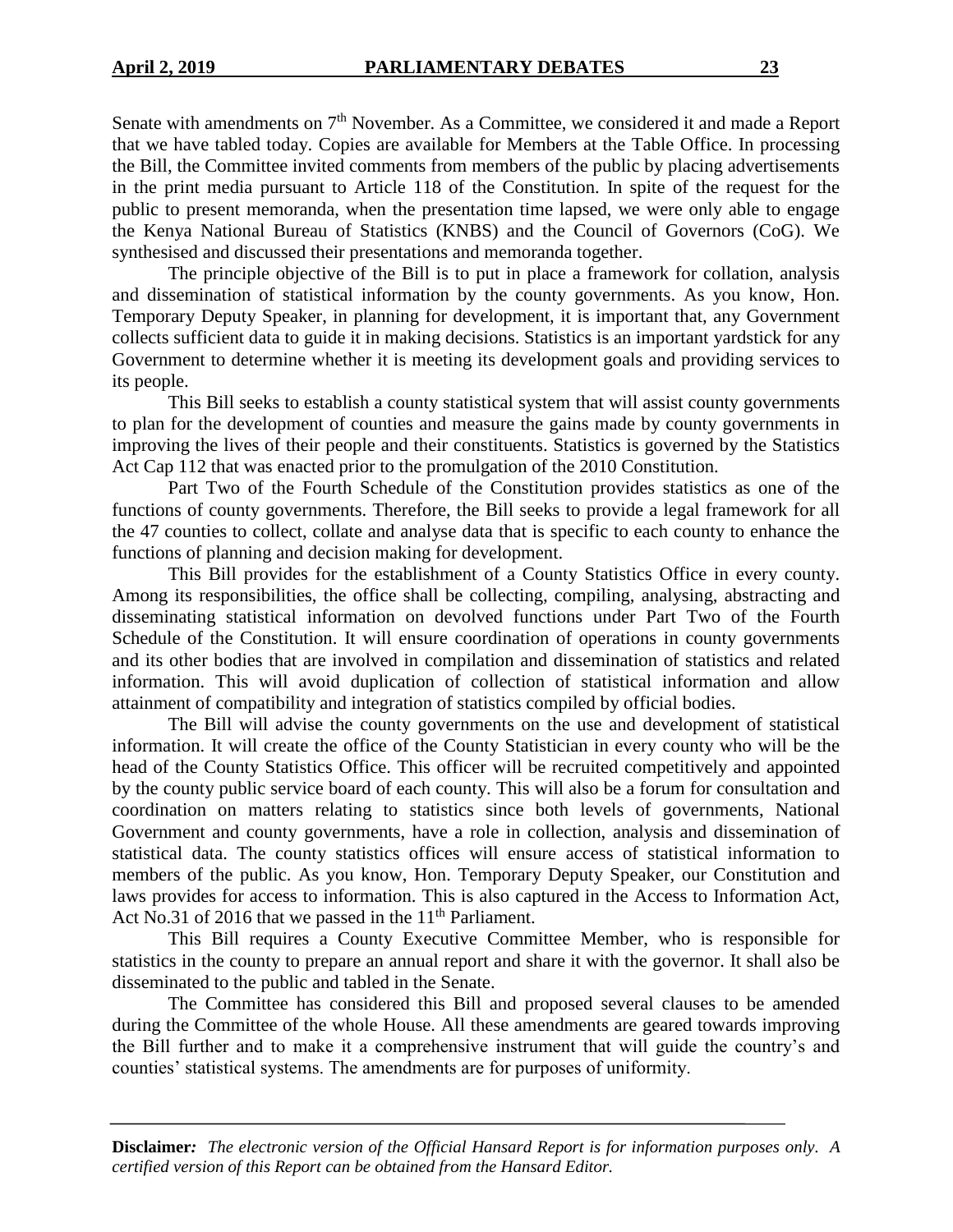Hon. Temporary Deputy Speaker, I beg to move and request my colleague Hon. Epuyo Nanok to second the Bill. Thank you.

**The Temporary Deputy Speaker** (Hon. Soipan Tuya): Hon. Nanok, you have the Floor.

**Hon. Daniel Nanok** (Turkana West, JP): Thank you, Hon. Temporary Deputy Speaker, once again. I rise to second the Bill. Statistics play a key function as far as development matters are concerned. They play a key role in planning. As the English people say, if you do not plan then you are planning to fail. At the level of the county governments, this new office that is being created—the county statistician—will play a crucial role in enabling our county governments to deliver services and spearhead development based on facts and real figures. Therefore, the planning at that level is going to improve with the advent of this office.

You know that this being a new dispensation for us as a country, the Constitution of Kenya 2010 ushered in devolution which brought us county governments together with the national government, being two levels of government that must consult and co-operate in serving Kenyans. The new arrangement brought with it new dimensions and dynamics of governance, development and service provision. Therefore, by passing this Bill to create the office of county statistician, we will be improving service delivery at the county level.

As I have observed, if you have your data correct, for example, the number of residents in a particular county or even a sub-location of a sub-county then you are able to align your development plans to those numbers in a better way than it was before.

Before the county governments came into place, all plans were being done at the national level. The KNBS was the custodian of all the statistics. If you were to go into those statistics, some of the areas of this country had no specific data about certain parameters or indicators of development. Even in terms of the number of people found in various areas of this country, some of were in doubt. So, with this new office being created at the county level, we should be in a position to improve the kind of data that we have about the various indicators of development in this country.

Looking at the various clauses proposed in this Bill, one that is of interest is the one that gives the qualifications of the county statistician. Some of the amendments being proposed narrow down the kind of person that would serve in this office. Some of the observations that we need to make generally about some of these offices is that sometimes we legislate so narrowly that we actually predetermine officeholders even before the process of recruitment and identification of the person starts – by the nature of the laws that we make.

At the level of a county statistician, I think it is imperative that we require that one is a manager. The county statistician is not the day-to-day statistics officer who does the technical work in that office. At that level, he or she is a manager who is supposed to bring together many people and facilities in order to get the desired results. So, you definitely want the county statistician to be a more open officer who would bring into the office aspects of management and not necessarily the technical aspects.

There are some words that were used in the Bill which I think require a bit of improvement. The Committee undertook to do that. For example, the Bill talks about "develop and support", words that cannot be measured. For instance, how much support would you give a process? With regard to "develop", there can be an outcome that can be used to measure that activity.

So, this Bill is spot on. The KNBS is now the custodian of all our statistics at this point in time. However, as we bring on board the county statistics office, I want to believe, with the constitutional requirement of co-operation and consultation between the two levels of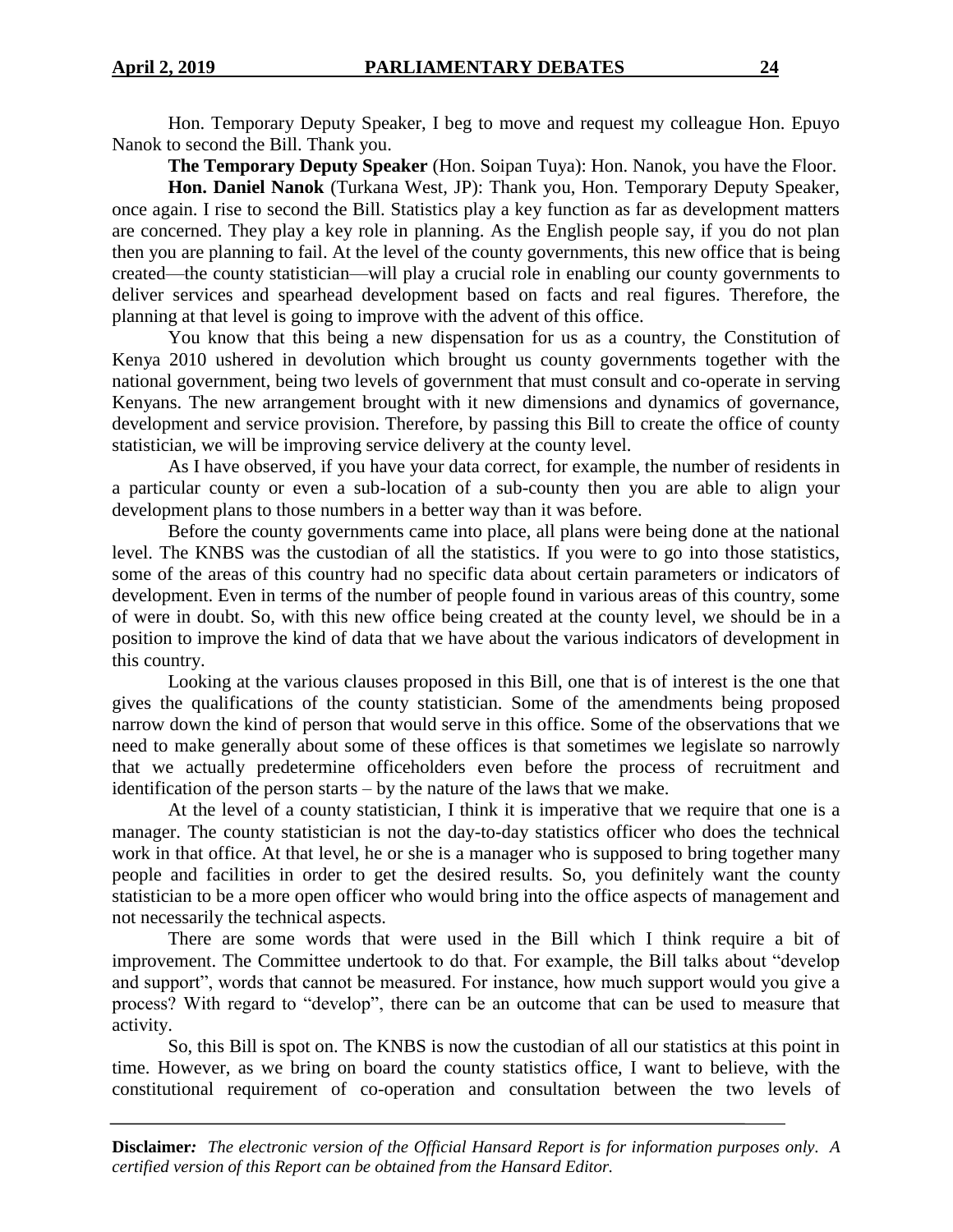government, our statistics will be better managed and better collected. Therefore, we will have better plans for this country.

I beg to second that the statistics office be an office in the county governments of the Republic of Kenya. I second the Mover of the Bill.

#### *(Question proposed)*

**The Temporary Deputy Speaker** (Hon. Soipan Tuya): Let us now hear the Member for Kimilili, Hon. Barasa.

**Hon. Didmus Barasa** (Kimilili, JP): Thank you, Hon. Temporary Deputy Speaker. I wish to support this Bill. This is a very important Bill, because you cannot develop any region or area without first understanding the statistics of that area in terms of the population, economic activities of the people from that area and very many other parameters which would assist in planning so that we are able to come up with projects that will directly impact on the economy of the people. I want to appreciate that, at least, we have seen the Senate is now doing something which is very good. County governments have been developing their areas haphazardly without guiding principles on the areas that are more important and need to be focused on.

This Bill will herald a new development. The various parts of this country will begin to have development projects that aim at impacting on the local economy. If passed, this Bill will streamline many officers' roles that county governments have over employed. You can only discharge your duties properly if you have some guidelines. This Bill is going to give work to the County Executive Committee (CEC) member in this country in charge of statistics. They will develop a framework on how they are going to evaluate the needs of the people, gather data and come up with parameters that will assist county governments to plan and bring development that will be meaningful. As you are aware, you can bring many development projects to a particular area but without focus on what will completely transform that particular area, it will be a waste of the tax payers' money.

Hon. Temporary Deputy Speaker, as I support this Bill, may I bring to the attention of this House that from the time devolution was launched billions of shillings have been spent but the majority of Kenyans remain poor. No impact has been felt through the projects that have been funded by county governments. This is largely because of lack of statistics and parameters that would guide county governments in terms of priorities, and the amount of money to be spent. Some projects consume a lot of money but if you do an impact assessment on the local economy or on the lives of the people, you realise it is zero.

So, this is a Bill whose time has come. It is a Bill that is going to make Kenyans begin to view county governments in a new dimension. This Bill will address the problems of wastage and upside down priorities. I urge my colleagues to support this Bill.

With those few remarks, I support this Bill.

**The Temporary Deputy Speaker** (Hon. (Ms.) Soipan Tuya): Let us have the Leader of the Majority Party.

**Hon. Aden Duale** (Garissa Township, JP): Thank you, Hon. Temporary Deputy Speaker. The County Statistics Bill, Senate Bill No.9 of 2018 seeks to establish a system for the county governments in terms of collection, compilation, analysis and dissemination of statistics information that will assist county governments in planning and measuring their socio-economic development. As you are aware, statistics is a concurrent function between the two levels of government. If you look at the Fourth Schedule of the Constitution and, more specifically under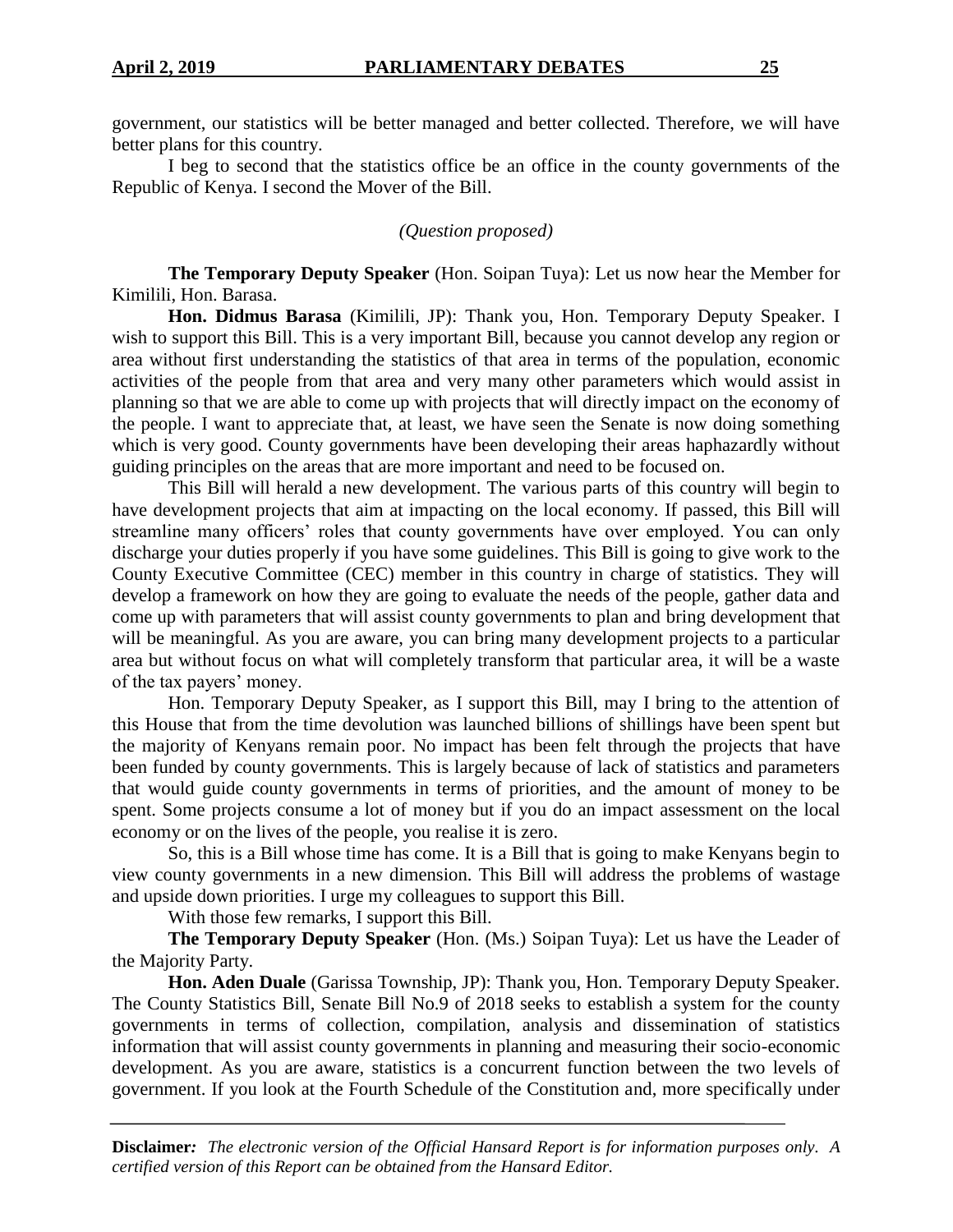Part I(11) you will find that the national Government is in charge of the national statistics and data on population. So, let us not confuse and imagine that we are giving county governments powers on national issues such as the Census. That is the mandate of the national Government, which also controls any other data on population that concerns the economy and the society in general.

If you look at Part Two of the Fourth Schedule, and more so section 8, you will find that the function of the county government in this matter is that of planning and development which includes statistics. So, for us to develop, the County Government Act of 2012 requires counties to develop County Integrated Development Plan (CIDP), County Sector Plans (CSP), County Spatial Plans (CSP) and Cities and Urban Areas Plans (CUAP). For them to conduct all those issues that I have raised, this Bill will provide the framework that will clearly demarcate the functions of both levels of government in as far as statistics is concerned.

So, this is a very important Bill. I think for the first time as we move forward, the Senate of the Republic of Kenya is coming to realise its functions as stipulated in the Constitution. The Senate must deal with county matters. It must address legal gaps and challenges. They should look at the County Governments Act and any other law that deals with county governments and bring amendments so that we provide the legal framework for county governments to operate.

Once this Bill is enacted into law, it will provide a legal framework to counties so that they can collect, collate and analyse statistical data that is specific to counties, in order to enhance their planning and evidence. This is so, so that they can make evidence-based decision. Every county must have its own data. They must deal with issues concerning their revenue projections, spatial data, poverty levels, mortality rate, the population age group and the Gross Domestic Product of that county.

We envisage that county governments will match their resources to the needs of the people. For example, do the people of Garissa need more water than roads? So, their resources must be guided based on data and statistics on what are the needs of that county. So, this Bill will act as the evidence to county governments to make a determination on whether they are meeting their development goals and agenda, and providing the requisite service to the people they represent.

Hon. Temporary Deputy Speaker, while county governments continue to receive resources and budgets from the national Government, questions have been raised as to whether we are getting value for our money as the people of Kenya. There is need to provide data to indicate the accountability of the resources that this House appropriates to counties. We must find out what is the mortality rate in counties. For example I come from Garissa County. Based on the resources and the data available, will they allocate more money to water, irrigation or health? This is because at the end of the day, both the national and county governments must account for the resources that this House appropriates on behalf of the people of Kenya. So, there is need to provide data to show accountability of resources that we appropriate to counties.

Allocation of resources on the basis of available data and evidence is believed to be economical and is good and adequate for tackling the inequalities that are seen in our country. For counties to share revenues equally, vertically and horizontally, within their wards and cities, there must be an objective way of resource allocation.

A governor or a county government cannot just sit without any basis of data, research or information that will form a basis of allocating money to a constituency or a ward. The data available must guide the county government in terms of the revenue to give it equally both vertically and horizontally within its area of jurisdiction. So, statistical data which is the basis of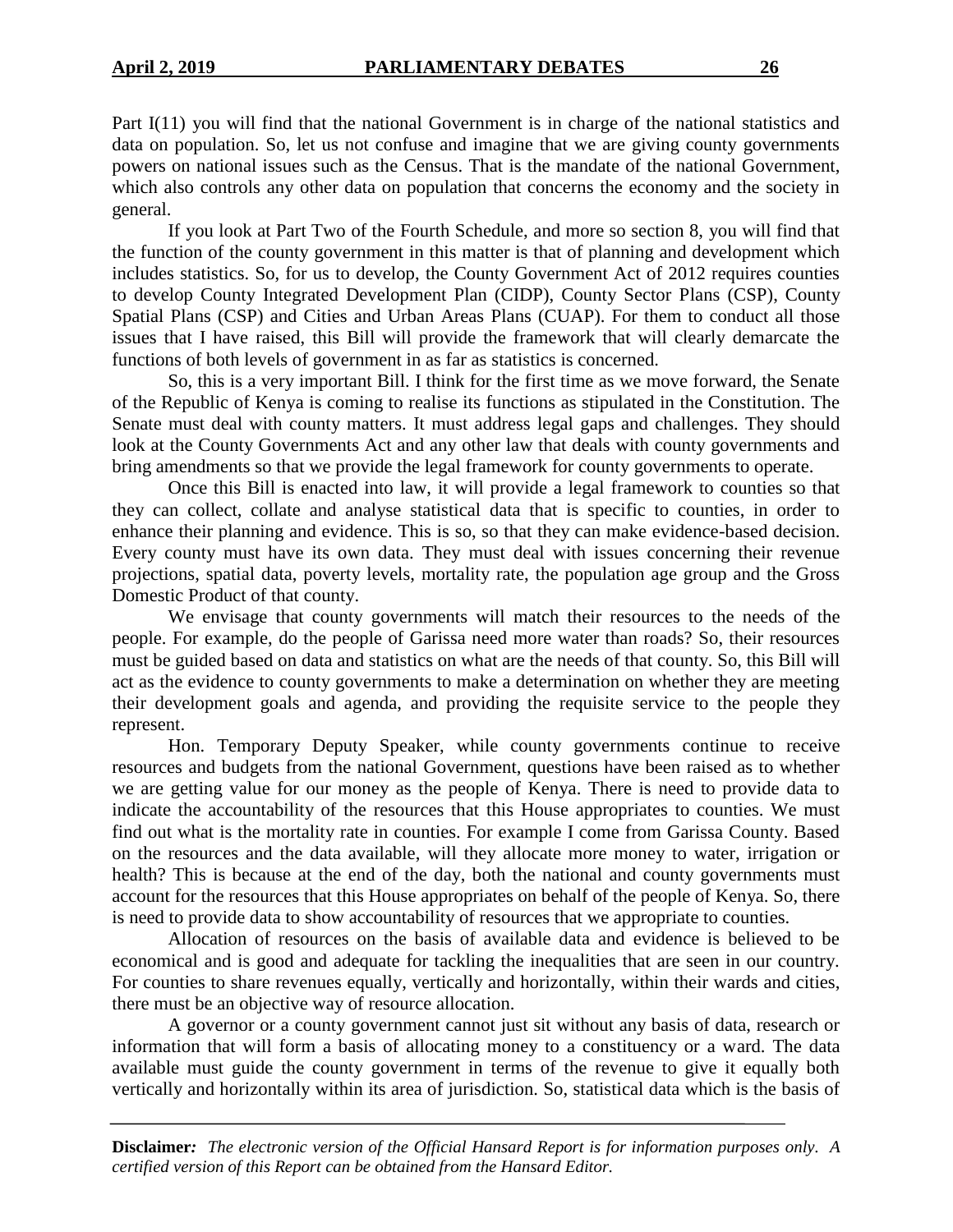this Bill will ensure that there is an equitable sharing of both the national and county resources throughout the country. The needs of the people of northern Kenya might not be the same as the needs of the people in Coast, Nyanza, Central or Rift Valley. Different regions of our country have specific needs. The statistics from the 47 counties will guide policy makers and this House in the budget-making process.

This law which we are discussing this afternoon in the Second Reading seeks to establish a system in the county governments which is not in isolation but works in coordination with the KNBS. This is the only body mandated by the Constitution and the statute to deal with collection of statistics. So, even a county government cannot work in isolation. It must work with the KNBS because this is the only body that this country has given the powers to deal with collection of statistics. So, there must be coordination between county governments. This is good for creating harmony between different levels of government.

The co-ordination mechanism is provided for through the establishment of a Committee know as "Inter-Governmental Technical Committee on County Statistics". So, this Committee is the link between the KNBS and the County Statistics Committee. This Committee will develop strategies which will ensure uniform standards. There is no way a county government can have different standards. Even, the census we will conduct in August is based on the international set standards on population census.

So, Kenya cannot have its own parameters. The KNBS will use the system adopted at the United Nations (UN) that is foolproof. So, there is no way, in this Bill, we will have a county that has a system which runs in contradiction to the systems, standards, policies and methodologies of the KNBS. So, together they must develop a framework for both the vertical and horizontal coordination of offices in counties and the KNBS.

I am saying so, because this will ensure we do not have confusion, we get maintained quality standards and the data collected is accurate and credible for future use by other counties and leaders who will come after. There is a lot of duplication in resource allocation in our country. This is found in some county governments which have allocated resources and implemented programmes which have received resources from the national Government. While on the flip side, the national Government has also allocated resources to programmes that are also being implemented by county governments.

So, there is a lot of wastage and duplication by both levels of government. This is happening because we do not have statistics at the local level in the counties, constituencies and wards that can assist governors or Members of Parliament to bring development without duplication. We must get a harmonised plan in a county, so that at the touch of a button, you will find a project being funded by the national Government so that it is not touched. You will also find a project that is being funded by a Member of Parliament under National Government Constituencies Development Fund (NG-CDF). This project will also not be allocated more resources. This is a domain for the county government health---

In the First Schedule, the two levels of government are very clear. Even the NG-CDF has parameters that you cannot use its money to undertake certain programmes which a county government is doing. So, that duplication will be avoided.

Hon. Temporary Deputy Speaker, I will be proposing an amendment to Clause 4 of this Bill just to include Members of Parliament among the beneficiaries of the statistical information at the county level. Members of Parliament are stakeholders and we are part and parcel of the development of our constituencies. So, I will move an amendment to Clause 4 so that Members of Parliament will also be beneficiaries of the statistics information at the county level.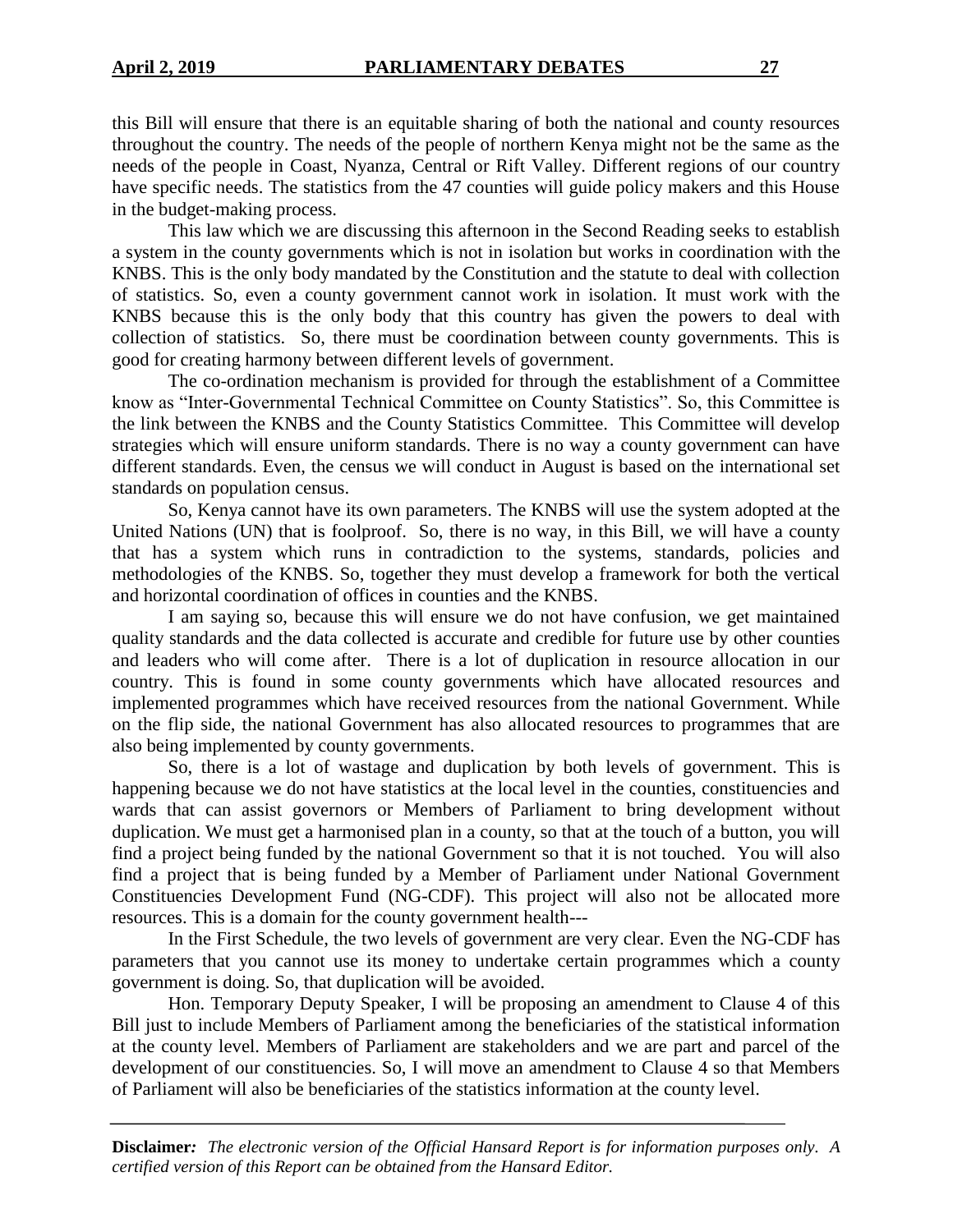The essence of this is to ensure that we do not have duplication of duties and services at our counties, constituencies and wards. Together, all of us must realise Clause  $4(1)(c)(i)$  of this Bill which is very important. Indeed, this is in line with the provisions of Article 6 of the Constitution which provides that the governments at both the national and county levels are interdependent.

In the last Parliament when devolution started there were some governors, and one of them is my very good friend. He was Hon. Isaac Ruto and we used to talk. He used to tell me, we are government my friend. At one time they even said, we cannot be summoned by the Senate and if they are summoned even the President should be summoned by the National Assembly. That is the time when devolution and power was sweet. But now, they have realised there is a world of difference between the President who is the Commander-in-Chief of the Kenya Defence Forces and a governor who has been elected by less than one hundred thousand or two hundred thousand people.

So, the provisions of Article 6 of the Constitution talk about the two levels of government being interdependent, and shall conduct their mutual relationship on the basis of consultation and co-operation. This is one of the Bills I was waiting for. There is also another Bill from the Government which I will be publishing very soon. It will guide on how we will conduct the census in August this year. It is called the Statistics Act (Amendment) Bill. I will introduce it in the House after recess.

With those many remarks, I want to thank the Departmental Committee on Finance and National Planning and the Senate. Slowly, they are learning their border lines. The Senate cannot be squatters, because the Constitution is very clear. That is why I agree for the first time with Hon. Matiang'i's advisory opinion from the Attorney-General. There are certain Cabinet Secretaries (CSs) who should not appear before the Senate.

That is why I also want to send a message to Hon. James Orengo, that there is no way he can impeach the Deputy President. He cannot even impeach a CS. The only place where the impeachment process of the President, Deputy President or a CS can begin is here. So, James Orengo, you are living in a world of dreams. Come to the National Assembly in the next elections and become a Member.

**The Temporary Deputy Speaker** (Hon. (Ms.) Soipan Tuya): The Leader of the Majority Party, you cannot be speaking to Senator Orengo. He is not here, and in any case, you should only address the House through the Speaker and you know this.

**Hon. Aden Duale** (Garissa Township, JP): Hon. Temporary Deputy Speaker, I totally agree with you. He cannot be here because he was not elected. I am only saying in the next election, he can go back to Ugenya which was his former constituency.

I beg to support.

**The Temporary Deputy Speaker** (Hon. (Ms.) Soipan Tuya): The Leader of the Majority Party, that is very political. Hon. Members, we have members of Kiratina Location Development Committee. I believe they are the ones at the Speaker's Galley courtesy of Hon. Gabriel Kago. They are from Githunguri Constituency, Kiambu County. Let us take time to welcome the members of Kiratina. Welcome. Let us have Hon. Kelvin Wanyonyi, the Member for Kwanza.

**Hon. Ferdinand Wanyonyi** (Kwanza, FORD-K): Thank you, Hon. Temporary Deputy Speaker. I also take this opportunity to thank the Departmental Committee on Finance and National Planning for bringing up this very timely Bill. Being a statistician, I agree that this has come at the right time. In planning, you need to have sufficient and accurate information for you to plan and develop an area.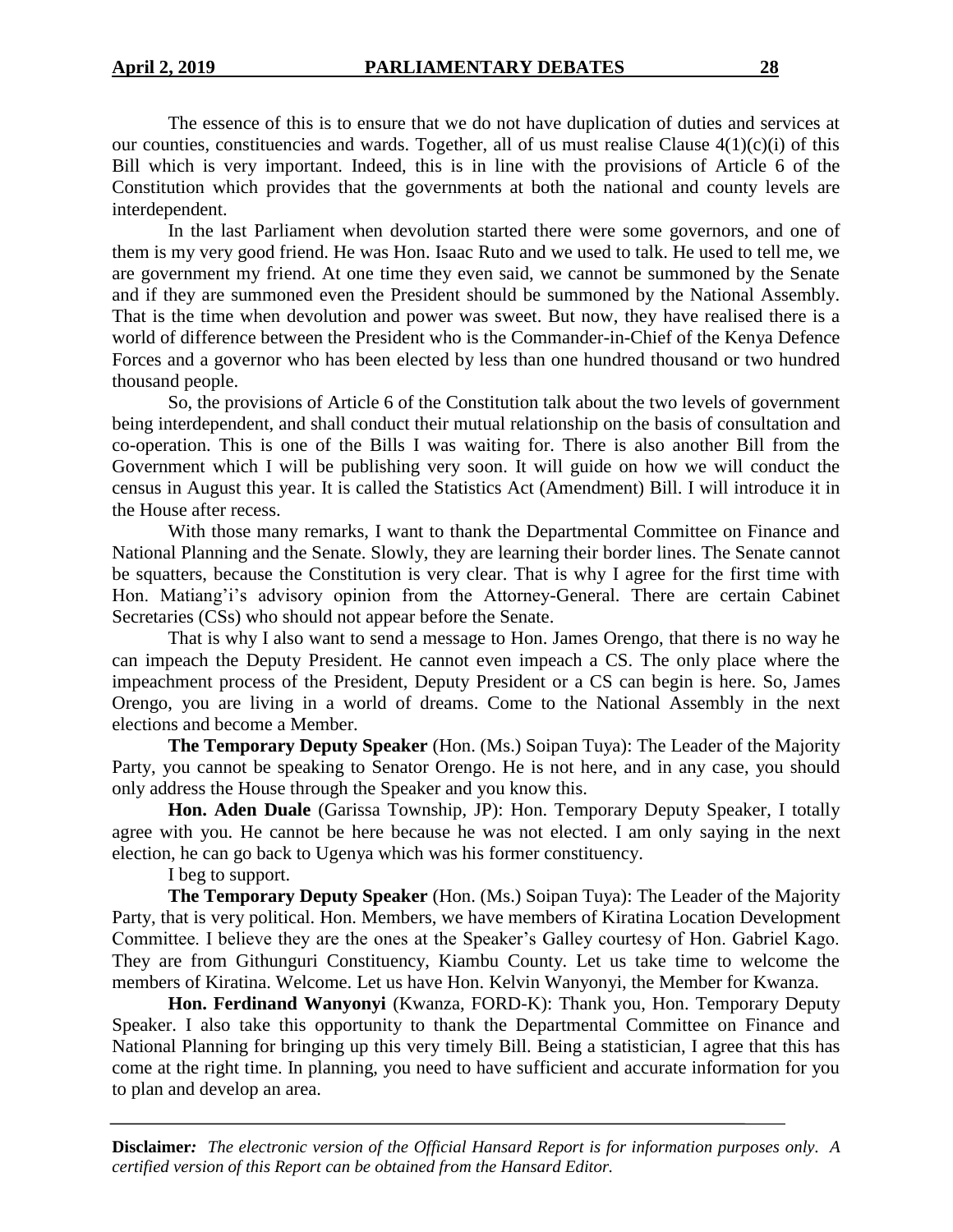Secondly, in moving the Motion, the Vice-Chair mentioned the fact that this is a very important area and that we need to have somebody appointed county government statistician. To me, that is important. If today you want statistical information from the county level, it is difficult. I have personally gone to my county and realised that you cannot know the number of people residing there. You will not even know the number of projects that are in that area. Given that the position will be created upon the passage of this Bill, it will be easier to access such information. I hope this will be done as soon as possible so that we have a position of statistician in the county so that such officers can provide whatever information may be required. Currently, you go out there for statistical information but you do not know who to go to.

The Committee should also emphasise the fact that we need to have a liaison department that will liaise the information from the central government going down to the county government. I have visited two or three counties and there is no linkage. Apart from the statistician, some of the liaison offices that were created at the time devolution started to be implemented have been given seats in some corners in some offices. Those guys are frustrated. Some of them have been recalled to the national Government. So, as we create this office in the counties, we should also create the position of liaison officer so that he can liaise the information between the national government, particularly the ministry, and the county government.

It is important to have accurate information and figures for planning purposes. I do not know whether Members have read news about 16 million Kenyans looking for jobs. The figure may not be very accurate but it is around that number. Most of these people have moved to urban areas. Therefore, there is need for county governments to have information on the migration of youths who are looking for jobs in counties to enable county governments provide the required social amenities in the various sectors. We need to have reliable statistical figures.

Somebody said something to which I agree. If you do not have the correct numbers, and if you do not plan to succeed, you are actually planning to fail. The emphasis should be on county governments to have their planning based on statistics originating from that level. Correct figures will give correct information for planning purposes to support whatever activities county governments may want to undertake.

Hon. Temporary Deputy Speaker, in order to avoid wastage, we should have statistics that are correct. Therefore, appointing somebody to be in charge of statistics at the county level will end the wastage that we are seeing across the country. I read somewhere in the newspapers today that my county has to account for Kshs2 billion. I think they were just guessing and shooting in the dark. They did not have the right information. I think that is the situation. Therefore, getting the right figures will help counties to plan.

This Bill is vital and very timely. I hope its passage will help county governments save on the wastage that we see because the so called-county executive managers can be able to give governors correct figures. Therefore, if they appear before the Senate, as it is supposed to be the case, they will have the right information.

The passage of this Bill will be a win-win situation. County executive members will be able to give correct information to governors so that when they appear before the Senators they are not chased away. I am told that one governor came with insufficient information and was told to go back and come with the correct information.

I thank the Committee for coming up with this Bill. I hope it will help us to do what is supposed to be done at the county level.

With those remarks, I support.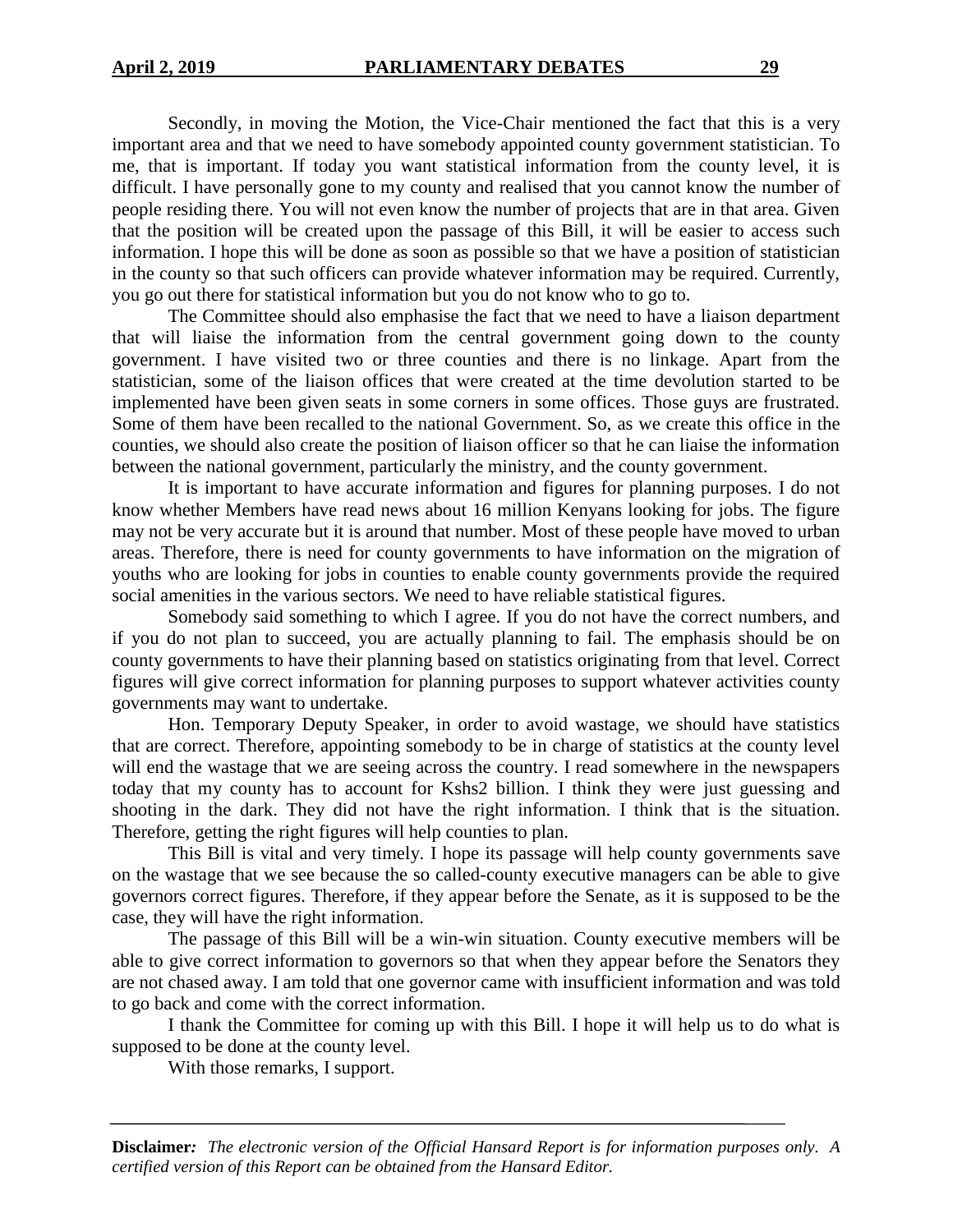**The Temporary Deputy Speaker** (Hon. (Ms.) Soipan Tuya): Next is the Member for Baringo South, Hon. Kamuren Charles.

**Hon. Charles Kamuren** (Baringo South, JP): Thank you, Hon. Temporary Deputy Speaker. I rise to support the County Statistics Bill (Senate Bill No.9 of 2018).

Statistics are very important. When we talk about county governments, we are talking about appropriation of monies being given to them. When they do not have authority to collect statistical data, it becomes a big challenge in terms of planning. This Bill will assist county governments to plan the appropriation of financial resources at their disposal according to the distribution patterns of the population they have. Within counties, there are different communities. So, when they do not have clear statistical data in terms of population and resources, some communities will be marginalised. This is against the Constitution of this country.

Statistical data will aid planning for development. It will also give them an opportunity to evaluate their status as counties. What challenges are they facing, and how are those challenges distributed geographically in terms of climate change and the social bit of it? What is going on according to their culture? An accurate statistical database will pick out such aspects and many other things that will assist county governments in planning. A very good example is what is happening in some counties in terms of security.

Some counties like Baringo have bandits all over. Right now, we are seriously affected by drought. We are now relying on relief food. These statistics will give them an opportunity to own their status and plan so that next time they will not request the national Government to support them. This is because they would have already known where they are, own it and allocate their resources accordingly. Apart from that, they will still have an opportunity to evaluate and monitor what is going on. This will enhance service delivery.

This Bill has come at the right time. Those who will have the opportunity to use it will deliver and improve. In Baringo South where I come from, there are very many things that are going on but we do not have clear statistics of the challenges that we are going through because we may not have the resources as Members of Parliament in terms of agriculture, livestock, education and all other sectors. This will give us an opportunity to sit together. As per the amendment to Clause 4 that the Leader of the Majority Party proposed, we should be included as beneficiaries of this so that we get an opportunity to sit, share and plan the lives and livelihoods of our people.

This is very important. I support this Bill.

**The Temporary Deputy Speaker** (Hon. (Ms.) Soipan Tuya): Well said, Hon. Kamuren. Let us have the Member for Bumula, Hon. Mabongah. There could be another one, Hon. Ichung'wah.

**Hon. Mwambu Mabongah** (Bumula, Independent): Thank you, Hon. Temporary Deputy Speaker for giving me this opportunity to air my voice on this Bill. This is a very important Bill. All of us come from different counties and we see what is happening in this country. This Bill will regulate quite a number of things that are going wrong in most counties. This Bill will ensure that many cosmetic projects in the counties come to an end.

I agree with the Hon. Members who have said that there is a lot of duplication of resources. We supervise the Kenya Rural Roads Authority (KeRRA) monies. At times, whenever we allocate monies, we realise that there is no proper co-ordination. There is a lot of duplication in the counties because they do not understand the real needs of the people. You walk in some constituencies or wards where people are in dire need of water but the county government is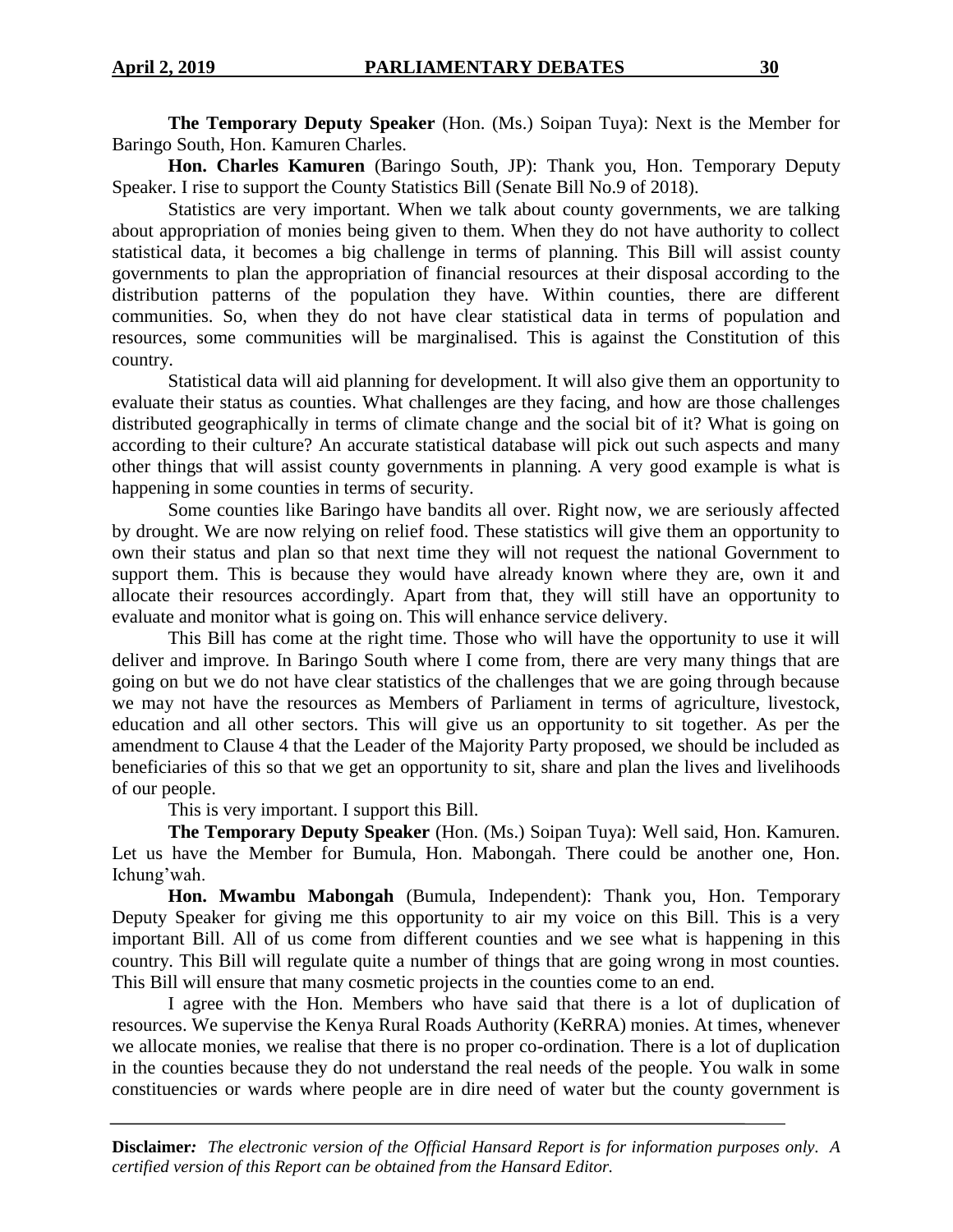struggling to do something that is completely contrary that people are not even aware of. They talk about public participation that is never done. This is a very important Bill originating from the Senate. We want to believe that the counties will take the right direction from this moment.

There is unnecessary competition in most counties. Once you do not have the statistics of the real needs of your people, you are likely to do what your friend is doing. You will find that most governors are constructing sports academies that nobody goes to. Some people are dying at their doorsteps but the governors are constructing very big offices as if the priority of their needs is the offices. If they get the right information from the very people they are serving, they will meet their needs.

We are talking about equitable resources to most of the wards. You will find that one ward in a single county has more than five projects being undertaken in the same financial year. Another ward may just have a single project or none because the governor is concentrating on where the votes are. He is not doing his administrative duty as the CEO of that county. This Bill will make a number of things in order.

We also want to ensure that the national Government has proper communication channel with the county governments. The county governments should be aware of whatever we are doing at the national level and vice versa. That way, we will avoid a lot of resources being misused at the county level. These statistics will show the governor what he needs to do every day. Most governors wake up every morning as if they are in a campaign mood and promise projects all over. Some of the projects that most of the governors who were in office last time started, were supposed to be done in two financial years are still being worked on. Most of the governors who have come into office have abandoned them. The roads that were started by their colleagues are not being worked on because people seem not to understand that the little resources can be maximised so that people can benefit.

This is a great Bill that we should support. It should have a clear structure of working between the national Government and county governments.

With those few remarks, I support the Bill.

**The Temporary Deputy Speaker** (Hon. (Ms.) Soipan Tuya): Let us have the Member for Isiolo North, Hon. Hulufo Oda.

**Hon. Hassan Hulufo** (Isiolo North, KPP): Thank you, Hon. Temporary Deputy Speaker. I support this Senate Bill on County Statistics. Before this Bill, the law which currently regulates matters statistics is the Statistics Act of 2006 which was legislated before we promulgated our current Constitution. That Act makes reference to local authorities and so on. It also designates the KNBS as the principal agency for collection, collation, analysis and dissemination of statistical data. Currently, county governments are mandated by law to plan in a number of key sectors like health, livestock and agriculture.

I reiterate what other speakers have said earlier on that this Bill is very timely. I thank the Senate for coming up with this Bill. Looking at the Report of the Departmental Committee on Finance and National Planning, there are very minimal changes to what the Senate proposed. This is an indication of a very good job done by the Senate. Without credible statistical information, it is very difficult for county governments to plan. Most sectors fall under county governments like the livestock sector in Arid and Semi-Arid Lands (ASALs). You can hardly get good information on the number of livestock. You can imagine how difficult it is to plan for a key sector like livestock in the ASAL areas, a sector which acts as the backbone of these counties.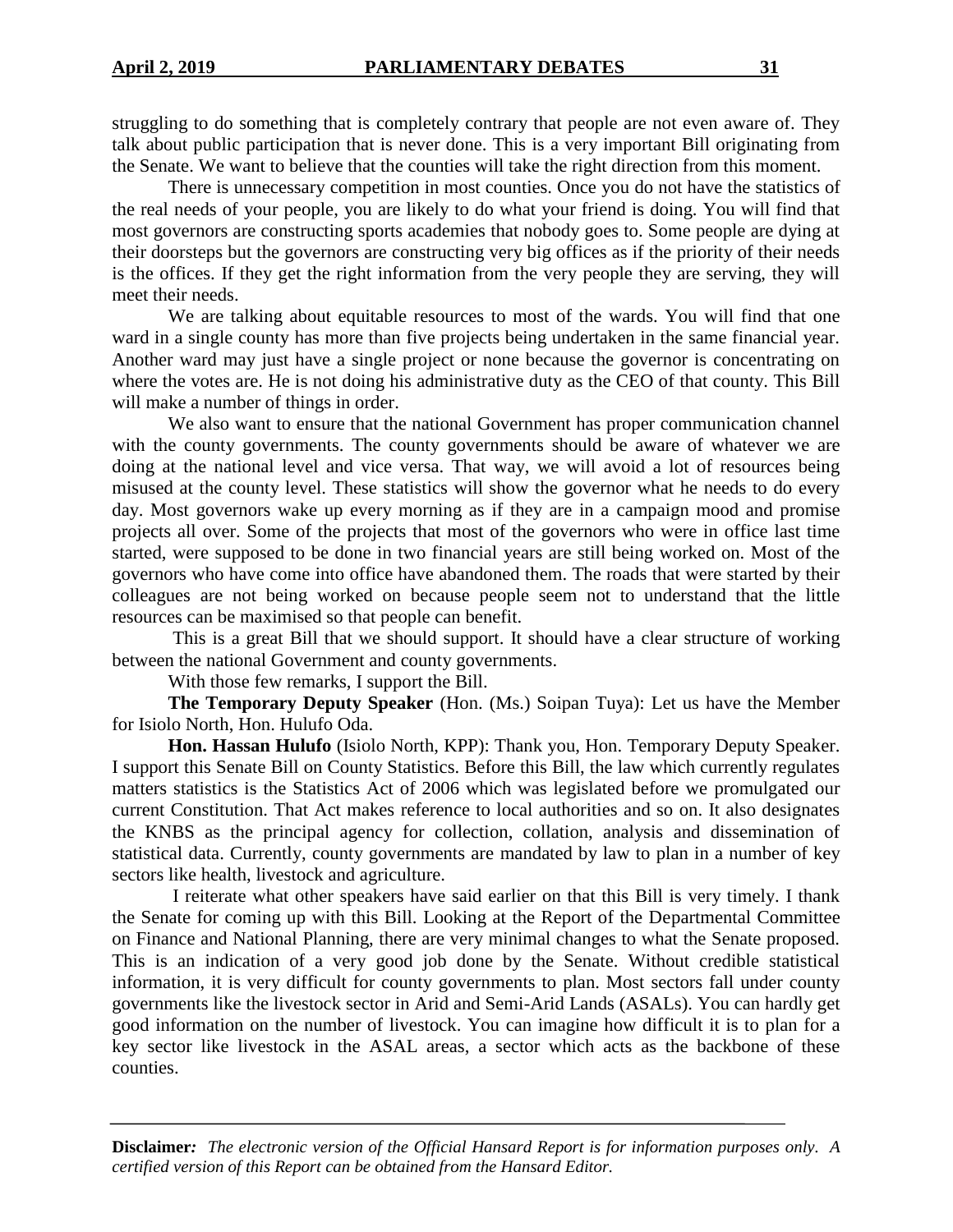*[The Temporary Deputy Speaker (Hon. (Ms.) Soipan Tuya) left the Chair]*

*[The Temporary Deputy Speaker (Hon. Christopher Omulele) took the Chair]*

This Bill, which establishes systems for counties to collect information and statistical information to guide them in planning is very important. With clear and credible statistical information, it will be easier for our counties to plan well and target development interventions. At the moment, governors and county executive committee members are finding it difficult to distribute development resources because there is no credible statistical information to guide them in terms of how much to allocate to sectors like water. They end up distributing resources equally to each sector among the various wards in the counties when in the real sense, some wards are needier when it comes to access to clean and portable water compared to others. In some wards, the road network is poorer compared to others. Therefore, once the Office of the County Statistician becomes operational and counties collect this information, it will be easier to justify why a particular ward in a given county should be allocated more resources for water development compared to others. It will be easier to evaluate the impact of resources which are spent under different sectors. The statistical data will help the counties to come up with very good county integrated development plans and annual plans too. It will help them to establish clear baselines against which progress can be measured.

This Bill provides a clear framework for collaboration and co-ordination between the County Statistics Office and the KNBS. Therefore, once this Bill becomes law and the offices of county statisticians become operational, counties will invest in collection of statistical information which will then feed into the national data. We will even end up with a very good system at the national level where we can access all the information that we require for planning, whether it is for the NG-CDF or other national Government agencies.

With those few remarks, I would like to support this Bill as it will help us make our planning system to be more systematic and focused.

Thank you very much.

**The Temporary Deputy Speaker** (Hon. Christopher Omulele): Hon. Odege, you have the Floor.

**Hon. Tom Odege** (Nyatike, ODM): Thank you, Hon. Temporary Deputy Speaker. Reading from the mood of the House and the contributions which we have advanced so far, I request you to call upon the Mover to reply.

Thank you.

*(Question, that the Mover be now called upon to reply, put and agreed to)*

**The Temporary Deputy Speaker** (Hon. Christopher Omulele): Mover, you have the Floor.

**Hon. Isaac Ndirangu** (Roysambu, JP): Thank you, Hon. Temporary Deputy Speaker. I wish to reply. I want to acknowledge and thank the Members who have contributed to this Bill, including Hon. Hassan Oda, the Member for Kimilili, the Leader of the Majority Party and Hon. Barasa. I want to assure the Leader of the Majority Party that we welcome his intention and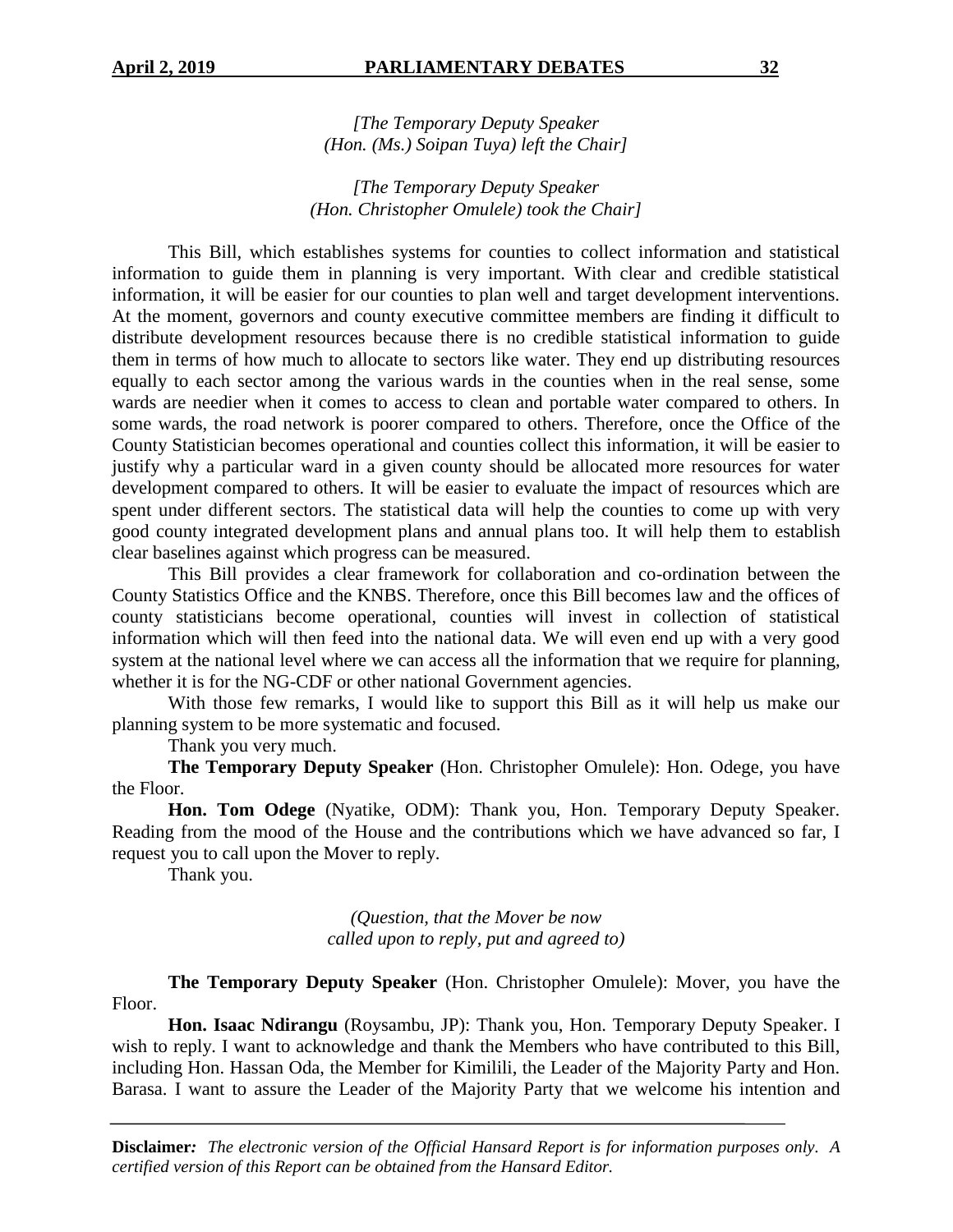proposal to amend Clause 4 of the Bill. He has indicated his intention to put under law the fact that Members of Parliament and the NG-CDF will be important consumers and users of the County Statistics Bill.

We have 19 clauses which will be amended. The most important one is Clause 4 which sets out the functions of the County Statistics Office. It is responsible for compiling, analysing, abstracting and disseminating statistical information. Clause 5 will also be amended. It establishes the office of the County Statistician. This is the person who will head the county office. Clause 7 will be amended to provide for the staffing needs of the County Statistics Office while Clause 10 will be amended to provide for the Consultative Committee to be meeting twice a year. Our Committee has also recommended the amendment to Clause 11 to provide for consultation and co-operation between the national Government and county governments regarding the use of statistical information.

Clause 13 requires the County Statistician to develop code of practice for departments and agencies of the county government. We also need to amend Clause 15 which deals with the confidentiality of information obtained by the County Statistician. We also need to amend Clause 7 to be in agreement with the Access to Information Act No.31 of 2016. All these are amendments which we have proposed to move at the Committee of the whole House.

I also want to say something about Nairobi County. This is one of the counties that will benefit from this Bill. It does not have reliable data; not even about its employees. We have the highest number of ghost workers in Nairobi County. The county has no statistics and data on the court cases they are involved in.

My major concern with the Nairobi County is about management of data on public utilities that have been surrendered for the purpose of developing physical facilities and rendering service. I am talking about areas and spaces meant for building markets, schools, and recreational areas. For Nairobi and other counties to develop, they need to programme their work and get their priorities right. They will need to know, for example, what tonnage of garbage they generate in a day or week. That information will help them know exactly how many trucks they need to buy. They will need to know how many green grocers operate in a day in Nairobi. Such information will help them know the extent to which they need to expand their markets. We will also need to know whether, say, at Pumwani Maternity Hospital, the high mortality rate is as a result of the many sagas about stolen children or simply because of inadequate provision of care. The county needs to know how many residents are in a slum so that they can know the gallons of water they require to keep. They will even need to know how many households are in the slum areas.

**Hon. Kimani Ichung'wah** (Kikuyu, JP): On a point of order, Hon. Temporary Deputy Speaker.

**The Temporary Deputy Speaker** (Hon. Christopher Omulele): Hon. Ichung'wah, what is out of order?

**Hon. Kimani Ichung'wah** (Kikuyu, JP): Hon. Temporary Deputy Speaker, I do not want to interrupt Hon. Waihenya Ndirangu, the Member for Roysambu, but he was called upon to reply and yet he is now debating. I thought that being the Mover, he had debated and he was just to reply on the issues that the Members raised. He has turned this into another session of debate. I wanted to contribute. He is saying all the things that I wanted to say. I obliged when the Member for Nyatike asked that the Mover be now called upon to reply. I feel that the Vice-Chair of the Departmental Committee on Finance and National Planning should reply to the contributions that were made by the Members and not to re-debate; the debate was closed.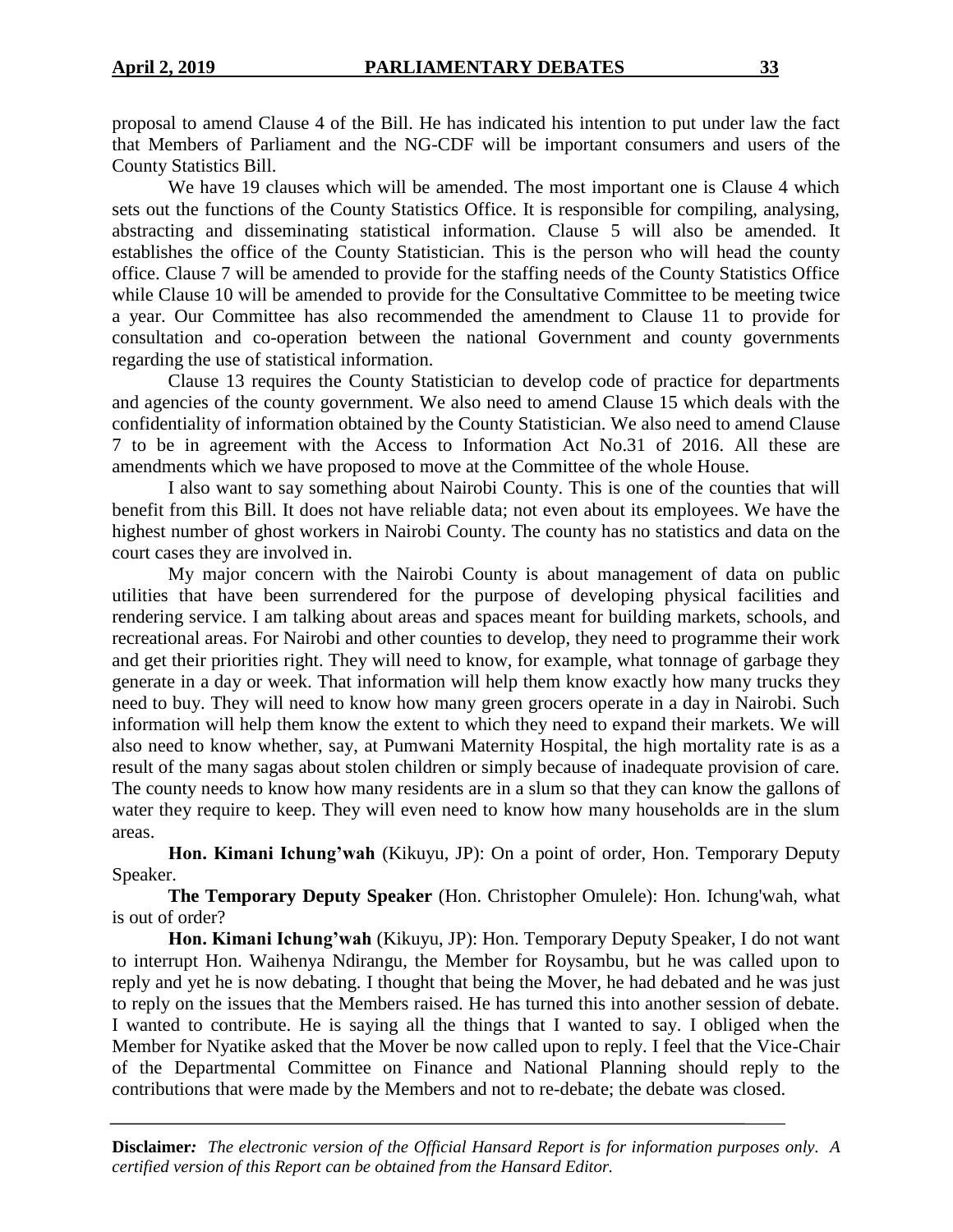**The Temporary Deputy Speaker** (Hon. Christopher Omulele): Hon. Ichung'wah, you desire to limit Hon. Waihenya on what he considers to be replying.

**Hon. Isaac Ndirangu** (Roysambu, JP): I will bear with my good friend, the Chairman of the Budget and Appropriations Committee.

**The Temporary Deputy Speaker** (Hon. Christopher Omulele): Hon. Ichung'wah is in a hurry to do other things, but the business you are conducting right now is the business of this House. You are quite in order, Hon. Waihenya.

**Hon. Isaac Ndirangu** (Roysambu, JP): He might also need to know that this being my county, I have a lot to say be it during debate or when I am supposed to reply.

However, Hon. Temporary Deputy Speaker, I do not wish to belabour in replying. The county needs to have statistics on every matter including bridges, markets, roads and streets so that they are able to plan, programme and prioritise.

With those few remarks, I beg to reply.

**The Temporary Deputy Speaker** (Hon. Christopher Omulele): Hon. Waihenya, you are quite proper and within your mandate to reply.

I direct that the necessary steps with regard to this Order to be taken at such a time as it will be set for consideration by the House Business Committee. I direct that we move on to the next Order in the Order Paper.

#### **MOTION**

#### ADOPTION OF REPORT ON INQUIRY INTO LEGISLATIVE/REGULATORY GAPS AFFECTING COMPETITION IN THE TELECOMMUNICATION SUB-SECTOR

**Hon. William Kisang** (Marakwet West, JP): Hon. Temporary Deputy Speaker, I beg to move the following Motion:

THAT, this House adopts the Report of Departmental Committee on Communication, Information and Innovation on the Inquiry into Legislative and Regulatory Gaps affecting Competition in the Telecommunications Sub-Sector, laidon the Table of House on Tuesday, 5<sup>th</sup> March, 2019.

During its sitting held on 5<sup>th</sup> July, 2018, the Departmental Committee on Communication, Information and Innovation on its Motion, pursuant to the provisions of Standing Order No. 216(5)(e) resolves to undertake an inquiry into legislative and regulatory gaps affecting competition in the telecommunication sub-sector with a view of proposing amendments to existing legislation and regulation to the House under the following terms of reference:

- 1. To inquire into the nature, levels and extent of competition in the telecommunication sector under the existing legal framework with particular focus on:
	- a. Allocation and use of spectrum.
	- b. The market share of telecommunication service providers.
	- c. Broadband services and rates.
	- d. Call and SMS termination rates.
	- e. Unstructured Supplementary Service Data (USSD) SIM application toolkit (STK) access and rates.
	- f. Mobile money services and rates including transaction charges, transfer fees, loans and interest.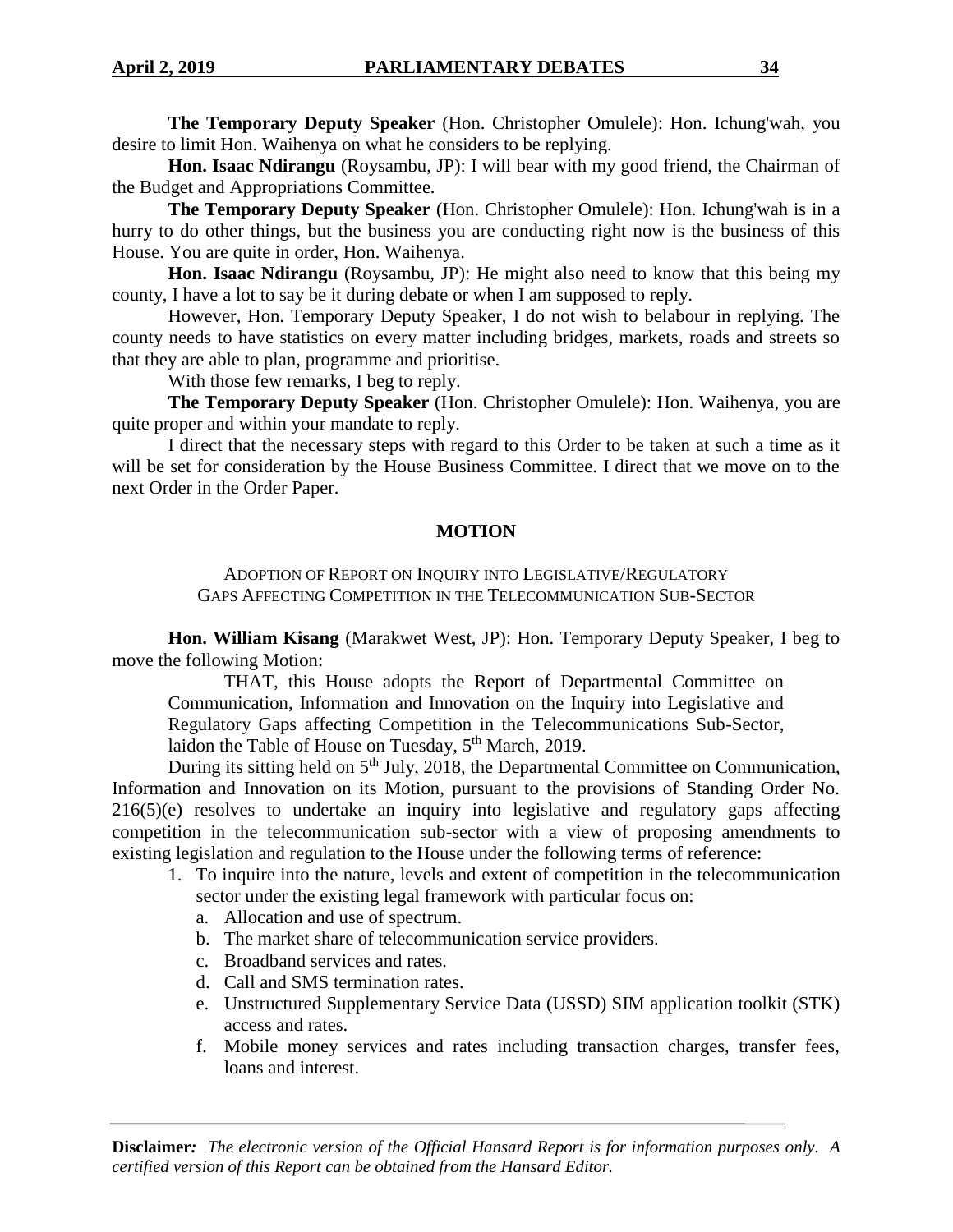- g. Access to telecommunication infrastructure including cell towers, ducts, poles and fibre.
- h. Provision of content services.
- i. Mobile airtime and data rates including airtime loans and service fees.
- j. Proposals on the measures to address gaps that contribute to anticompetitive behaviour or restrict growth in the sector.
- 2. What the players in sector have done to ensure fair play in the sub-sector.
- 3. Whether the Communication Authority (CA) has adequately protected competition in the sub-sector.

The Committee wrote to key stakeholders in the telecommunication sub-sector and placed an advert in the local dailies on 3rd September, 2018 inviting them to submit their views on legislative and regulatory gaps affecting competition in the sector. Thereafter, the Committee held several meetings where it met the stakeholders to consider submission received incorporated in the Report.

A total of 13 memoranda were received from members of the public and stakeholders in the telecommunication sub-sector through the office of the Clerk of the National Assembly. The Committee further held 14 meetings with the CA, Telkom Kenya Limited, Jamii Telecommunication Limited, Airtel Kenya Limited, Central Bank of Kenya, Finserve Africa Limited, Safaricom PLC, Mobile Pay Limited, Wananchi Group, Liquid Telcom, Competition Authority of Kenya, Consumer Federation of Kenya and Safaricom Dealers Association. Thereafter the Committee proceeded for a report writing retreat which provided them an opportunity to consider the submissions of the public and stakeholders and to further draft, consider and approve the Report.

The telecommunication sub-sector in Kenya has grown exponentially since it was liberalised in 1999. The sub-sector has undergone rapid dynamism to the extent that it has become a fundamental driver of the economy. Every year the Exchequer through the Kenya Revenue Authority (KRA) gets a fat cheque from the telecommunication sub-sector.

The liberalisation also increased the number of operators, competition and additional services to the consumers such as internet access through mobile phones and reduced tariffs. The mobile telecommunications sub-sector has, over time, witnessed entry and exit of some players. The entry of new operators has seen the introduction of additional services such as SMS, USSD, mobile money transfer, data, banking and short-term loans. This has led to increased levels of innovation and competition among the operators which is very healthy. However, some of the operators seem to entrench dominance in the telecommunication sub-sector and concerns have been raised on the alleged dominance. That is why, on our own volition as a Committee, we decided to do an inquiry.

Parliament enacted the Competition In Contracting Act (CICA) Bill, 1998 which provides for the establishment of the Communication Commission of Kenya currently the Communication Authority which is responsible for facilitating the development of information and communication sub-sector.

The Constitution of Kenya and CICA, 1998 and the regulations made sometime in 2015 and the Competition Act of 2010 outline the legal provisions covering the telecommunication sub-sector in Kenya. To implement freedom of media, the Constitution of Kenya places an obligation on Parliament to enact legislation to provide for the establishment of a body that is to be independent of control by the Government, political interests or commercial interests, reflect sections of society and set media standards and regulate, monitor compliance of those standards.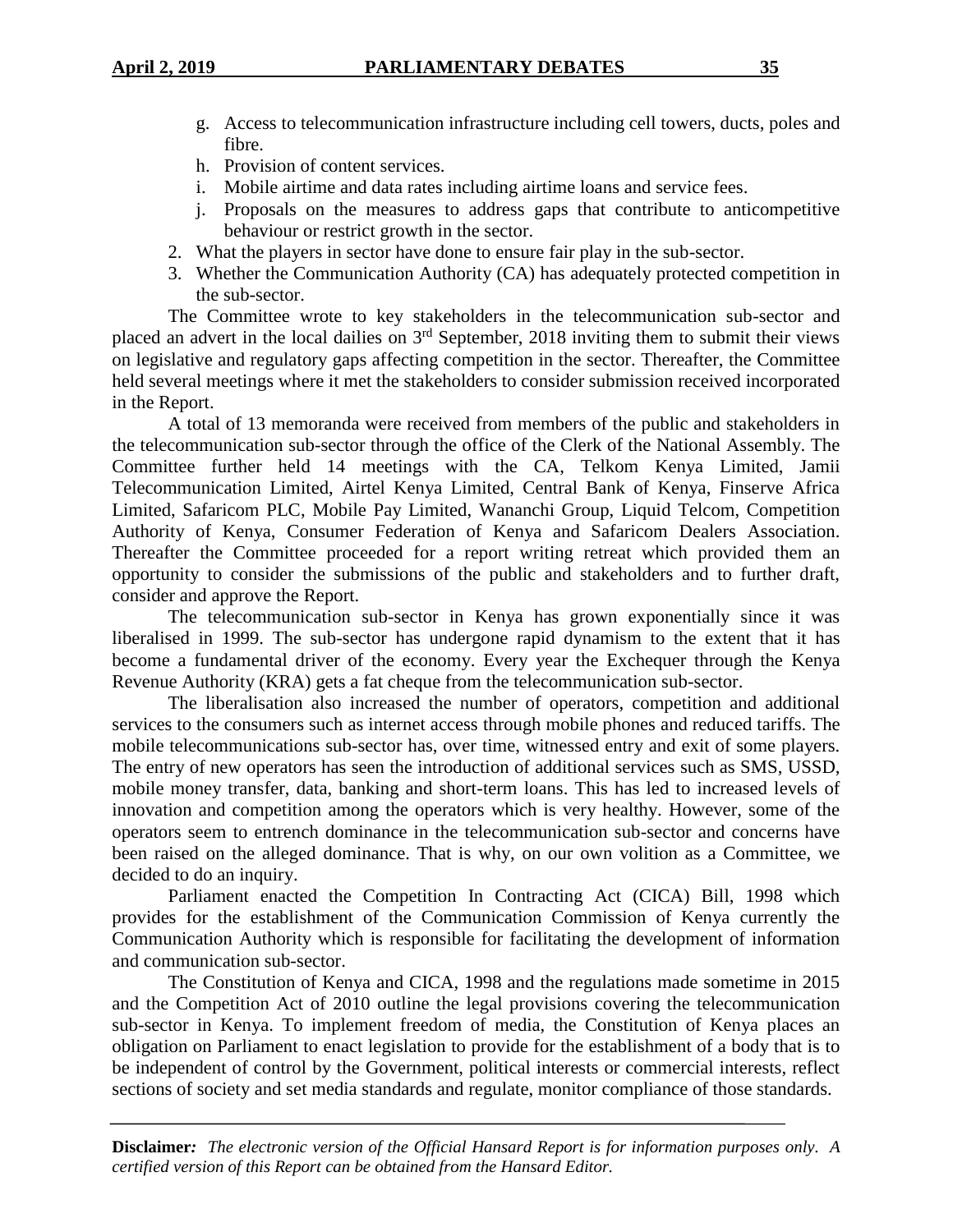The legislation contemplated by the Constitution is CICA which Parliament subsequently enacted to establish the Communication Authority some time in2015. The CA is required, so far, as is reasonably practical to ensure telecommunications services in Kenya in a manner that is reasonably necessary to satisfy the public demand.

In regulating competition in the telecommunication sub-sector, CA is guided by Sections 23, 84(q) (r) (s) (t) and (w) of the CICA of 1998. CICA outlines rules governing competition within the telecommunication sub-sector as well as the powers and responsibilities of CA as the sector regulator. Section 84(q) of CICA prohibits licensees from engaging in activities which have, are intended to or likely to have the effect of unfairly preventing, restricting or distorting competition where such acts or omission is done in the course of or as a result or in connection with any business activities relating to license services.

In enforcing fair competition, CA is granted powers to investigate abuse of dominant position within the sub-sector or the entering into price fixing arrangement by players within the sub-sector. In addition, Section 84(w) and 85(a) of CICA further mandate the CS, ICT to make particular regulations on competition within the sub-sector.

Further, the Competition Act of 2010 was enacted by Parliament to promote and safeguard competition in the national economy, protect consumers from unfair and misleading market conduct, provide for the establishment, powers and functions of the Competition Authority of Kenya and the Competition Tribunal.

The Report is divided into several chapters. I believe Members already have it. For the sake of time, I want to go to the observations and recommendations of the Committee. The Committee recommends that the Communications Authority of Kenya (CAK) formulates and publishes clear guidelines on the application, allocation and use of spectrum resources within six months. The guidelines should clearly indicate the process involved at each stage, the conditions applicable to the resource allocated and the circumstances under which spectrum is allowed. Spectrum is basically the resource that the telecommunication sub-sector is signed and each pays about US\$25 million over a period of 10 years and there is an annual licence of about a billion after that period.

The guidelines should also indicate the procedure of monitoring and reporting on the usage of spectrum and the basis of charges for the allocation of spectrum for purposes of transparency and to prevent spectrum hoarding. Some people may buy land and speculate as they wait for prices to go up and dispose it. Even for spectrum, there are people who can just be allocated. If it is not followed properly, they wait for the investors who want to buy and sell at a premium price.

Other functions include reviews and audits of existing spectrum management processes including usage fees and related costs. It also includes licensing and reporting its findings to the National Assembly within six months as well as formulating and publishing regulations on the application for allocation of use and payment of spectrum fees instalments for local companies within six months.

This is very important. For local investors, if you are told to pay Kshs2.9 billion in advance, it will be difficult and it will be an entry barrier. That is why local investors can be given a softer option where they pay Kshs250 million over a period of 10 years instead of paying Kshs2.5 billion at once. That comes as a condition of building infrastructure.

On the market share of telecommunication service providers, the Committee recommends that the CAK reviews the market every two years to ascertain the levels of competition including dominance by any mobile operators and reports to the National Assembly biannually on whether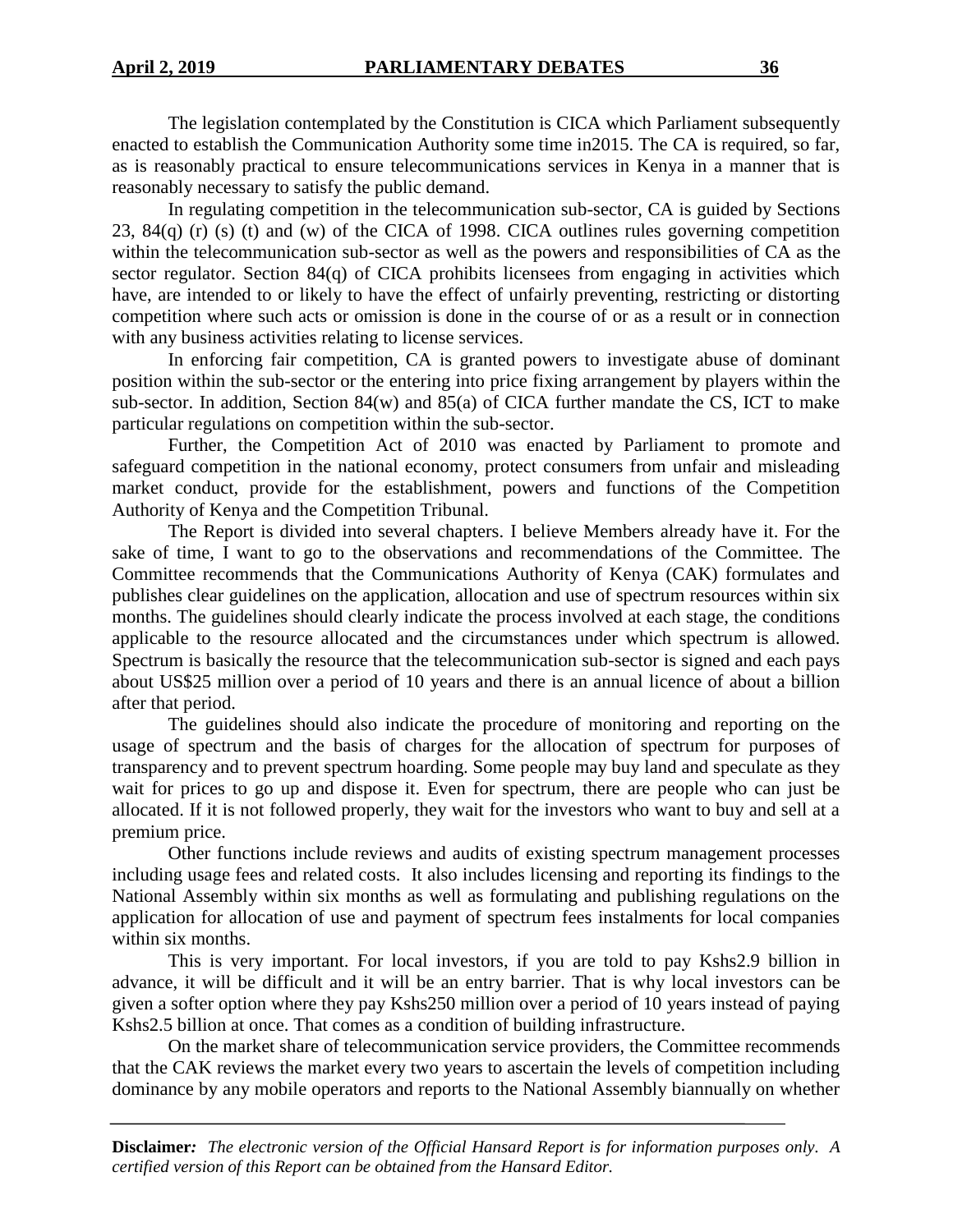a dominant player exists within the sub-sector, including investment in infrastructure as a precondition for the issuance of licences in the sub-sector. Each applicant is required to demonstrate a clear investment plan. In the past, there are some investors who came in like ESSAR, and stayed with licences. After a short while, they exited by selling the spectrum to other players. It is important that when investors are given licences, they should give a clear plan on how they intend to invest.

The Kenya Information and Communications Act should be amended to provide a clear definition of market share with reference to gross revenues as relates to declaration of a dominant telecommunication service provider.

On broadband services and rates, the Committee recommends the enactment of critical infrastructure legislation to provide appropriate framework for protection of key information infrastructure within six months. The legislation is to be introduced by the Committee and should contain provisions to the effect that all infrastructure built using the Universal Service Fund should be available for sharing by all telecommunications providers. Currently, fibre is not treated as a critical infrastructure. If the optic fibre cable network goes down, it means all our mobile money and communications will go down. If you are at the hospital and you want to discharge somebody, you will not discharge him without paying if you have to pay through the mobile phone.

There is the issue of aligning the building code with regard to access for installation of fibre and permitting access to buildings by all ICT service providers. Currently, when providers are the first ones to go to buildings, they ensure that others do not go in. It is important for us to check our building code so that it is open for whoever wants to install fibre optic. This will ensure that we have options.

The Committee recommends that the CAK uses the Universal Service Fund to build new base station accessible to all network operations in the underserved counties of Isiolo, Garissa, Mandera, Marsabit, Samburu and Turkana. As soon as you build one tower, other operators can just plug in the active components in the towers and they do not have to rebuild. The USF are funds that have already been paid by the telecommunication operators and they are available for all those who are present and those who will be coming in.

The CAK and the Ministry, on matters relating to ICT, should formulate and publish regulations for provisions relating to critical infrastructure, which I mentioned earlier under the Computer Misuse and the Cybercrimes Act, 2018 within six months. The CAK should review the current licensing regime within six months and report to the National Assembly on measures taken to ensure equity in issuance of licences. Some operators have said that it looks like there are those who have advantage over others. We want to monitor this and see that people are treated equitably.

On SMS, the Committee recommends that the CAK consults the Mobile Network Operators (MNOs) and establishes a glide path for reduction of mobile termination rates within two years and the Ministry responsible for ICT publishes regulations on fair competition, equality of treatment, tariffs and interconnection.

On Unstructured Supplementary Service Data (USSD) and SIM Application Toolkit (STK), the Committee recommends that the CAK develops and publishes guidelines in the adoption of a unified Subscriber Identification Module (SIM) application toolkit with universal access across the platforms of all mobile network operators within one year.

We also need to conduct a study on the USSD within a year with a view to lowering the fees. Currently, the fee is Kshs1. They should develop and publish regulations of the USSD by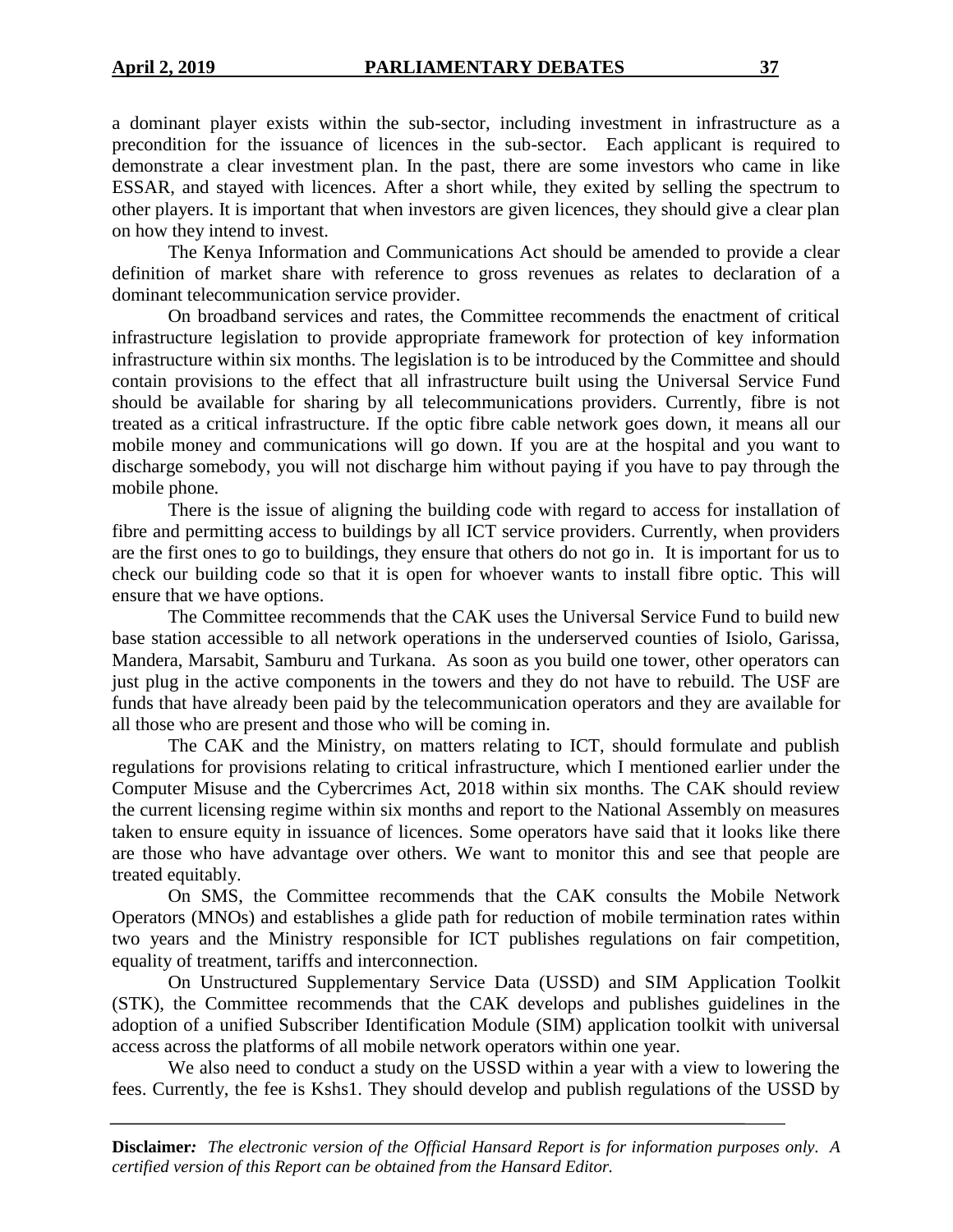mobile network operators for non-telecommunication related services. Many services are already in place, which we will mention later on fintech services.

On mobile money services rates including transaction charges, transfer fees, loans and interests, the Committee recommends that the Central Bank of Kenya (CBK) and the CAK formulate and publish regulations within six months on mobile money transaction fees for all mobile money operators. Within six months, the CBK and the CAK should explore modalities of structuring and implementing agent interoperability through the use of a shared technology between mobile network operators engaged in mobile money services and requiring mobile network operators to deposit an agreed annual amount with the Kenya Deposit Insurance as a security for customer funds held in mobile wallets.

The CBK and the CAK should conduct an audit of the levels of compliance with antimoney laundering and Know Your Customer (KYC) obligations by mobile network operators engaged in mobile money services within six months. In this particular one, some mobile operators still give out SIM cards without registering them. That is why sometimes you receive a call either from Kamiti or from somebody who even if you searched on Truecaller, you cannot identify them. They need to have serious policies and regulations on KYC.

The CAK should conduct an audit of compliance by mobile network operators with SIM card registration within six months. This is basically what I was saying. The CBK and CAK should formulate and publish regulations within six months on interest rates on mobile money. The interest rates should be those applicable to commercial banks for standardisation. That is why we are saying that we need to standardise the rates, whether you borrow for a day or two or for a month, it should be uniform, namely, 13.5 per cent or less per annum. This will require mobile network operators engaged in mobile money services to obtain express consent of the customers with regard to accessing the services and products offered and to clearly disclose to the customers all the charges applicable to the services and products. Sometimes in the past, like about two or three years ago, you could sleep at around midnight or 1.00 a.m. or 2.00 a.m., and you receive an SMS from a mobile operator telling you there is a promotion going on. Of late, they have stopped that because that was intrusive.

The CBK and the CAK should audit all unregulated money lending fintech firms which leverage on mobile platforms and subject them to applicable money lending regulations within six months. On access to telecommunication infrastructure, including cell towers, duct, poles and cyber, the Committee recommends that the CAK formulates and publishes regulations on mandatory infrastructure sharing subject to technical, environmental and commercial viability within six months. Basically, the CAK needs to sit down with telecommunication operators, see where they already have towers and whether they can be upgraded to accommodate the others. If the tower is owned by operator A, they should negotiate commercial terms with the other operators, use the Universal Service Fund to build new base transceiver stations accessible to all network operators. This is what I had said earlier. Since we already have close to Kshs8 billion that is lying at the CAK, we want most of the funds to be used to build base stations that are shareable by the four or five operators who are available and also leave space for new entrants. The CAK should formulate and publish regulations allowing the use of telecommunications infrastructure funded by Government agencies by all mobile network operators at a reasonable and uniform fee within six months in consultations with the agencies. In consultation with county governments, the Ministry responsible for roads should develop a licensing framework to harmonise all the charges applicable to the use of wayleaves for laying of fibre and ducts within one year.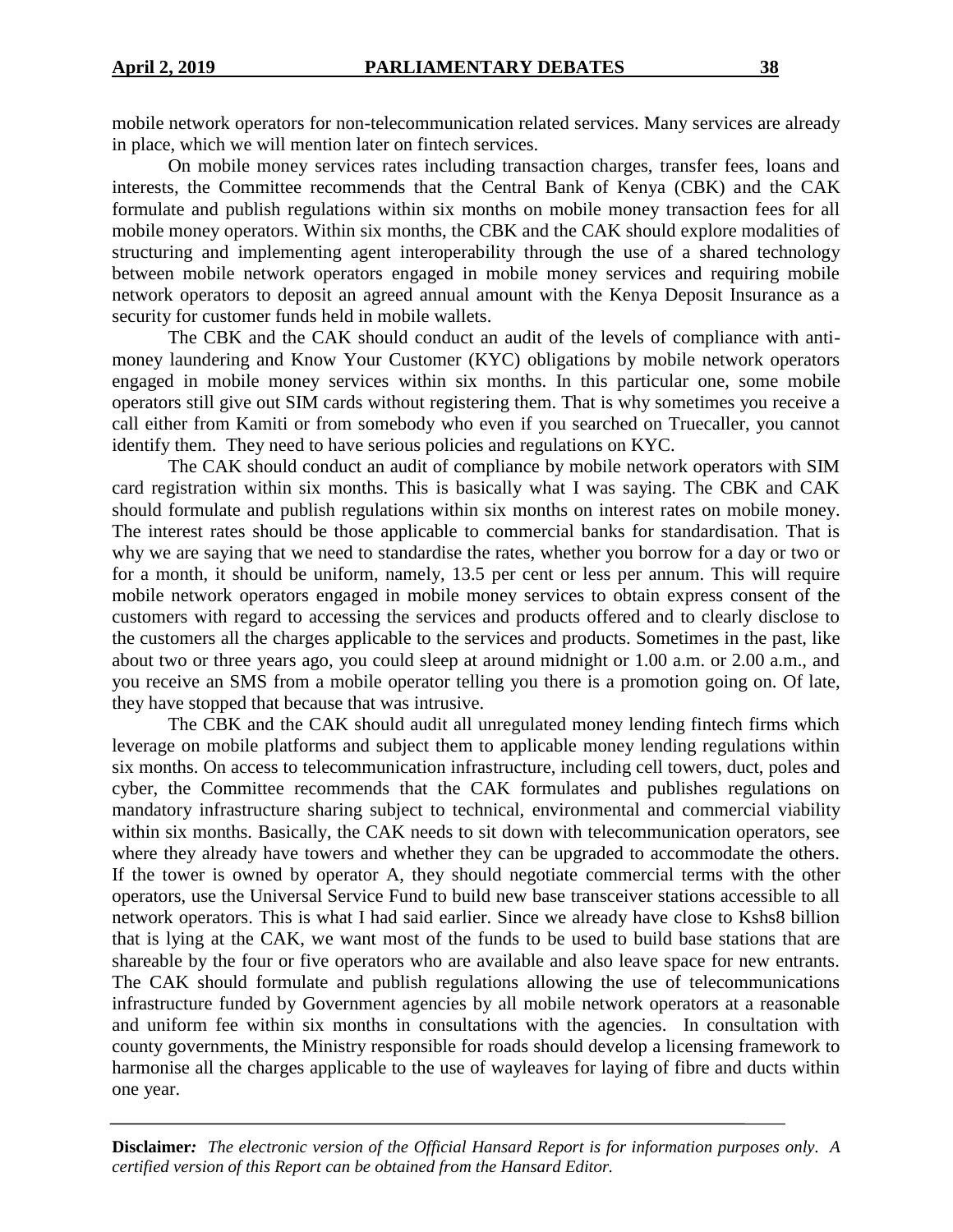Currently, if you want to lay a fibre optic cable here in Nairobi, you will be charged different rates than in Kiambu. It is the same if you go to Elgeyo Marakwet or Thika. They are all different. So, we want the Ministry responsible for roads to standardise this so that technology becomes affordable.

The Committee recommends that money in the Universal Service Fund should be ringfenced and utilised for the intended purpose which is supporting widespread access to information, communication and technology. The moment there are particular billions in a particular organisation, if we do not ring-fence the money, a need may crop up, as we saw sometimes back.

With regard to the provision of content services, the Committee recommends that the CAK formulates an adequate mechanism for monitoring the provision of content services within six months. This is meant to ensure that mobile network operators and content service providers offer customers only the services they have subscribed to. Service providers should not be intrusive. They should not send you messages that you have not requested for. The CAK should formulate and publish regulations to manage premiere rates service providers that will ensure customers can opt out of unwanted services without being charged, within six months. If there is a particular service that you subscribed to and after a month, a day or hours you are not willing to continue, you should be given an option to opt out of that service without being charged or getting restrictions. The CAK should formulate and publish regulations on the licensing of mobile network operators as content service providers and the obligations. The initial licences the providers are being given are not for content provision, but they are already doing that business. That is why we are saying that they need to pay additional fee for that so that the Exchequer gets additional funds.

Finally, on national roaming, the Committee recommends that the CAK implements national roaming to all the Tier 1 mobile operators in the seven counties of Isiolo, Garissa, Marsabit, Samburu, Turkana and Wajir within one year, subject to long-run average incremental cost. Tier 1 operators are those who can offer their services across the country and Tier 2 are those that are restricted to particular regions. Tier 3 is restricted to a particular county. So, because we have an issue with the seven counties, the CAK should ensure that national roaming is done quickly. Basically, they have to negotiate and agree on the rates.

We also propose the need to amend the Kenya Information and Communications Act, 1998 and the Competition Authority Act, 2010, to empower the CAK with the sole mandate to determine competition matters arising in the telecommunication sub-sector within six months. Currently, the CAK and the Competition Authority of Kenya should have an MoU because under the current law, the Competition Authority of Kenya is the sole authority that is mandated on competition matters, but CA is the technical organisation. The Competition Authority of Kenya does not have technical expertise when it comes to the telecommunication subsector.

With those many remarks, I wish to move and ask my colleague, Hon. Kivasu Nzioka, to second.

**The Temporary Deputy Speaker** (Hon. Christopher Omulele): Seconder, proceed.

**Hon. Erastus Nzioka** (Mbooni, Independent): Thank you, Hon. Temporary Deputy Speaker. I second the Report of the Departmental Committee on Communication, Information and Innovation on the inquiry into the legislative and regulatory gaps affecting competition in the telecommunication sub-sector. I am a Member of that Committee and I was involved in the deliberations during the submissions.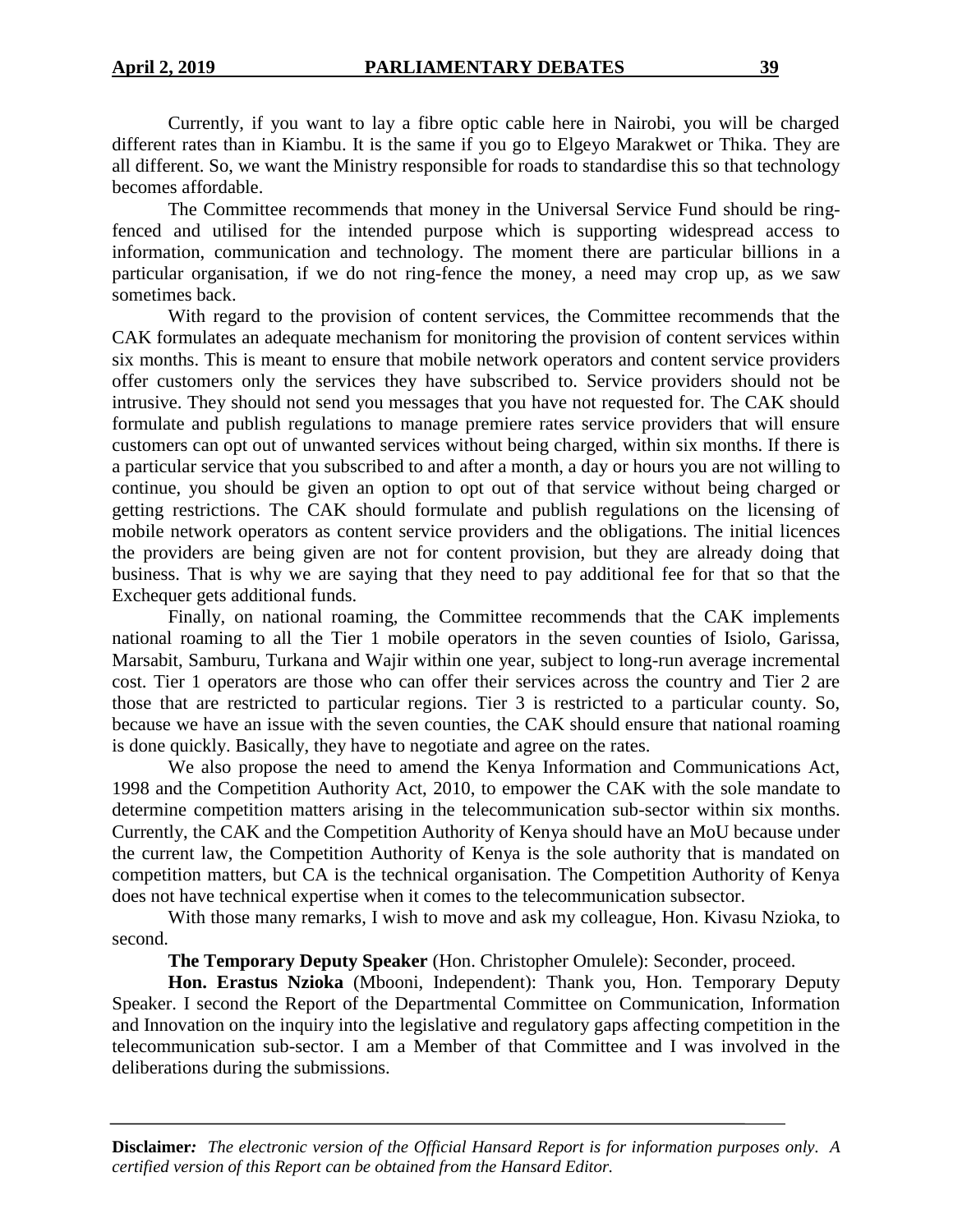First, on the spectrum, we realised that the allocation of spectrums lacks transparency, uniformity and fairness. With that, the spectrum is being fixed arbitrarily and requires upfront payments. This is a bit exorbitant for new entrants. The Kshs25 billion to be raised by a new entrant is a bit high. The request to stagger the payments will ensure that the charges to consumers are reduced. The request to have clear guidelines on applications, allocation and usage of spectrum resources is highly recommended.

On the issue of money transfer, we noted during the submissions that mobile money loans have too high interest rates. The 4.8 per cent or 7.5 per cent per day is not within any standards. The request to have these rates standardised is highly recommended so that we can enjoy the standard rates that other banks are giving. Customers are really exploited. We realised that there is one particular phenomenon which has been dominant in the transfer services which poses one big risk. One time, there was an outage in money transfers and this caused a lot of problems to the customers. We realised that this can also be a national security problem. The idea of looking at dominance to ensure that we do not have mobile money transfers on only one service provider is crucial. This will ensure that there is no threat to national security in any of the transfers.

With regard to data collection, when mobile money services are being registered, a lot of data is collected from the users. We do not know how this data is being used. That poses a risk when it comes to confidentiality of consumers' data. It needs to be safeguarded.

Hon. Temporary Deputy Speaker, on the issue of content of service providers, many of them are setting up prohibitive rights for the consumers to access content services via the short code services. Subscribers keep on receiving unsolicited messages. The messages come with a cost, which is not regulated. There is, therefore, need to formulate and publish some guidelines or regulations on the licensing of the mobile network operators as content service providers with clear obligations on how they are supposed to provide the services.

The Chairman of the Committee has talked about telecommunication infrastructure. We have realised that telecommunication infrastructure is not adequate, especially in some counties. This has called for the need to ensure that the telecommunication infrastructure is standardised in a way that all the MNOs can share or access that data. If all this is availed, then MNOs are going to share the data as they carry out their services. The critical information infrastructure is a need that must be addressed. When we look at the Nairobi City County and how the MNOs are accessing the buildings - every MNO wants to access a particular building - we realise that when one MNO gets access to a building, all the other MNOs are blocked. We need to ensure the other MNOs access the buildings. There is need to code so that we have a standardised way of accessing buildings when we are installing our fibres, towers or when we are setting up ducts along the roads. All MNOs can, in one way or another, share what is being provided without any hindrance.

Regarding mobile money services and the rates involved, we request the CBK to regulate them, so that we can enjoy what other banks are giving to their customers. The rates that are charged by many MNOs are exorbitant. We established that from the submissions given by the various MNOs.

With those remarks, I beg to second and thank the Committee for a job well done with regard to the enquiry into the dominance of MNOs. I thank you.

*(Question proposed)*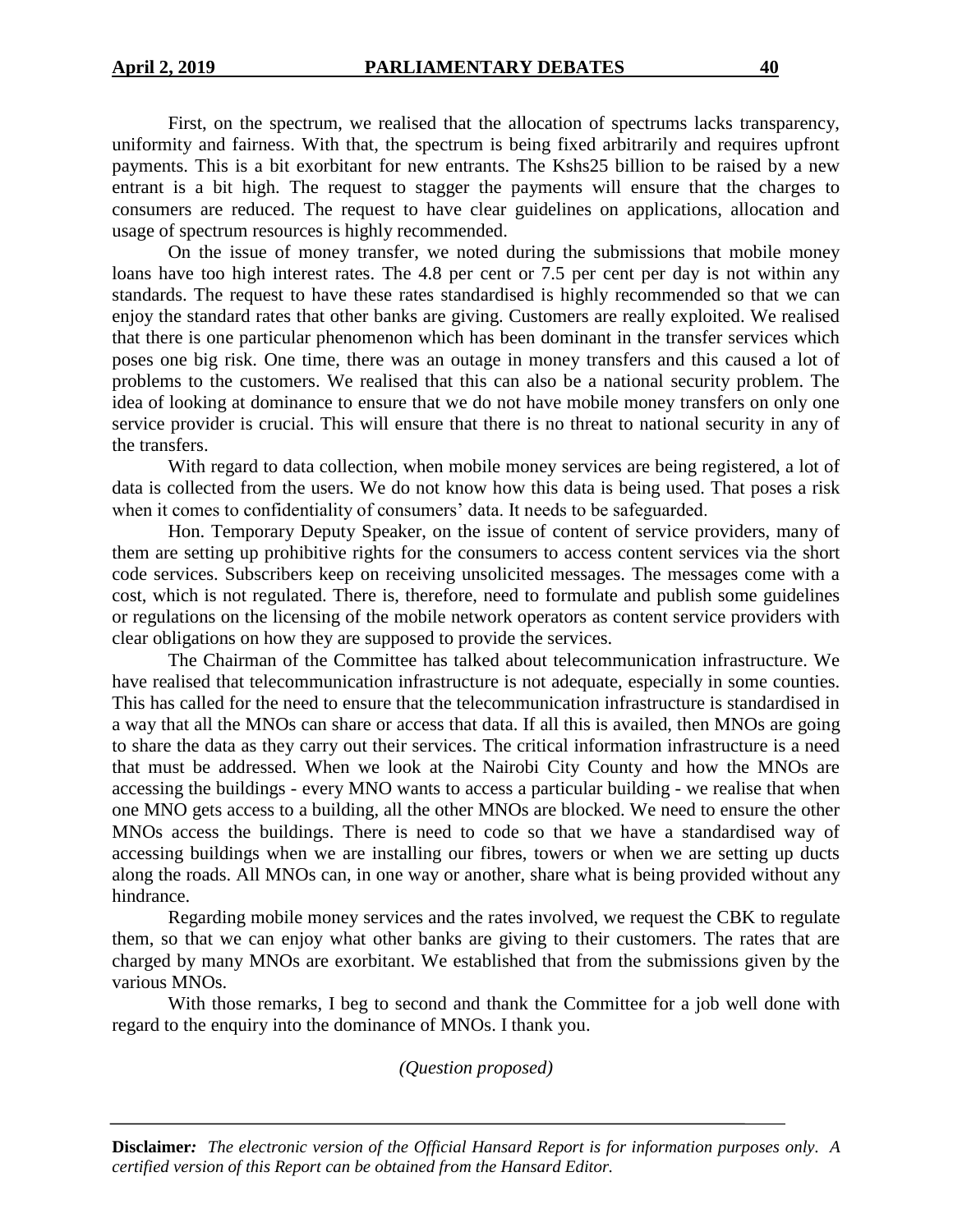**The Temporary Deputy Speaker** (Hon. Christopher Omulele): Let us have Hon. Mabonga Mwambu. Leader of the Minority Party, do you have interest in this matter? Your card does not seem to appear here, but I will give you the next chance.

**Hon. Mwambu Mabongah** (Bumula, Independent): Thank you, Hon. Temporary Deputy Speaker. I have spent time listening to some of the memoranda that were submitted before the Committee. Something notable here is about the towers. This House must take note of this because we have made very clear recommendations over the same. We realise that all the towers that belonged to Telkom, which happens to be a Government parastatal, were sold to an American company. Talking of security issues, it is worth noting that they just surrendered themselves to a super power. So, they can easily get access to a lot of our information. From the submissions, you realise that my colleagues have just alluded to it. We need to give more powers and, if possible, amend both the Kenya Information and Communications Act, 1998 and the Competition Act, 2010. We need to empower CAK to have more powers to regulate and determine the market competition in the telecommunication sector.

Some of the telecommunication providers appeared before the Committee and we realised that they are charging high interest rates when it comes to the short message services and money transfers. They have no clear justification for charging those high rates! It is for that reason that we have come up with these recommendations for the House to pass and ensure that they are adhered to.

Another thing is that the towers are not evenly distributed and because of that, we have dominance by one mobile service provider. It is known in this country and they have a tendency of frustrating newcomers in the market. That is why we are recommending that we have regular submissions from the CAK. We need feedback on market trends and how new entrants can join the market. The interest is to protect the consumer. When we talk of communication at the moment, we are actually talking of the most basic thing used by a watchman or even a small boy at home. If we do not protect the consumers, most Kenyans are going to suffer.

With those few remarks, I highly support the Report.

**The Temporary Deputy Speaker** (Hon. Christopher Omulele): Let us have the Leader of the Minority Party. Hon. Ichung'wah, you understand that the Leader of the Minority Party has got priority. So, when he shows interest, then even Members who have been here slightly longer than him have to give way to him. You will have your time, anyway.

**Hon. John Mbadi** (Suba South, ODM): Hon. Temporary Deputy Speaker, none of them has been here longer than me, at least, not among the Members present this evening.

Thank you very much for giving me this opportunity. I would like to make my contribution on this Report by the Departmental Committee on Communication, Information and Innovation. May I congratulate the Committee for taking action in terms of investigating or inquiring into the matter of the telecommunications sub-sector and bringing the Report before the House.

The Committee that is chaired by Hon. William Kisang, I praise you for this work. As a House, under Article 95 of the Constitution, ours is to resolve or look into issues that are of concern to the people of Kenya.

Hon. Temporary Deputy Speaker, monopoly is not desirable in any economy. No economy can survive in terms of taking care of the consumers well if there is monopoly. Whether it is in the banking sector, communication or the oil sector, monopoly is usually disastrous to consumers. The way the market is structured, especially in the telecommunication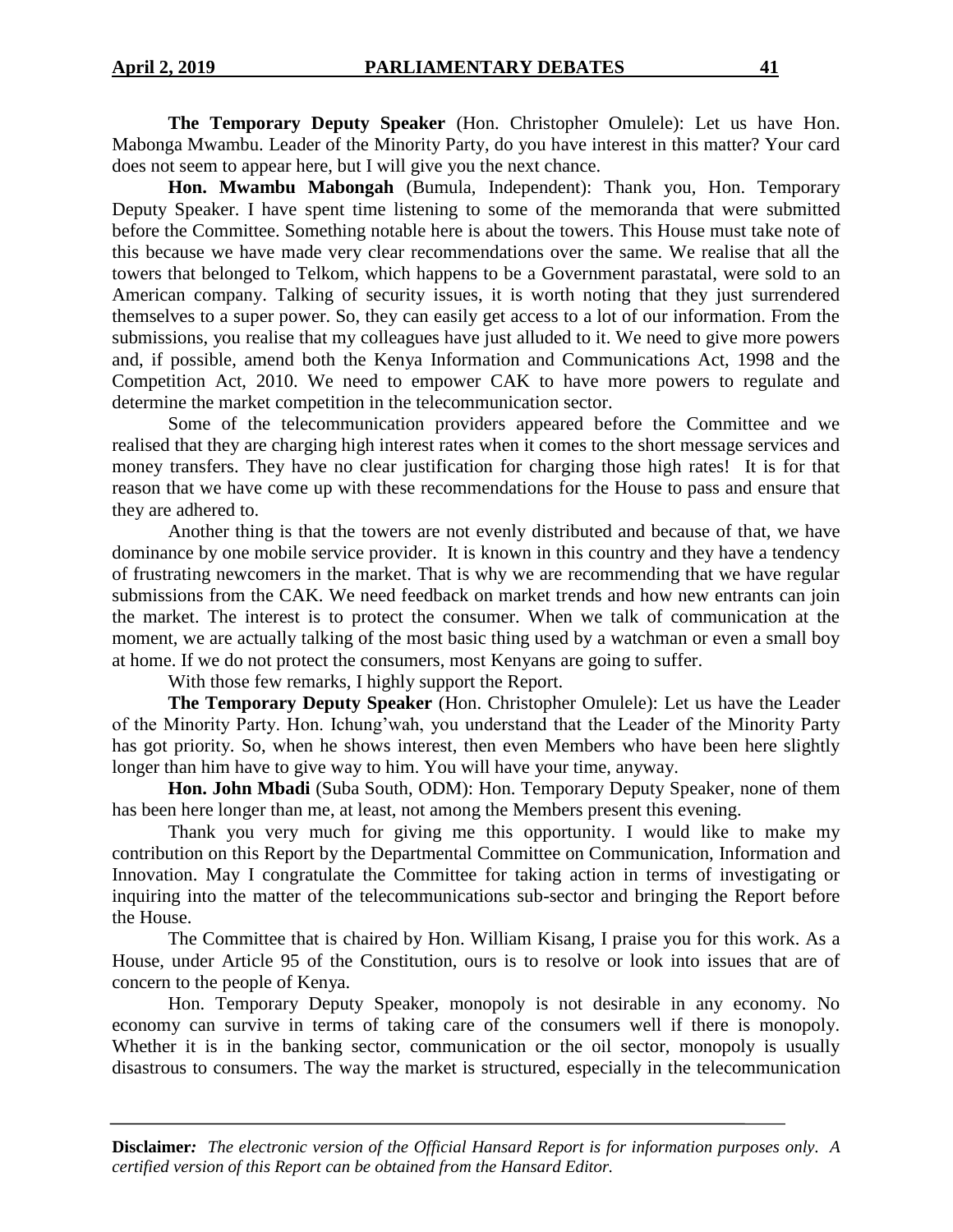sub-sector, monopoly comes out very wrong. There is no way an economy can allow concentration of economic power in one player.

If you look at the telecommunication sub-sector, you will find that we have had a number of issues. Kenyans have been complaining of expensive services, from making calls to sending money. As the Mover and Seconder have rightly put it, even if you look at the products that the mobile network operators have come up with, you will realise that they are very expensive. In fact, they come out as shylocks. The many products they advertise and Kenyans get into are operated as shylocks. So, what is bringing this about is near monopoly in this country.

Where I find it a bit interesting is that the Committee fell short of doing what I wanted them to. I want to go straight to the Report of the Committee. It observed very well that Parliament enacted the Kenya Information and Communications Act in 1998, which we popularly refer to as KICA. This provides for the establishment of the Communications Commission of Kenya (CCK) currently known as the Communications Authority (CA).

The mandate of the CA is given under the various sections of the law, but I want to restrict myself to what I want to canvass this evening. Section 23(2)(b) provides for effective competition among the operators. This is the work of the CA. Moving forward, Section  $84(q)(r)(s)$  and (t) provides that the Authority shall ensure there is fair competition, identify any anti-competitive conduct in the market and carry out investigations in cases of unfair competition.

Section 84(w) provides that the CA may, by a notice in the gazette, declare an entity to be a dominant telecommunication service provider. In declaring an entity to be dominant, the CA considers the market share of the entity being at least 50 per cent of the relevant gross market segment.

If you go to Page 41 of the Report, the Committee has observed that whereas the CA has determined that Safaricom has more than the threshold required to determine it as a dominant player in the market, which is 50 per cent, in terms of subscribers, it is about 72 per cent if not more. In terms of revenue, I am told it has about 99 per cent control in the market. Therefore, in terms of declaring Safaricom as dominant in this sub-sector, the CA should have done this way back.

I expected the Committee to be bold enough. They observed that as at June, 2018, Safaricom possessed a high market share in mobile subscription, money services, voice traffic and data subscription well beyond the statutory threshold for being declared a dominant player. To make the playing field level and more competitive we need to have Safaricom declared as dominant in the telecommunications sub-sector.

In the recommendations, the Committee is a bit shy and I am wondering why it developed cold feet. My fear is that the CA has been held captive by Safaricom. They cannot declare Safaricom dominant. According to their own Report, in fact, the CA had commissioned a research to be conducted through a reputable firm and through that research, they came to a conclusion that Safaricom has passed the threshold. What is it that stopped the CA from declaring Safaricom dominant?

That is why I say that it is clear to me that Safaricom is holding CA at ransom. Therefore, Kenyans are suffering in the hands of this dominant player and can only get reprieve from Parliament, through this Committee. So, even though it may be late for us, as a House, to make amendments to this Report, the Committee is asking the CA, which has literally refused to declare Safaricom dominant, to review the market every two years. I do not have a problem with this, but it should have been preceded by first declaring them currently dominant. Then, every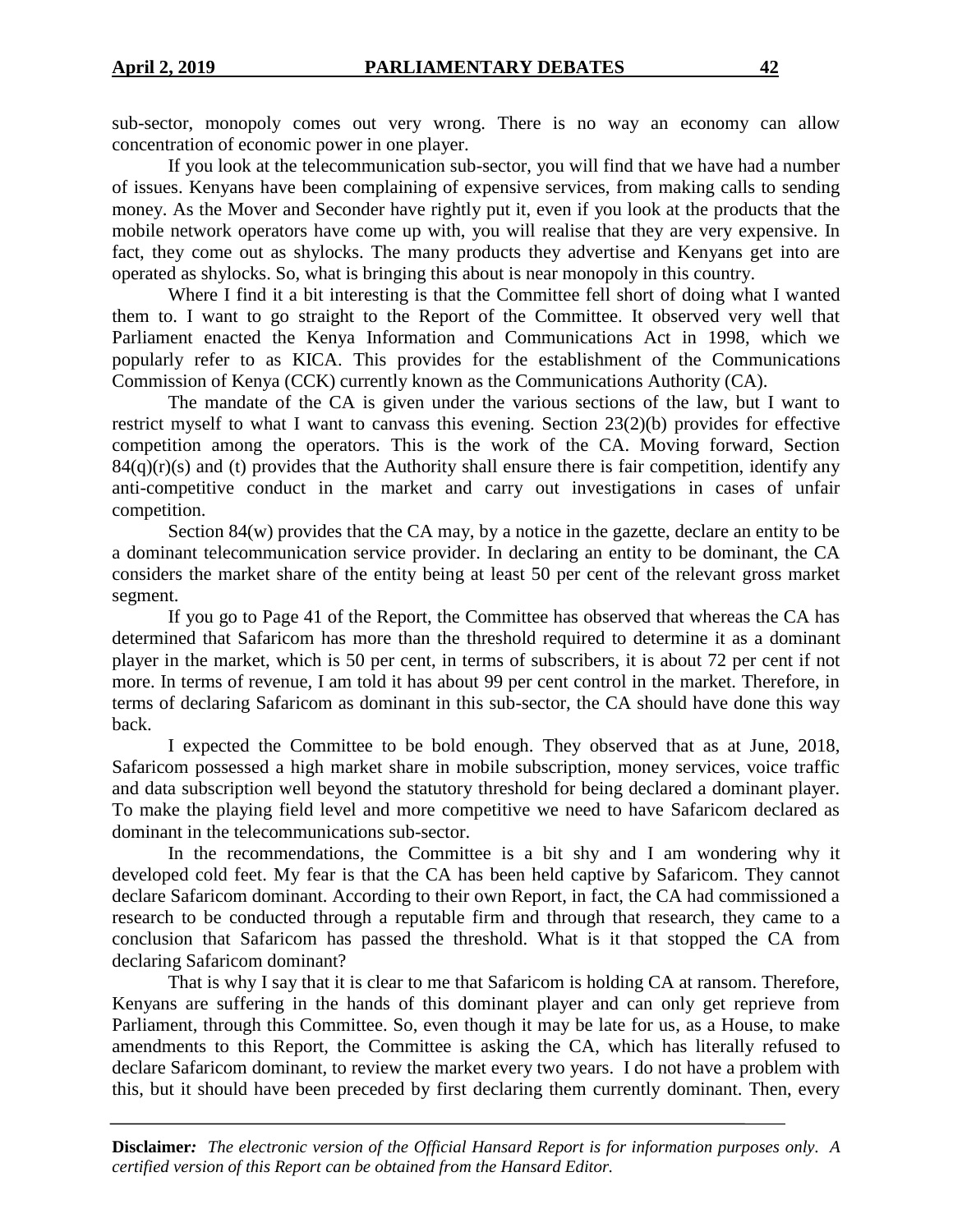We know the benefits that accrue from declaring a player dominant. One of which would be to force the sharing of infrastructure. Some of us who decided to resist at one point - and I have refused to come back to normalcy since the resistance we engineered sometime and the Hon. Temporary Deputy Speaker was part of this resistance - have a problem when we go to our rural areas. You cannot easily communicate because the only dominant communication system there is Safaricom. The sharing of infrastructure is a common phenomenon in every jurisdiction, even in countries like South Africa.

This can easily happen if CA declared Safaricom dominant. I can see the Member is pointing at the Report. It is true and this is in the Report. That is why I am saying that the Committee has done a very good Report. It is also detailed. This is one of the few reports that are very detailed, straight to the point and clear to understand by people who are not experts or professionals in the communications system like me. Where I only fault the Committee is where it has not gone ahead to make fundamental decision or recommendation which would have immediately…

**Hon. Aden Duale** (Garissa Township, JP): On a point of order, Hon. Temporary Deputy Speaker.

**The Temporary Deputy Speaker** (Hon. Christopher Omulele): The Leader of the Majority Party, what is out of order?

**Hon. Aden Duale** (Garissa Township, JP): On a point of order, Hon. Temporary Deputy Speaker. I do not want to interrupt my very good friend and counterpart leader but he has said that sometimes back he resisted Safaricom. I think it is because of that resistance that he has not consciously gone back to Safaricom.

He is still representing Airtel on the Floor of the House because he keeps on repeating the dominance of Safaricom. Can he declare interest in terms of whether he has forgiven Safaricom since the resistance because Baba has forgiven everybody, even Jubilee? We expected the Leader of the Minority Party to forgive Safaricom after the resistance. I am ready to provide him with a new line on behalf of Safaricom because it will only cost Kshs100.

**The Temporary Deputy Speaker** (Hon. Christopher Omulele): The Leader of the Minority Party laid a very good basis for making his observations. If you look on page 41 of the Report, you will see where he is coming from when making his observations. Proceed, the Leader of the Minority Party.

**Hon. John Mbadi** (Suba South, ODM): Thank you, Hon. Temporary Deputy Speaker. I just wanted to add that I do not have anything personal against Safaricom. I have forgiven everyone, and there has been a handshake with our competitor. Actually, the issue I was raising is not even one that affects me as a person. I think this is something that affects Kenyans in general. We want a competitive environment where services that we get and consume are structured. We want Safaricom to do its business, make profits and even innovate. There is nothing wrong with that. This competition will even be healthy and good for Safaricom. In fact, I was sharing with another friend who works at Safaricom, whose name I will not disclose. I was asking him whether he is comfortable with the way things are and how Safaricom is dominating the market this much. He was telling me that he is not. He would want to see a situation where he could move from Safaricom and go and work for Airtel or Telkom, but right now, it is not possible because these other firms are barely surviving.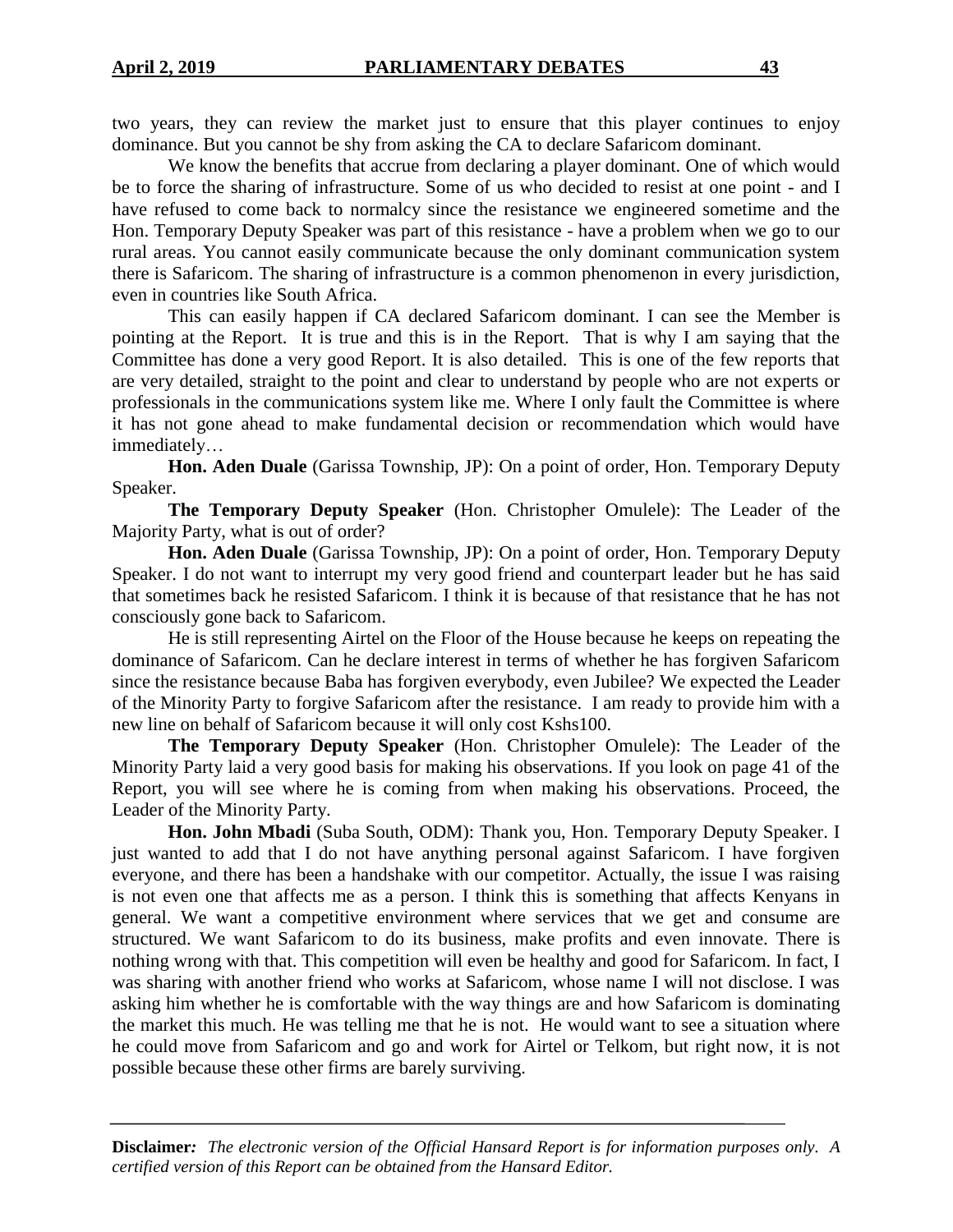The concern I have, which I have shared with some of my friends who have knowledge about this sector is that if we do not take steps, by the end of next year, we may end up only with Safaricom in the market. That is what I am trying to beseech the Committee to look into because this is not the end. I would recommend and advise that the Committee goes ahead even to make further recommendations to the CA. Even if it is not formal on the Floor of the House or in form of a report, they can still engage with CA and ask them to declare Safaricom dominant.

I am sure the Committee is even more informed about this. Once a player is declared dominant, then there are certain benefits and advantages that accrue to others to make the playing field level and to make them participate and contribute to the development of our economy.

We all know about the banking sector and the reason we even came up with this interest rate capping law, which is not very good. Let us accept that it is not very good for the economy. However, we had to go that route because we were desperate. Banks were behaving like it was monopoly even though there were very many players. The environment was not competitive enough. We do not want to have the same affect the telecommunications sub-sector. I can see my time is up. I want to conclude by congratulating the Committee for having this thorough research. I just want them to look at the concerns I have raised to even make their work better.

Thank you, Hon. Temporary Deputy Speaker. I support.

**The Temporary Deputy Speaker** (Hon. Christopher Omulele): Next is Hon. Kimani, the Member for Kikuyu.

**Hon. Kimani Ichung'wah** (Kikuyu, JP): With your indulgence, before I contribute, I want to move two amendments on behalf of the Member for Ruaraka, Hon. T.J. Kajwang'.

I propose an amendment to Recommendation 5(i) and 11 in Section 12.4 and Section 12.9 of the Report by the Departmental Committee on Communications, Information and Innovation. Recommendation 5(i) on Page 81 of the Report proposes that the CA consults with mobile network operators and establishes a glide path for reduction of mobile termination rates to zero within a period of two years.

As a House, we have a duty and a responsibility to the people of Kenya and more so, consumers, to ensure that increasingly, we reduce the cost of calling to as low as possible. This is underpinned by the need to protect consumers and make communications affordable in our country to spur economic growth. However, if you read this recommendation as it is, you will find that the Committee is asking Parliament to take on the role of the CA, which ought and is, indeed, an independent regulator established through an Act of Parliament that was passed by this House. The CA, being an independent regulatory Authority, has powers that we should not be seen as a House to be interfering with. We should allow them, as an independent regulator within the industry, to regulate this industry without necessarily guiding them too much on specifics of how they should do this.

Again, you will note that the recommendation, as worded, would create an avenue for issuing directives for reduction of rates without an underlying mechanism that justifies the action. If you look at the history of the telecommunications industry in this country, you will find that we have already set a precedent and a trend as to how rates are reviewed.

Previously, when mobile termination rates have been lowered in this country, a network cost study is usually carried out. Last time, they did a network cost study to establish the actual cost of making a call. Therefore, we have already established a precedent on who should do these things. What the Committee is asking is to go out of this precedent that has already been established. It is important for us, as a House, not to be seen doing what would almost amount to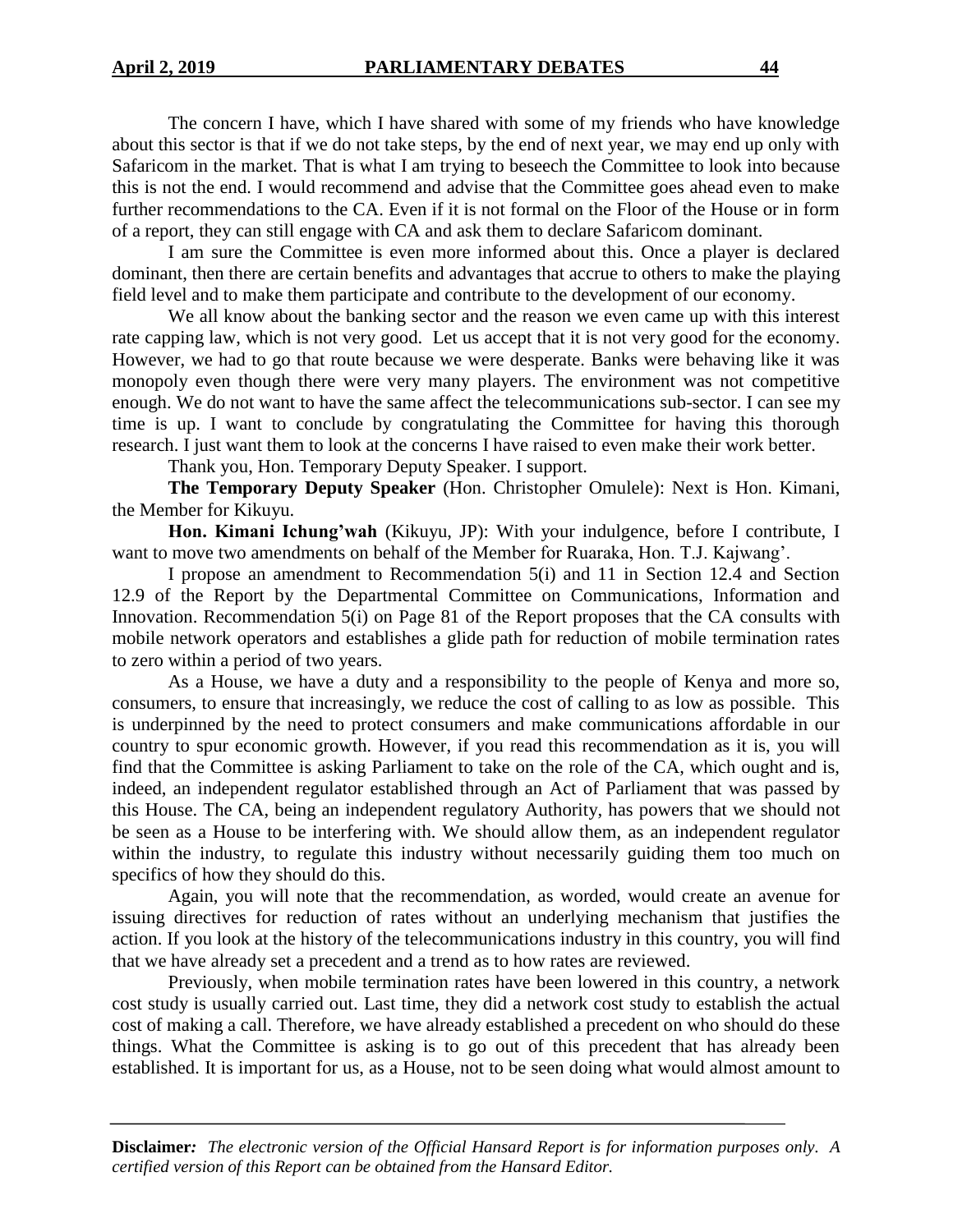If you look at the trend in other countries like our neighbours, Tanzania and South Africa, who you would comfortably say are our peers in the continent, and even Ghana where similar glide paths have been established, the initiative has always been informed by a network cost study. Therefore, it is international best practice that you do a study before you decide what rates will be charged. Therefore, there is nothing unique about the Kenyan jurisdiction that would warrant us to deviate from established good practice in the world and in the industry all over the world.

Additionally, we must demonstrate consistency by building onto what has already been done in the past. We have done it in this country in the past. We have conducted a network cost study to review the rates. Therefore, the Member for Ruaraka is asking is this, so that we can follow that precedence that we have already set.

I beg to move that the Motion be amended:

by deleting Recommendation 5(i) and replacing it with the following:

THAT, the Communications Authority consults with mobile network operators and carries out a network cost study within two years with the aim of establishing a glide path for reduction of mobile termination rates to zero.

If the House agrees with this proposal, the only thing we are doing is to introduce that element of having a network cost study to be done before you move the termination rates to zero within a period of three years. So, the only new introduction is that element of the network cost study being done, and I am hopeful the Chair of the Committee, the Committee and the entire House will be in support of this.

Secondly, Recommendation 11 on Page 84 proposes that the CA implements national roaming to other Tier 1 operators in seven counties of Isiolo, Garissa, Mandera, Marsabit, Samburu, Turkana and Wajir within one-year subject to long- term average incremental cost.

Again, the proposal seeks to tie the hands of the CA of Kenya by limiting it to one defined method of the long-run average incremental cost. Again, let me not reiterate and reemphasise the need for Parliament not to be seen to be directing an independent body like the CA. To function effectively, we should allow the CA of Kenya, being an independent Authority, to function effectively and have a free hand to determine the methodology they should use. Therefore, it is not for Parliament to define the methodology that the regulator should employ in implementing the recommendations as that would effectively be usurping the regulator's mandate leaving no room for the Authority to define the best possible approach in implementing national roaming.

For all we know, the methodology might not fit the Kenyan market or it may not necessarily be the cheapest, but the regulator in this industry may know the best methodology that can be used.

Therefore, I appeal to the House not to go into the specifics of defining the methodology to be used. The Communications Authority of Kenya implements national roaming to other Tier 1 operators, as the wording was previously.

Hon. Temporary Deputy Speaker, I beg to move that the Motion be amended in Recommendation 11-

by deleting all the words "subject to Long-Run incremental Cost" after the words "one year". The Recommendation reads as follows: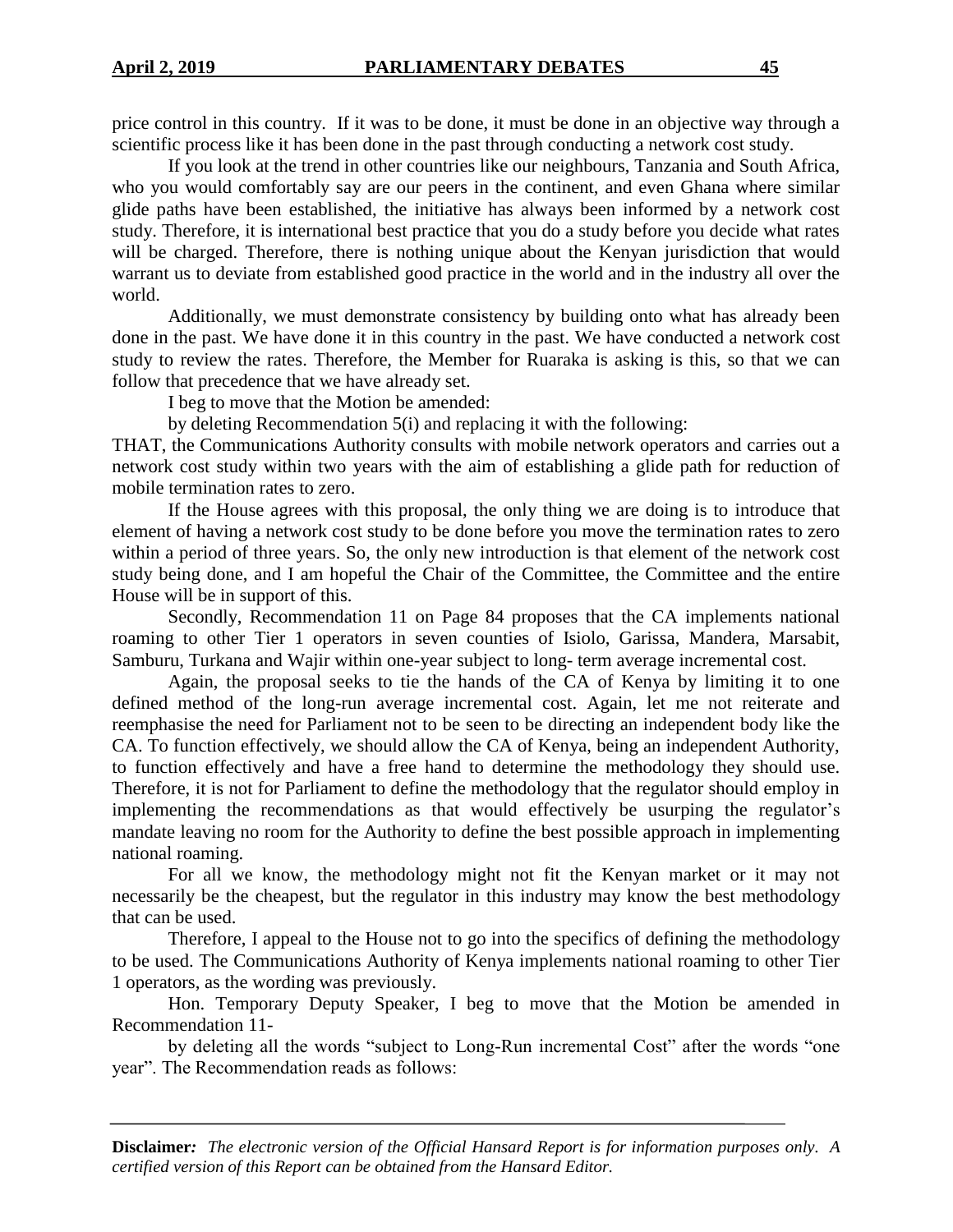THAT, the CA implements national roaming to other Tier 1 operators in the seven counties of Isiolo, Garissa, Mandera, Marsabit, Samburu, Turkana and Wajir within one year.

This will cut off the methodology. Effectively, what we want to achieve - and I must commend the Committee for their initiative - is to ensure that Kenyans in far-flung counties that enjoy the Equalisation Fund also enjoy cheaper calling rates. They should access roaming and telecommunication services on mobile telephony at the cheapest possible cost.

It is only fair that we leave it to the regulator, in consultation with the industry players, to define the methodology. It is not for this House to pin it down on the regulator that it must be one particular methodology that may eventually be more costly. This way, the recommendation still remains, but gives the CA the leeway to determine the best approach to utilise in determining the network costs for national roaming.

In conclusion, these proposals still retain the weight of reducing costs of communication for consumers, encouraging connectivity in reserve areas and leaving the CA to exercise its mandate of implementing recommendations effectively. Since I still have one minute, I urge the Chair of the Committee and the Committee to note that most of the regulations that they have listed on Page 9 were there in 1999 and 2001. Others were there in 2010.

In Section 21 of the Statutory Instruments Act, those regulations have been given a lifespan of 10 years. Therefore, the Chair and the Committee should note that some of those regulations have expired.

**The Temporary Deputy Speaker** (Hon. Christopher Omulele): I will give you one minute.

**Hon. Kimani Ichung'wah** (Kikuyu, JP)**:** Thank you, Hon. Temporary Deputy Speaker. Looking at the list of all the regulations, other than those that were done in 2012/2013 and in 2010, which will be expiring next year, it will be important for the Committee to be as proactive as it was while initiating this process that has borne fruit in this Report. They should be proactive to ensure that the Ministry and all the other relevant agencies, including the CA, bring new regulations or renew these regulations just to be in conformity with Section 21 of the Statutory Instruments Act.

With that, I beg to move those amendments and ask Hon. Didmus Barasa to second.

**Hon. Didmus Barasa** (Kimilili, JP): Thank you, Hon. Temporary Deputy Speaker. I beg to second.

This is a very important amendment. I know for a fact that we need to lower the rates on mobile connectivity and call rates. As a House, we cannot just usurp the powers of the CA. We must leave it to the CA to decide on the affordable rates that Kenyans will pay and in the spirit of public participation, they will not just wake up and decide how much they will charge. They will hold meetings with mobile operators to come up with the cheapest rates for Kenyans. Most important is to ensure that those charges are affordable. The northern part of this country should also have access to mobile connectivity.

While I agree that there must be fair competition within the mobile sector in this country, this has to be done within the purview of the law. The only institution that is mandated by the Constitution to determine that is the CA. These amendments will ensure all-inclusive consultations between the mobile regulators and operators in coming up with cost-effective call rates.

With those few remarks, I beg to second.

*(Question of the first part of the amendment, that the*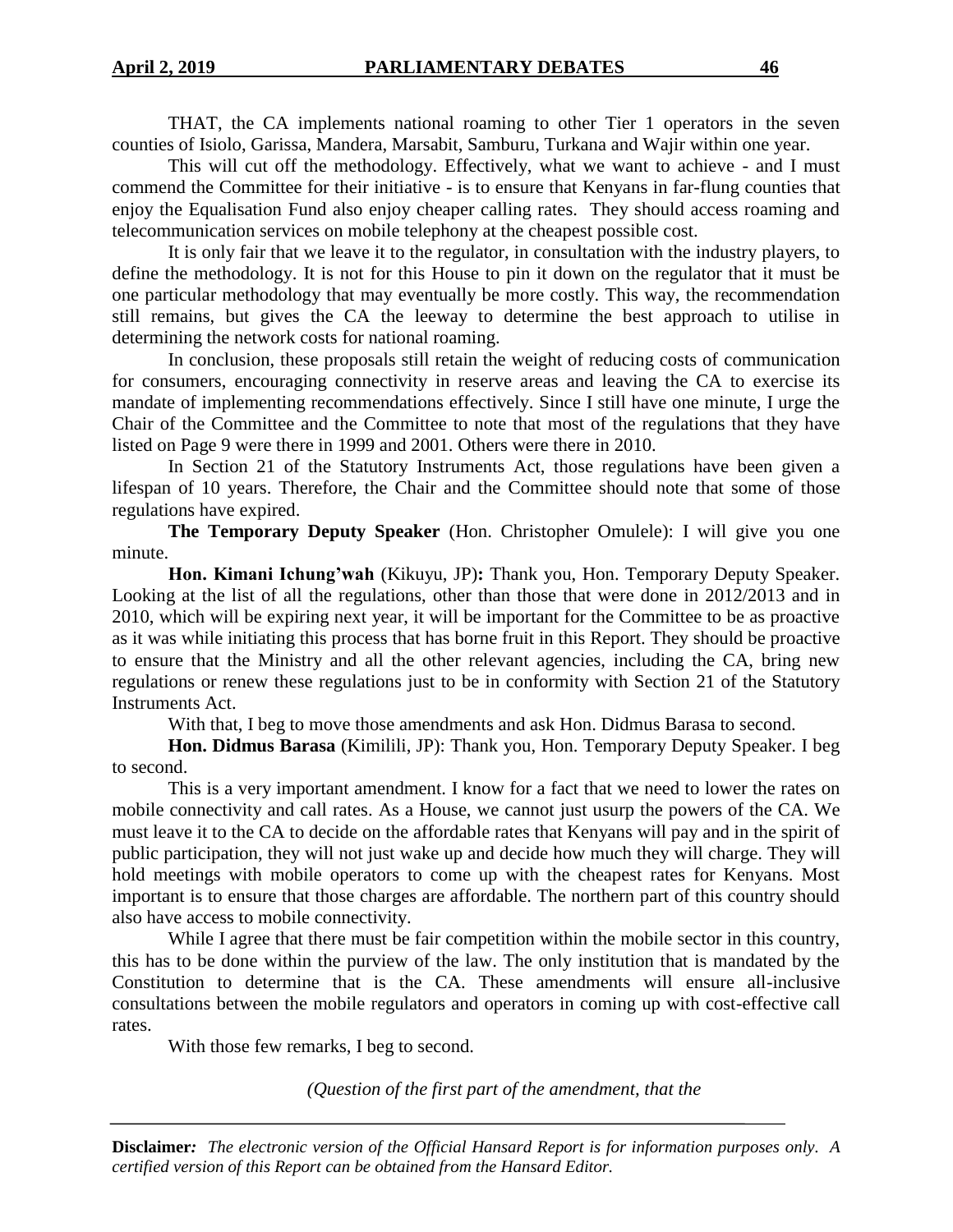*words to be left out be left out, proposed)* 

**The Temporary Deputy Speaker** (Hon. Christopher Omulele): Let us have Hon. Odege. He does not desire to be in the House. The next Member with interest is Hon. Maritim Sylvanus, the Member for Ainamoi. Hon. Members, the debate will be strictly on the proposed amendments at this time until such time that we have dealt with the proposed amendments. You are not contributing to the Motion as set out in Order No.13, but only on the amendments.

**Hon. Sylvanus Maritim** (Ainamoi, JP): Thank you, Hon. Temporary Deputy Speaker. I support the amendments because of one simple reason. In lowering the mobile termination rates (MTR), we risk introducing a cloud effect where particular subscribers will want to call within their network and as such no one will be willing to call across the networks.

I support the amendments.

**The Temporary Deputy Speaker** (Hon. Christopher Omulele): Let us have Hon. Charles Kamuren. Hon. Kimani Ichung'wah, you cannot direct Members on how they will contribute. Your lobbying amounts to interference with the Members' independence in contributing in the House.

Proceed, Hon. Kamuren.

**Hon. Charles Kamuren** (Baringo South, JP): Thank you, Hon. Temporary Deputy Speaker. I also support this amendment. This amendment gives us an opportunity to lower the rates. It also gives opportunity to operators to adjust as per the requirements. It is necessary because of what is going on.

**The Temporary Deputy Speaker** (Hon. Christopher Omulele): Hold on, Hon. Kamuren. Hon. Members, those who are interested in making contributions to the amendment, kindly use the intervention slot, so that I do not necessarily interfere with those who do not wish to contribute.

Proceed, Hon. Kamuren.

**Hon. Charles Kamuren** (Baringo South, JP): Thank you, Hon. Temporary Deputy Speaker. According to the Mover of this Motion, this amendment will give opportunity to the operators to adjust as required. It will also give us an opportunity to enhance the telecommunication services to the regions which do not have them like what the Mover has said about Garissa and other regions. This is the same in other counties. There is a big area in my constituency that does not have telecommunication coverage like Laramoru, Ramacha, Nyimbei, Kirim, Sambaka and parts of Mochongoi. We lack this communication coverage. We want to be in touch with other Kenyans. This amendment will assist by giving an opportunity to these areas.

I support the amendment.

**The Temporary Deputy Speaker** (Hon. Christopher Omulele): Hon. Wamunyinyi. **Hon. Wafula Wamunyinyi** (Kanduyi, FORD-K): Thank you very much, Hon.

Temporary Deputy Speaker for giving me an opportunity to contribute on the amendment. First, this amendment does not only intend to lower the communication rates, but it will also accord an opportunity for a survey to be undertaken for a research and scientific study which will then inform the decisions. That is why I always agree with Hon. Ichung'wah because he comes up with very innovative and important issues.

**The Temporary Deputy Speaker** (Hon. Christopher Omulele): Hon. Wamunyinyi, the intervention is not by Hon. Ichung'wah. He is only a messenger today. The owner of the amendment is Hon. T. J. Kajwang'.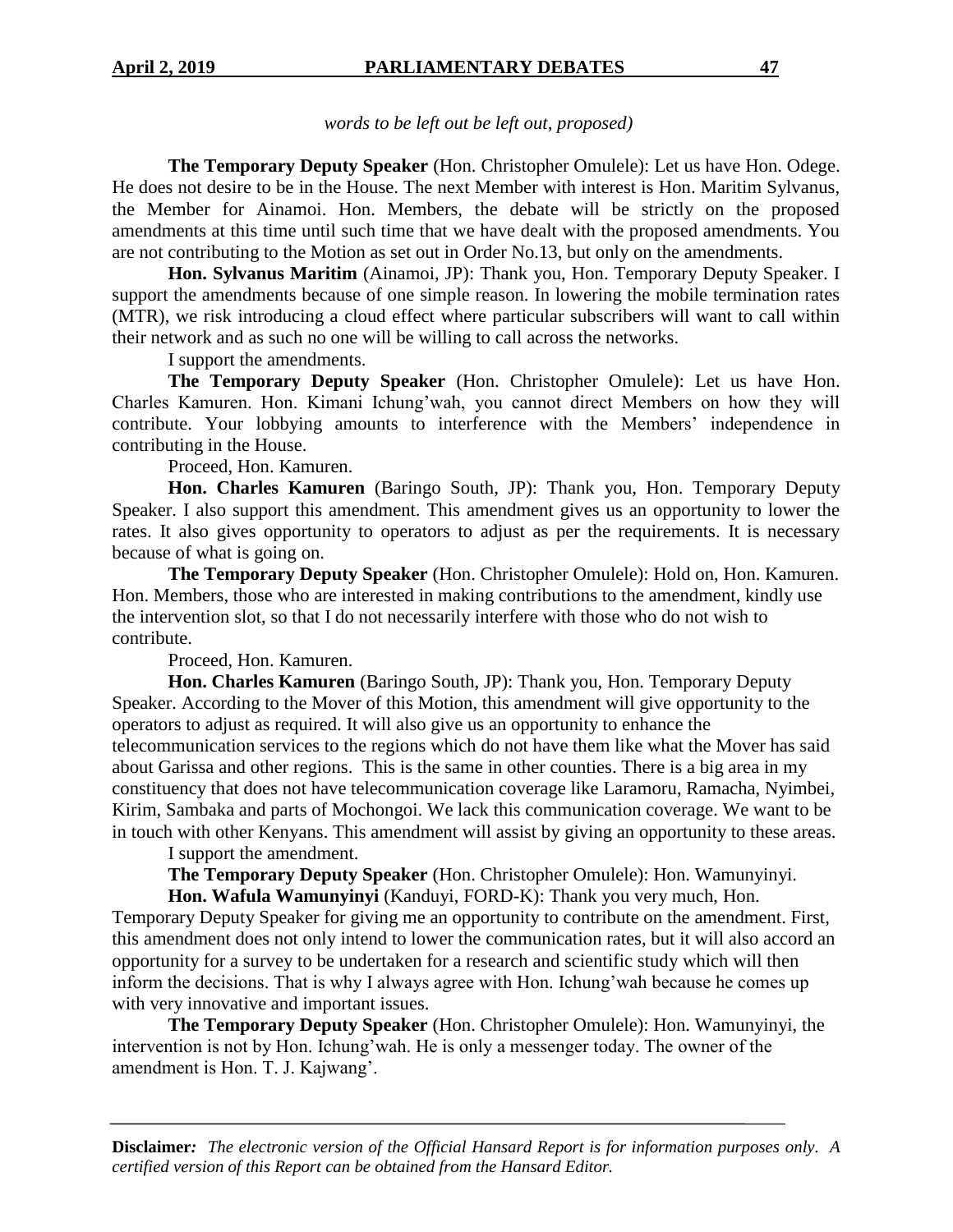**Hon. Wafula Wamunyinyi** (Kanduyi, FORD-K): He has done very well and he owns the amendment, Hon. Temporary Deputy Speaker.

**The Temporary Deputy Speaker** (Hon. Christopher Omulele): Very well. Proceed.

**Hon. Wafula Wamunyinyi** (Kanduyi, FORD-K): He owned another one before, which is the amendment on interest rates which was brought by Hon. Njomo. He did very well and explained in the media and other places. This is one of the Members who are doing very well in the House.

The point I was trying to make is that as much as the intention is good, the goal is aimed at lowering the rates. It is important to note that we will do this while armed with all information. We should look at the market, the players, how it is unfolding and then we can make a decision.

I support the amendment.

**The Temporary Deputy Speaker** (Hon. Christopher Omulele): Hon. Members, I see no further interest in contributing to the proposed amendment by Hon. T. J. Kajwang'. Hon. Members, for obvious reasons, I will direct that the necessary motions on completing the matter of the proposed amendment will be undertaken at such a time when this matter will be listed again for consideration in the plenary. Therefore, I direct that we proceed with the Motion without the amendment until such a time that those steps will be taken and the House will make a decision in one way or the other. For the moment, we shall proceed with the Motion as it is without taking into account the proposed amendment. I will give the opportunity to Hulufo Oda, the Member for Isiolo North.

## *(Proposed amendments to the Report deferred)*

**Hon. Hassan Hulufo** (Isiolo North, KPP): Thank you very much, Hon. Temporary Deputy Speaker. I stand to support the adoption of this Report. I would like to begin by thanking the Committee for a job well done. It is one of the best reports that I have seen since I joined this august House. It is well organised, 84-page Report with 12 chapters. It is clearly organised in terms of summary of submissions, observation of the Committee and recommendations.

I sit in the Committee on Implementation and we have challenges most of the times when we make follow ups on how the various Government agencies implement recommendations of the various committees. This is one of the reports where the recommendations are actionable. I come from one of the counties which have been highlighted as underserved counties in terms of not having adequate telecommunication infrastructure. Isiolo County is one of them.

To be precise, it is only 8 per cent of my county which has mobile service coverage. This is different from other parts of the country where the dominant player, as per the submissions made to the Committee, has covered 86 per cent of Kenyans with the 3G network. When other Kenyans are moving from 3G network to 4G network, you can imagine a county in this country where 92 per cent of the people has no access to mobile services. I particularly want to speak to the Committee's observation on the underserved counties, which has been captured very well.

I would like to appreciate the recommendations in terms of how that should be addressed. The Committee recommends that the Communication Authority of Kenya should use the Universal Service Fund to establish base transceiver stations. It is only the county headquarters and the sub county headquarters which have these stations in my county. This has impacted negatively in access to basic services like health. Health referrals are not effective because most of the health facilities are located in places where the medics cannot communicate to the next level of referral. For example, if a medic is in charge of a dispensary, it is difficult for him to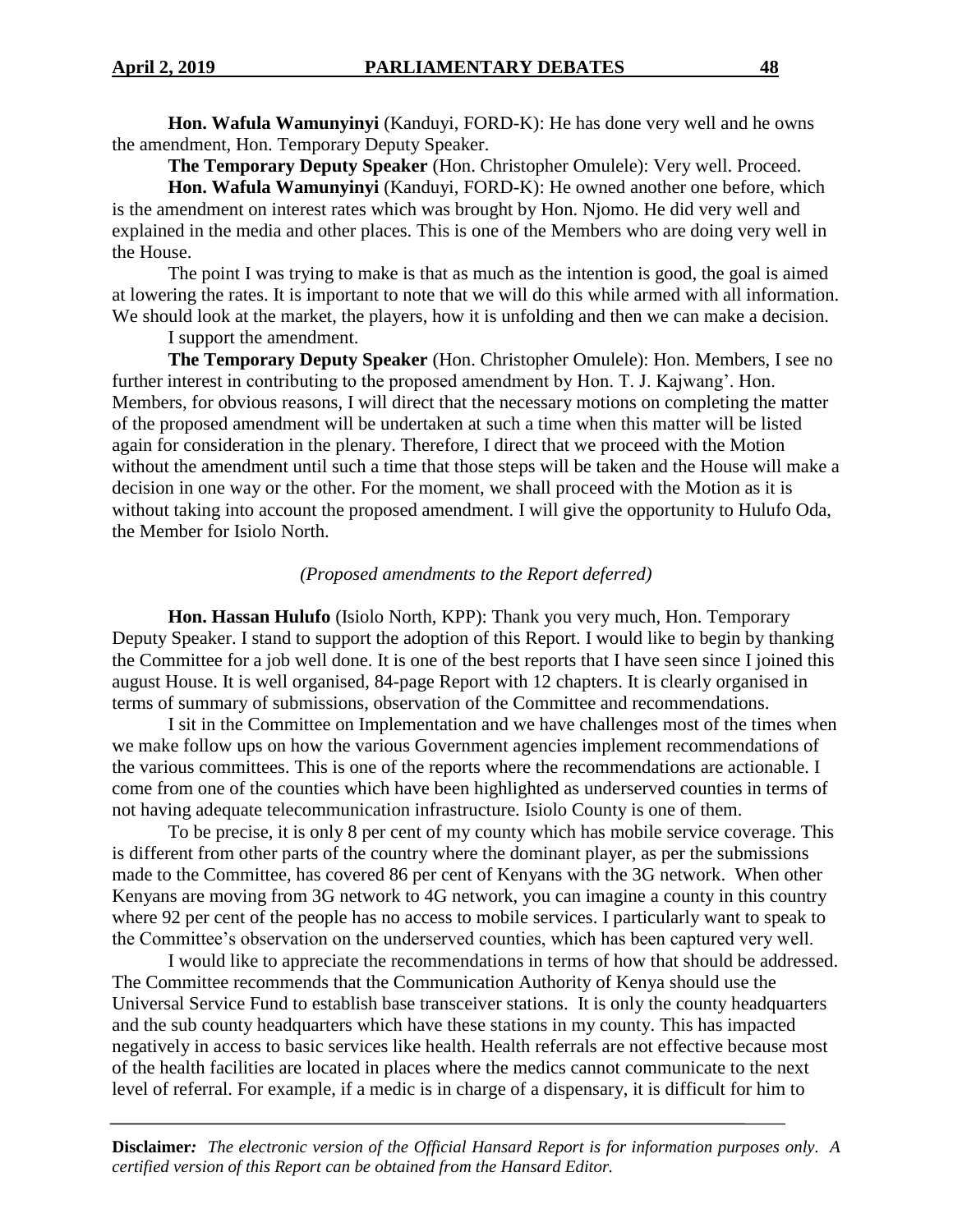communicate to health centres. If there is need for an ambulance for referrals, this will not happen in an effective way.

It also impacts on security. When incidences happen, it takes sometimes a whole day or two days for them to reach police stations. It also impacts on disbursement of cash transfers which is done by the Ministry of Labour and Social Protection. Therefore, I would like to appreciate the recommendations in terms of how we can ensure that the disadvantaged counties, which have low coverage of telecommunication infrastructure can have these services, so that they can catch up with the rest of Kenya.

I have looked at the final recommendation. There is a recommendation to amend the law. It is important for the Committee to fast-track it, so that if there are gaps in existing regulations, which are tying the hands of the CA, we can seal them through appropriate subsidiary legislation or amendments to the various Acts, namely, the Competition Act and the Kenya Information and Communication Act. We can then task the CA to help us reduce the cost of calls, SMS and data, and ensure that through provincial investments in additional infrastructure, the disadvantaged counties can be integrated with the rest of Kenya.

Thank you very much.

**The Temporary Deputy Speaker** (Hon. Christopher Omulele): Hon. Paul Mwirigi, the Member for Igembe South, you have the Floor.

**Hon. John Paul Mwirigi** (Igembe South, Independent): Thank you, Hon. Temporary Deputy Speaker. I rise to support the Report. Communication, especially in area of mobile telephony is very important. Let us not take it lightly. I commend the Committee for a job well done. There are many parts of Kenya where people are still unable to access good services. When the tariffs will be provided to some sampled counties, they will be of benefit to the people in those counties. The Report talks about regulation of some of the tariffs. We know that there are providers who charge highly for calls and even sending of messages. The Report is going to help in the regulation of tariffs.

The CA is independent. Its mandate is to collaborate with the mobile operators to determine and check the problems facing the industry. They are then to come up with proposals, which can help us legislate on issues affecting the industry. We must know what is happening and that can only be possible through information from the bodies that are involved in the telecommunication sector.

This is a good Report that we should adopt. I beg to support.

**The Temporary Deputy Speaker** (Hon. Christopher Omulele): Let us now hear Hon. Mutua Barasa.

**Hon. Didmus Barasa** (Kimilili, JP): Thank you, Hon. Temporary Deputy Speaker for giving me this opportunity to support this Report. It is a very good Report that aims at prompting the regulator to ensure that we have a level playing field within the communication sector. The fact that one operator came in earlier and put its masts all over the country should not hinder upcoming operators from either using the masts or putting up their own in a particular area.

This country belongs to all of us. It does not belong to an individual. People doing business in the country should equally be guided by the fact that nobody should dominate a particular area. We must have a level playing ground so that anybody who graduates from university and wants to set up a telecoms company should do so. This has to be done within a legal framework provided by the CA, which is the regulator.

As I support this very important and good Report, I urge the Committee to move further and ensure that the recommendations are implemented. This House has resolved very many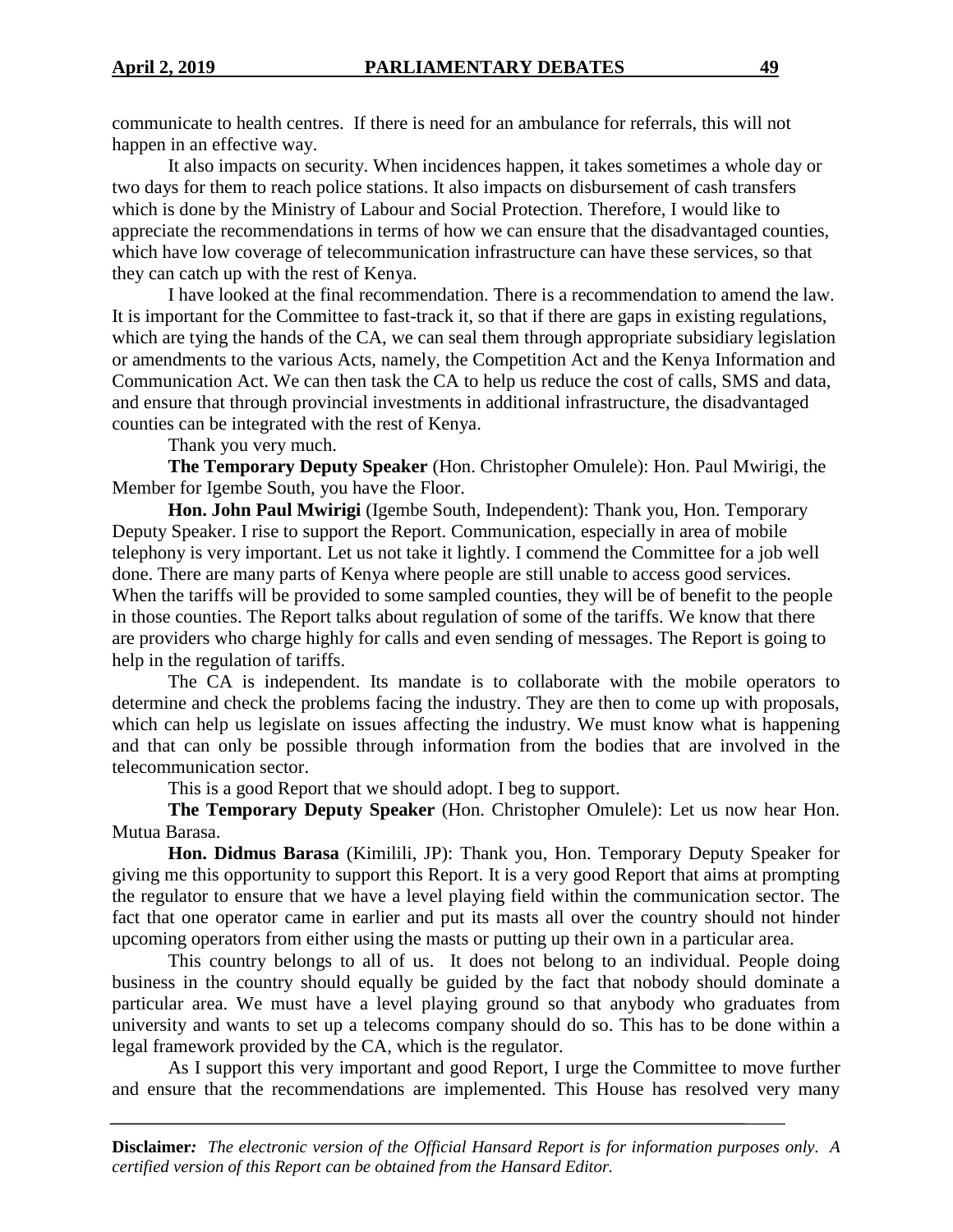issues and has also adopted very good reports. If the various Government departments were to implement them, Kenyans would begin to see a new country altogether. In fact, we will begin to receive good services.

I ask the Committee on Implementation to move with speed and ensure that these reports are implemented. It is on the basis of the implementation of the reports that have been adopted by this House that Kenyans' lives will begin to improve and they will begin to have confidence in what the House does. We burn the midnight oil debating and researching in order to come up with good reports, but if the various agencies in the country are not going to implement the recommendations in the reports, I am worried it will be a serious indictment of the role of Parliament of the Republic of Kenya.

With those few remarks, I wish to support the Report. I want to assure the Chairman that in future, if I become the President of this country, he will join ranks with the *githeri* man for he will get an honour award from me.

**The Temporary Deputy Speaker** (Christopher Omulele): Hon. Maritim, before you make your contribution, we definitely wish Hon. Didmus well in his desires as we move forward into the future of Kenya. We look forward to the day he will come to address this very House on an occasion like the one coming up on Thursday.

Hon. Maritim, proceed.

**Hon. Sylvanus Maritim** (Ainamoi, JP): Thank you, Hon. Temporary Deputy Speaker. I equally support the Report.

The telecommunication sub-sector is a key enabler in ICT especially now that the world is drifting towards and advancing in technology. The Report reminds us of where we have come from as a country. About 16 years ago, it was a privilege to own a mobile phone, but right now, almost everybody owns a mobile phone. It reminds us of the days when we could not make phone calls on Fridays because of congestion, but right now, we can make phone calls anywhere anytime. It reminds us of the history of the telecommunication industry where we had several players coming in while others bolted out.

The first player was Kencell. It changed to Celtel, Zain, and eventually to Airtel. Right now, we have four main mobile network operators, namely, Safaricom, Airtel, Telkom and Jamii Telkom.

Safaricom controls about 65 per cent of the market share in terms of subscriber numbers. The question is how it got there? For a fact, Safaricom has invested heavily in infrastructure. Safaricom has been very innovative. It has special offers to its customers, a scheme that can be replicated by the rest. I still do not understand why a leading mobile operator like Bharti operating in Kenya as Airtel is not investing in Kenya. It is true Safaricom is a dominant player in the country. There is nothing wrong in being dominant, but there is everything wrong in abusing the dominance. We have to ask ourselves where we are heading to as a country. If we are not careful, in the next few years, Safaricom is going to be a monopoly in this country. In as much as it is not our business to assist other operators to make money, we have to also ensure that we have a level playing ground.

As a Committee, we have looked at ways of introducing interventions just to ensure that we give opportunity to the other player to compete because they risk closing shops just like ESSAR did some few years ago. The licence fee is becoming an entry barrier to new players. Currently, every player is required to pay US\$25 million. That is an entry barrier. If that cost can be spread to a period of 10 years, it is going to assist new players and even the existing players who will want to advance in technology.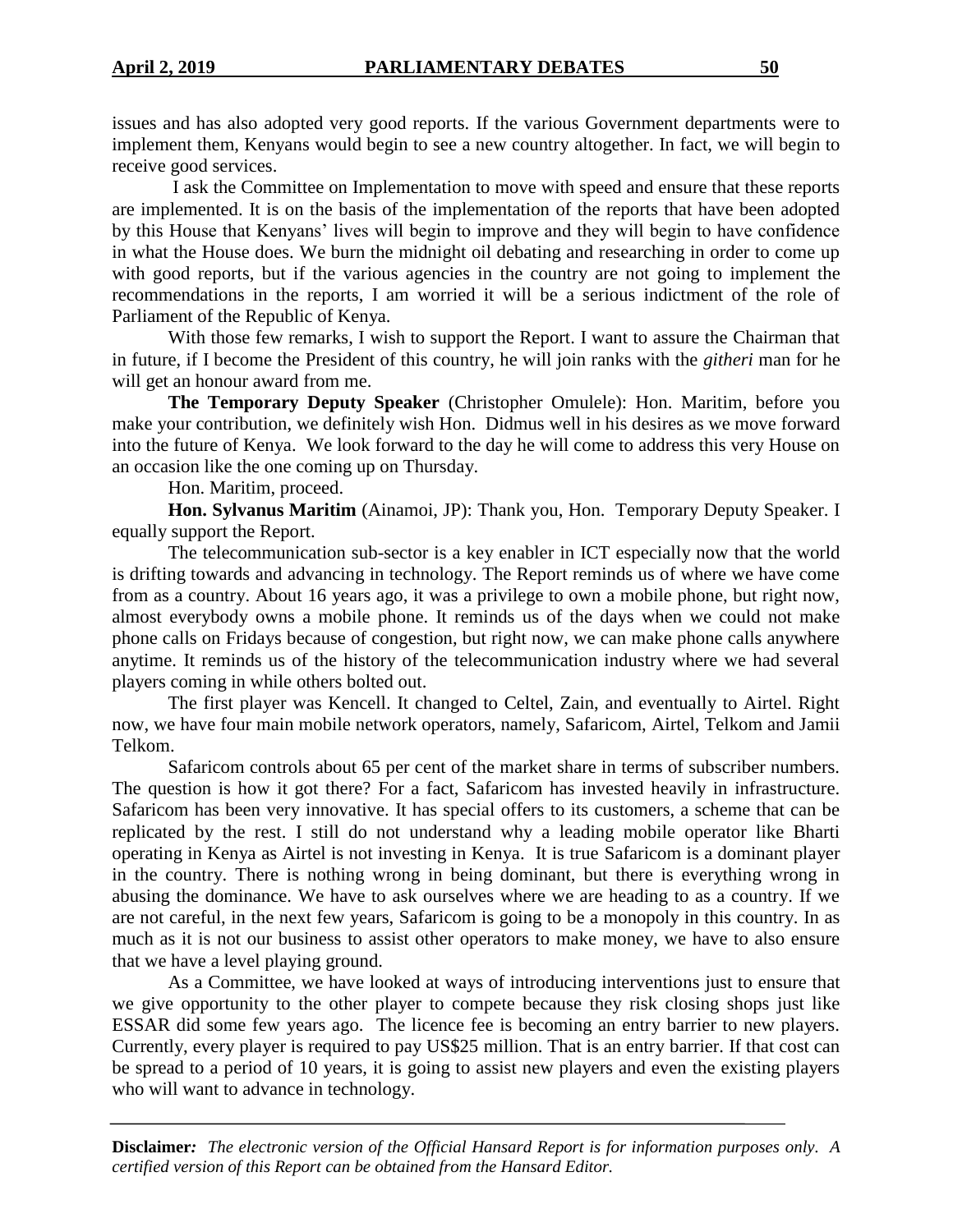We have the USF. As a Committee, we are recommending that these funds can be used particularly to build infrastructure in areas that are not economically viable for mobile network operators to invest in like North Eastern. We must attach a condition where each mobile network operator must, within a specific duration, maybe two or three years, be positioned to roll out to other parts of the country.

We are also recommending infrastructure sharing and it is already happening. We have service operators sharing towers and fibre optic cables. We are also encouraging that to continue.

Finally, we are encouraging mobile money interoperability where it will be possible for me to walk into a Safaricom shop, deposit money and transact Airtel mobile money and T-Cash, so that by the end of the day, even people who are in remote areas can also access mobile money from other service providers through the use of Safaricom infrastructure.

I support the Report.

**The Temporary Deputy Speaker** (Hon. Christopher Omulele): Let us hear Hon. Wamunyinyi.

**Hon. Wafula Wamunyinyi** (Kanduyi, FORD-K): Thank you, Hon. Temporary Deputy Speaker, for the opportunity to contribute on this Motion about the Report of the Committee. I have not had time to peruse the Report. As you are aware, I just arrived in the country this afternoon. Having looked at it, I find this Report very important. If pursued and the recommendations implemented, it will go a long way in ensuring there is order in the industry and the players are organised. It will also ensure that the users benefit in all manner and this country also moves forward in terms of telecommunication, internet and business through mobile money. This is important to this country.

One of the key issues in this Report is the rate. This is not limited to Kenya, but the entire region. We move around the East African Community, IGAD countries and the East and Central Africa to do business, but sometimes communication is very difficult within the region. I do not understand because in Europe, you enjoy mobile communication, but when it comes to our countries in East Africa, it is very expensive. When you go to Tanzania, you find it very costly even to receive a phone call from Kenya. The same case applies to Uganda, Rwanda and Burundi. In fact, Burundi is very difficult. You do not even get network. You do not receive calls because it costs Kshs80 to receive a call in Burundi.

It is also necessary that the study and review of the players and what it involves should extend to the region not just limit it to Kenya. We have challenges in Kenya. If you went to counties like Turkana, Samburu and those in North Eastern, you will find that some of the areas are connected, but the far rural points have not been connected. These are some of the things that should be looked at so that we are all on the same wavelength and working towards the same goal.

The Committee touched on the issue of security. You will realise that some of the findings from the investigation of the Dusit Attack revealed that there was use of mobile money to fund those who were working towards facilitation of the terrorist attack. As we free up the market, there must be ways of ensuring that security measures are put in place and that these open free liberal operations are not abused. This is very important not just to our country---

**The Temporary Deputy Speaker** (Hon. Christopher Omulele): Hon. Wamunyinyi, without disrupting, it is advisable to consider that the matters touching on Dusit are at this point basically allegations because they have not been presented before a court of law for it to make a determination. We cannot say with authority that it is a finding. Proceed.